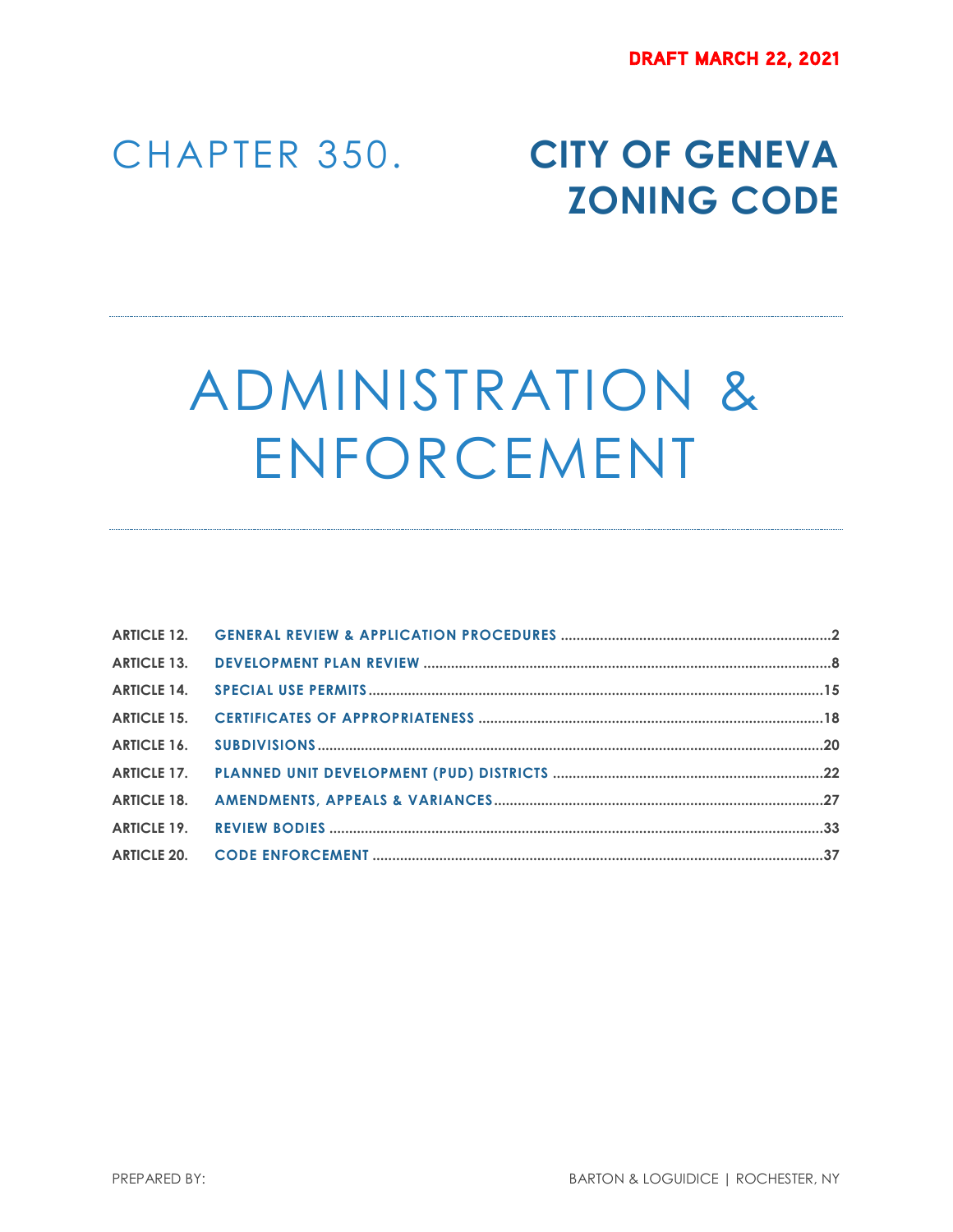# ARTICLE 12. **GENERAL REVIEW & APPLICATION PROCEDURES**

# **§ 350-12.1** APPLICABILITY

- **A. Review Required.** Any person seeking to erect, construct, enlarge, alter, improve, demolish a building or structure; or establish, operate, convert, or change the nature of the use or occupancy of any building or structure within the City of Geneva shall first submit an application(s) for such development or improvement and secure all necessary approvals and permits as required by this Chapter.
- **B. Application Form.** Applications must be submitted in a form and in such numbers as outlined herein. Checklists of application submittal and review requirements may be made available within City Hall.
- **C. Review Body.** For the purposes of this Chapter the terms "reviewing body" or "review body," shall refer to the City board, commission, committee, official, or other designated decision-making body that is charged with review and/or approval authority as enacted under this Chapter.

#### **D. Properties in Violation Prohibited.**

- 1. No applications that include a building, structure, property, or use that is in violation of this Chapter, Local Law of the City of Geneva, or NYS laws, rules, and/or regulations shall be accepted or processed.
- 2. Applications which, in whole or in part, include a proposal to rectify and/or remove violations on such property may be considered by the appropriate review body(s) in accordance with this Chapter.

# **§ 350-12.2** PRE-APPLICATION CONFERENCE

- **A. Optional Process.** It is recommended that applicants request a pre-application conference prior to entering the formal application review process to discuss the nature of the proposed application and to determine the best course of action for submittal.
- **B. Conference Representatives.** Pre-application conferences may be held upon request of an applicant with one or more of the following City representatives:
	- 1. Code Enforcement Officer (CEO);
	- 2. City Manager;
	- 3. Planning Board (PC) Chair;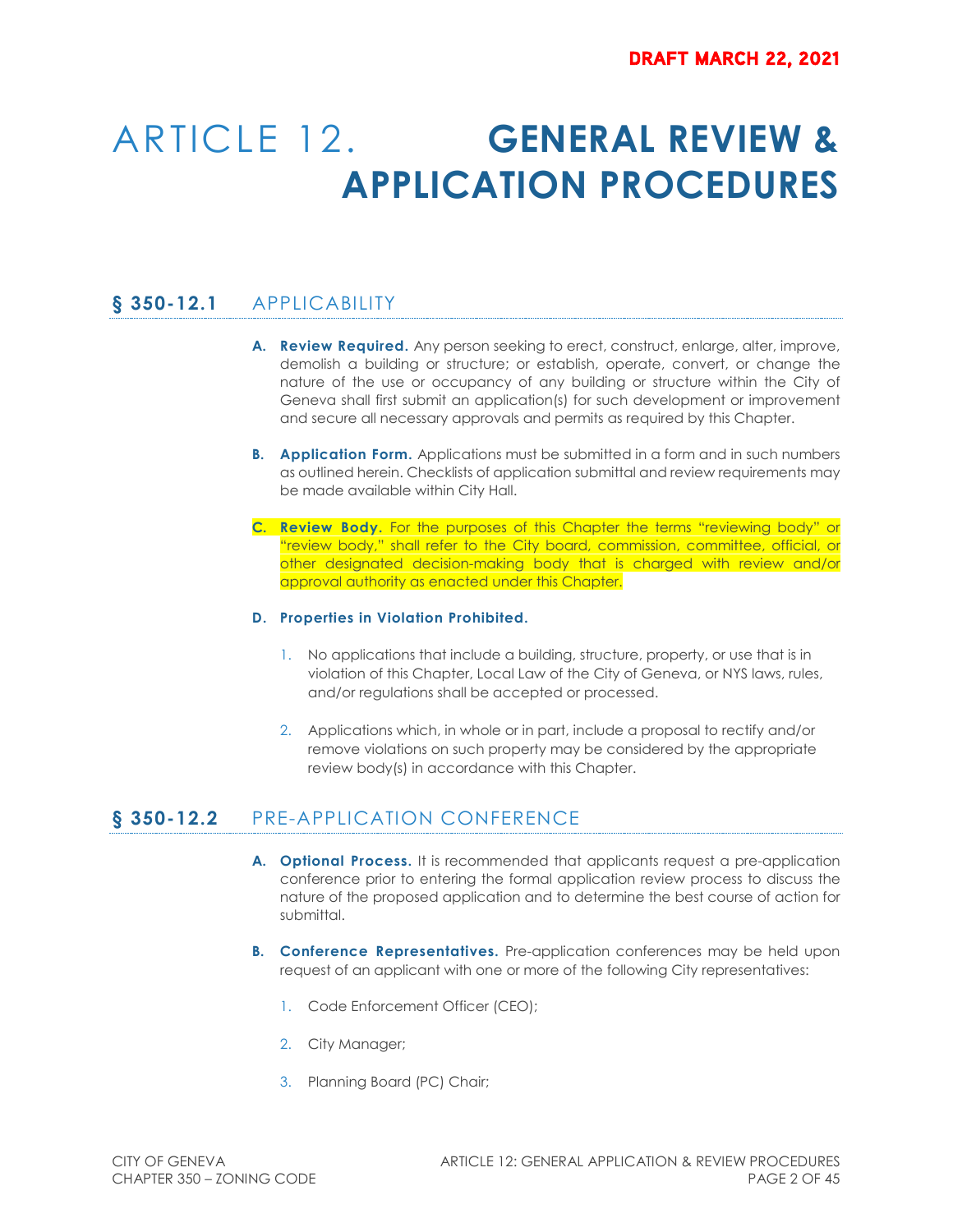- 4. Zoning Board of Appeals (ZBA) Chair; and/or
- 5. Historic Districts and Structures Commission (HDSC) Chair.
- **C. Purpose.** The purpose of the pre-application conference is to provide an opportunity for a potential applicant to consult early and informally with the City. A pre-application conference will help to build a better understanding of the proposal and property in question, ensure an understanding of the required application process, and establish an overall approach that respects important features to the City while maximizing the potential of the property.
- **D. Advisory Opinion.** In no way shall any comments or feedback provided by the City during a pre-application conference be construed as an indication of decision or be legally binding in any way.
- **E. Application Material.** Materials presented during the pre-application conference may be incomplete and/or conceptual in design. A formal, complete application is required to be considered for approval prior to action.

# **§ 350-12.3** GENERAL APPLICATION PROCEDURES

#### **A. Submittal.**

- 1. Applications shall be submitted to the City Clerk, CEO, or other duly designated City official.
- 2. Only the property owner or their agent, with legally binding and written permission of the owner, may file an application. Where there are multiple land owners, a written consent agreement among all land owners must be included within the application.
- 3. Applications shall be submitted in the following form, unless otherwise directed by the CEO.
	- a) An electronic copy in PDF or other acceptable digital format;
	- b) At least one set of originals in hard copy;
	- c) At least one hard copy for each official or review board member reviewing the application; and
	- d) At least one hard copy for County Referral, where required.
- 4. The deadline for application submittal shall be at least two weeks (14 days) prior to the meeting at which the applicant wishes to be considered; or such other application deadline established by the rules and procedures of the reviewing body.
- 5. The deadline for supplemental materials and amendments to applications already under review shall be at least seven days prior to the meeting of the reviewing body.

#### **B. Acceptance and Processing.**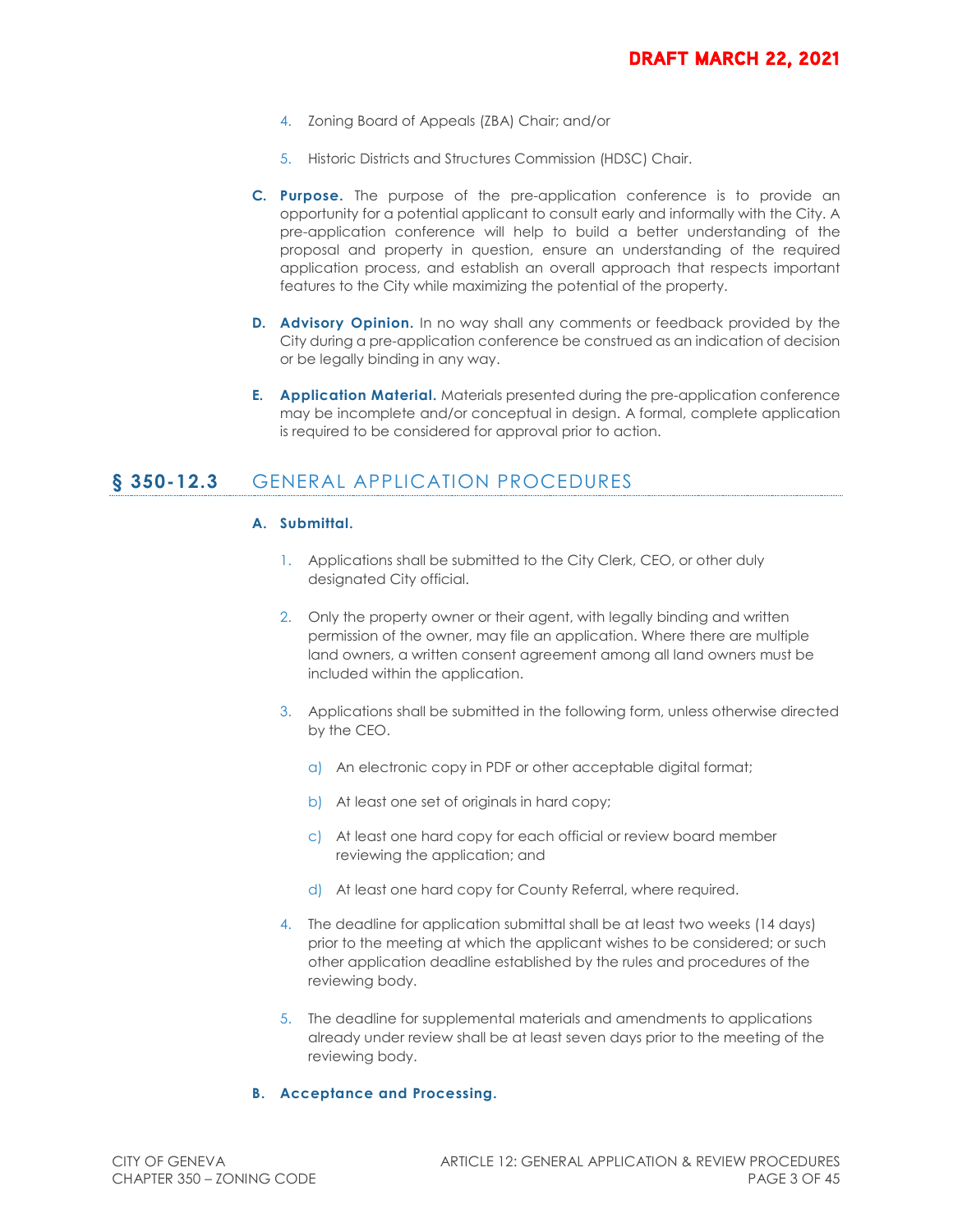### **DRAFT MARCH 22, 2021**

- 1. The City Clerk or CEO shall indicate that an application is considered accepted and ready for processing only if it is submitted in the required number and form, includes all required materials, and is accompanied by the required application fee.
- 2. The acceptance of an application by the City Clerk or CEO shall in no way be interpreted as a determination of the completeness, adequacy, or accuracy of application materials, but rather serve as an acknowledgement to the receipt of required application materials. The City Clerk or CEO may consult with other City departments, officials, boards, committees, or consultants to confirm the relevant application materials required.
- 3. If an application is determined to be inadequate, the City Clerk or CEO will provide paper or electronic written notice to the applicant, along with an explanation of all known deficiencies that prevent competent review.
- 4. No further processing of inadequate applications will occur. When the deficiencies are corrected, the application will be placed in the next available processing cycle. If the deficiencies are not corrected within 62 days, the application will be considered withdrawn.
- **C. Application Fees.** All applications shall be accompanied by the required fee(s) as established by the Fee Schedule set and approved by the City of Geneva City Council. Failure to submit said fee shall deem an application unacceptable, regardless of the status of submittal on all other required materials.
- **D. Applicant Responsibilities.** The applicant and/or their agent is expected to attend all meetings at which the application is to be discussed. In all cases, the burden is on the applicant to show that their application complies with the City of Geneva Code and any other applicable local laws and NYS laws, rules, and regulations.

# **§ 350-12.4** REVIEW BODY ACTION

In taking action on an application, the reviewing body shall complete the following general procedures, as applicable:

**A. Public Hearing.** Where required by this Chapter, the reviewing body shall hold at least one public hearing for all applications under their review prior to the issuance of a decision.

#### **B. State Environmental Quality of Review (SEQR).**

- 1. Where required by NYS Law, the review body shall complete all required documentation and procedures in accordance with the State Environmental Quality Review Act (SEQRA).
- 2. It shall be the responsibility of the applicant to prepare and submit all necessary SEQR forms and materials to the reviewing board as part of the application.

#### **C. Issuance of Decision.**

**Fee Schedule to be set and adopted by City Council.**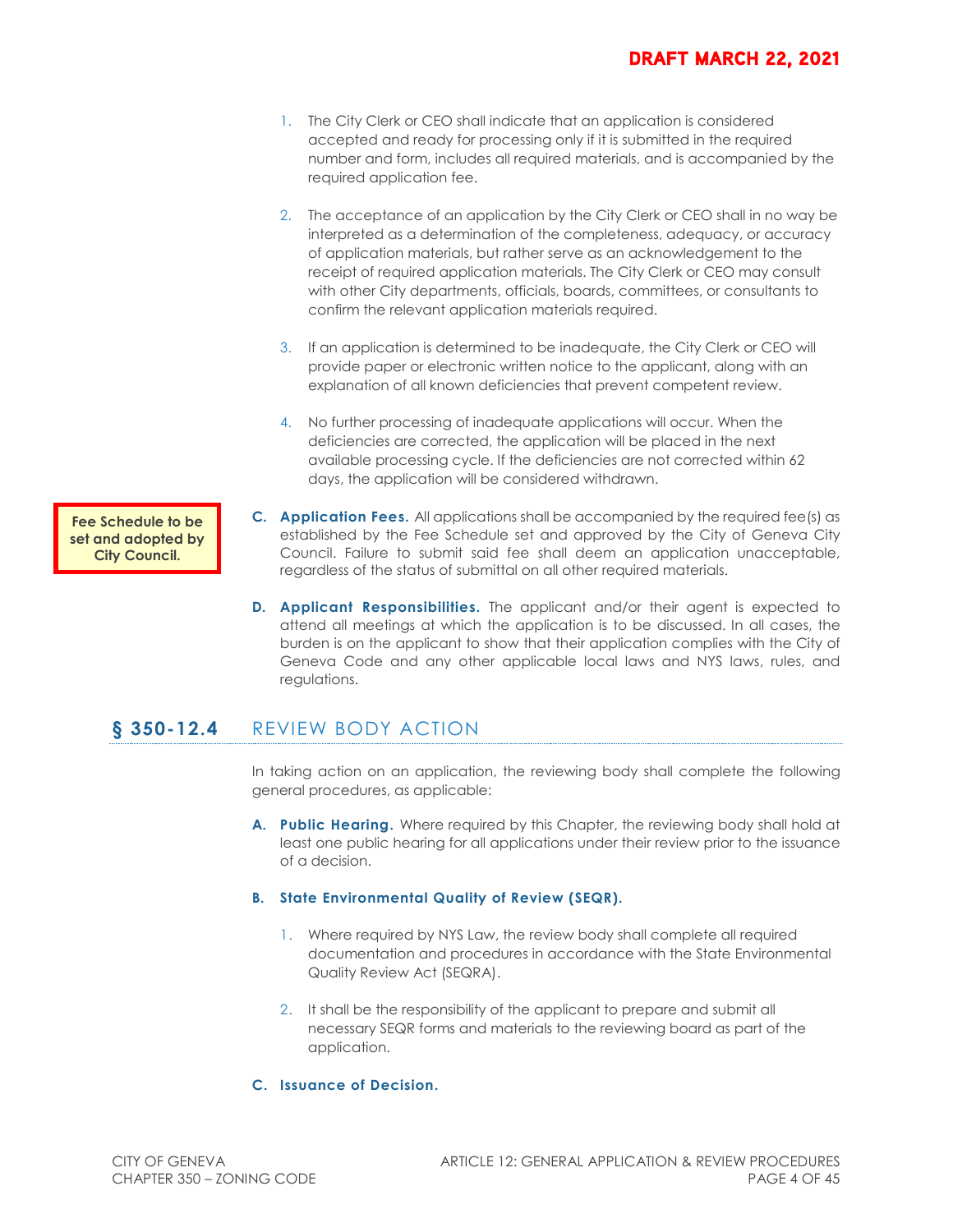- 1. The reviewing body may approve, approve with conditions or modifications, or deny a proposed application.
- 2. Prior to issuing a decision on an accepted application, the reviewing body shall determine the application to be complete, noting any waived or additional application materials required.
- **D.** Written Findings. Decisions shall contain written findings explaining the rationale for the decisions considering the standards contained in this Chapter. A copy of the decision shall be promptly filed in the City Clerk's Office and mailed to the applicant.
- **E. Coordinated Reviews.** The following reviews may be conducted concurrently as provided herein. Where applicable, duplicate application materials may be combined to satisfy submittal requirements.
	- 1. Site Plan Review. Where site plan review is also required, the application requirements of Article 13 shall apply.
	- 2. Special Use Permit. Where a special use permit is also required, the application requirements of Article 14 shall apply. In the event that the permit is denied, any other associated application decision shall be null and void.
	- 3. Certificate of Appropriateness. Where a certificate of appropriateness is also required, the application requirements of Article 15 shall apply. In the event that the certificate of appropriateness is denied, any other associated application decision shall be null and void.
	- 4. Subdivision. Where subdivision review and approval is also required, the requirements of Article 16 shall also apply.
	- 5. Variance. Where an application requires a variance, the requirements of Article 18 shall also apply. Should the applicant fail to secure variance approval, the associated application shall be amended accordingly.
- **F.** Waiving Application Requirements. The reviewing body is authorized to waive or modify, in whole or in part, required application material if it is their determination that one or more of the following conditions apply:
	- 1. The material, or part thereof, is found not to be requisite in the interest of the public health, safety, or general welfare;
	- 2. The material is inappropriate, immaterial, and/or unrelated to the application;
	- 3. The material is unnecessary for a complete, adequate, and informed review.
- **G. Additional Application Requirements.** At any point in the review process, the reviewing body may require the applicant to provide additional material necessary for a complete, adequate, and informed review. Such additional material shall be deemed necessary by a majority vote of the reviewing body.

### **§ 350-12.5** REFERRALS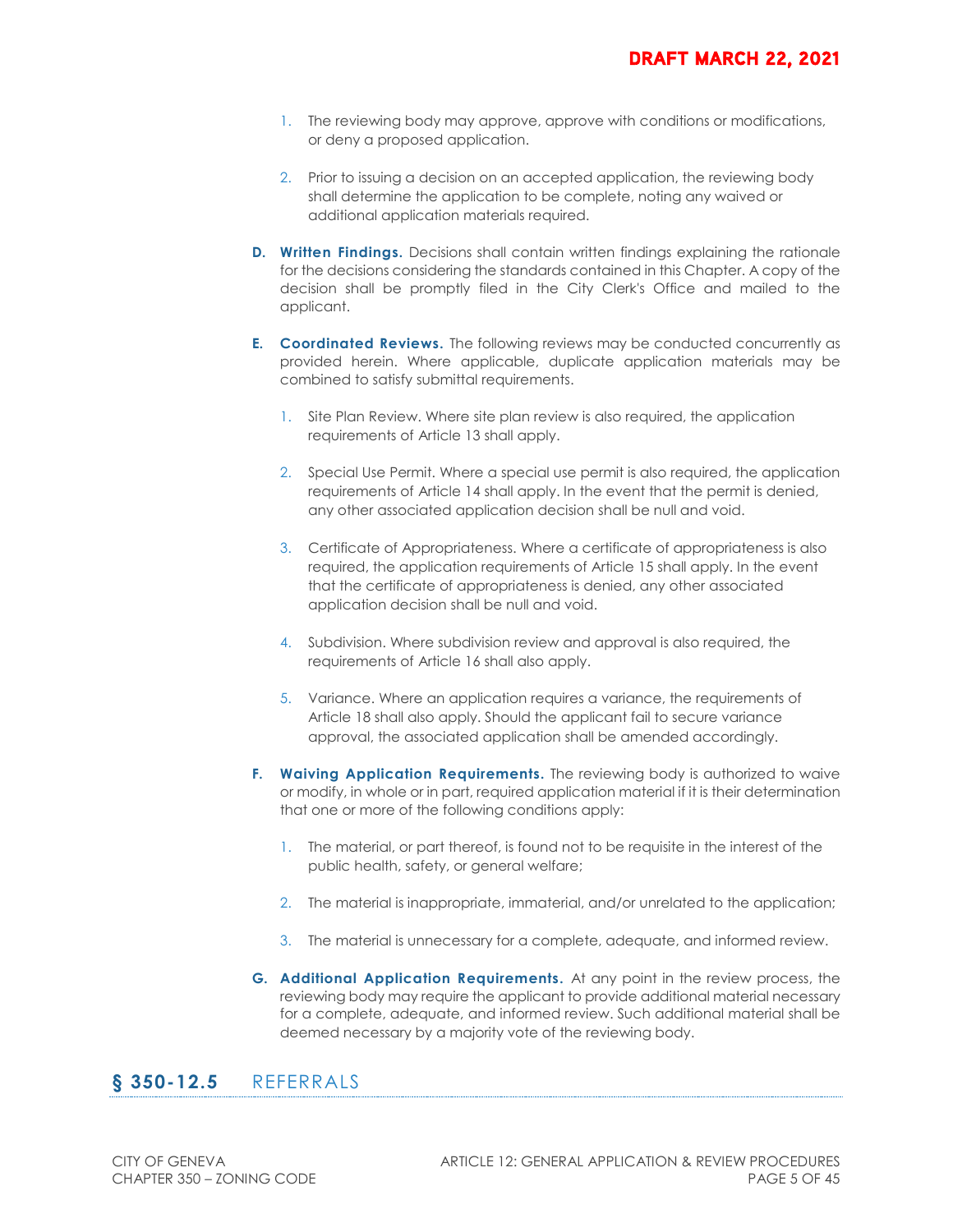- **A. Internal Referral.** The reviewing body may refer any application to another City board, committee, department, or official for review, comment, and advisement. Within 30 days of referral the receiving body shall submit its recommendation in writing with a summary of findings to the reviewing body.
- **B. Professional Referral.** The reviewing body may seek the opinion of any engineering, architectural, historical, planning, technical, environmental, legal consultant or attorney, or other expert or professional to aid in the review of an application in accordance with Section 350-20.6 of this Chapter.
- **C. County Referral.** The City shall refer all required materials to Ontario County pursuant to NYS GML 239-m and 239-n; and in accordance with any planning referral agreements between the City and County.

# **§ 350-12.6** EXPIRATION, REVOCATION & ENFORCEMENT

- **A. Expiration.** With the exception of variance applications, the approval of an application shall expire if one of any of the following occur:
	- 1. The approved use(s) cease operation for more than 12 consecutive months for any reason;
	- 2. The applicant fails to obtain necessary building permits or certificates of occupancy within the set timeframe approved by the reviewing body or within one year of the approval date, where no such timeframe has been set;
	- 3. The applicant fails to comply with the conditions of the application's approval within one year of the date of issuance or completion of construction, where applicable;
	- 4. The applicant fails to initiate construction or operation of use within one year of the approval date;
	- 5. The applicant fails to complete construction within three years of the approval date; or
	- 6. The applicant fails to renew a time limited permit prior to the stated time period ending.
- **B.** Extensions. The reviewing body may grant an extension for any condition in Subsection A upon written request by the applicant. The applicant shall include in such request the desired time period for the extension, not to exceed one year, and the reasoning for requesting the extension.
- **C. Revocation.** The CEO may revoke approval and/or related permit(s) if the applicant violates the conditions of the approval or engages in any construction, alteration, or operation not authorized by the approval and/or related permit(s).

# **§ 350-12.7** PUBLIC HEARINGS

#### **A. Conducting Public Hearings.**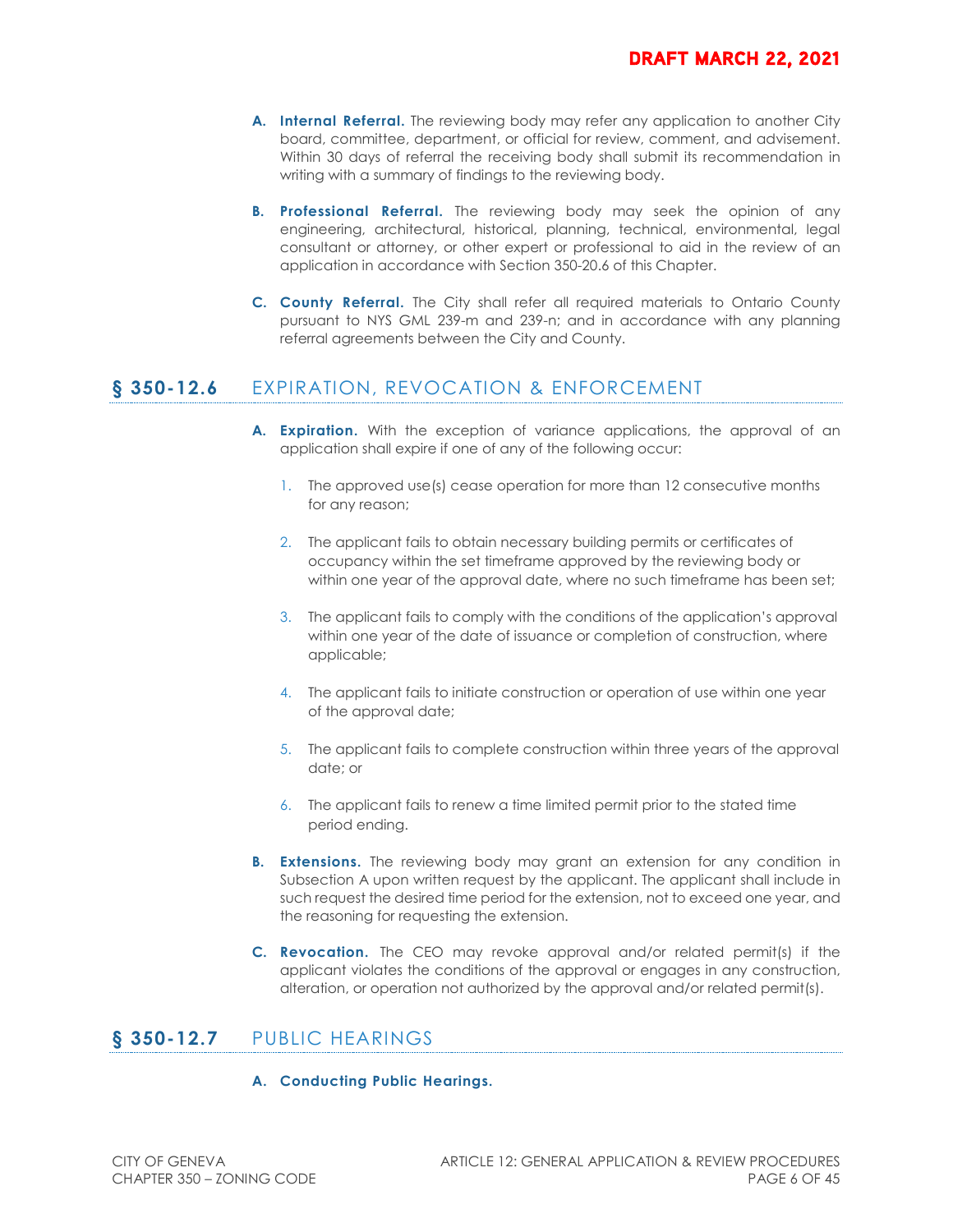- 1. Public hearings shall be held by the reviewing body as required by this Chapter and NYS Law.
- 2. The reviewing body may conduct concurrent or joint public hearings for related applications under their consideration, if desired (e.g. subdivision application with associated site plan).
- **B. Public Hearing Notice.** Public notice shall be made at least five days prior to the date of the scheduled public hearing, unless otherwise required by NYS Law. The form of such notice may include media, mailed, and posted notices as provided herein and required by NYS Law.
- **C. Media Notices.** Media notice, where required, shall be provided to:
	- 1. The official newspaper of the City; and
	- 2. The official website of the City.
- **D.** Mailed Notices. Written notice, where required by NYS Law, shall be provided by mail to the following:
	- 1. Owners of all real property, as shown on the current tax map, located within 200 feet of the property that is the subject of the hearing. A larger area of notice shall be observed where required by NYS Law.
	- 2. The Clerks of adjoining municipalities whose boundaries are located within 500 feet of the property that is the subject of the hearing.
	- 3. The Ontario County Clerk where the hearing concerns property adjacent to an existing county road or proposed road shown on the official county map, adjoining other county land, or situated within 500 feet of a municipal boundary.
	- 4. The State Commission of Transportation, where the hearing concerns property within 500 feet of a state highway.

#### **E. Posted Notices**

- 1. Notice shall be posted in a location plainly visible within City Hall.
- 2. Notice shall be posted on the property in question in a location plainly visible to passersby. The applicant shall obtain a sign of public notice from the City and ensure its placement upon the property prior to the public hearing. Upon close of the public hearing, the applicant shall return the sign to City Hall.
- **F. Public Notice Expenses.** An applicant shall be required to reimburse the City for the publication, mailing and posting of a public notice upon written request. If said fee is not received within 62 days of the request, the application shall be considered withdrawn and any decision rendered shall be null and void.

**Posting requirement subject to review and approval by City Council.**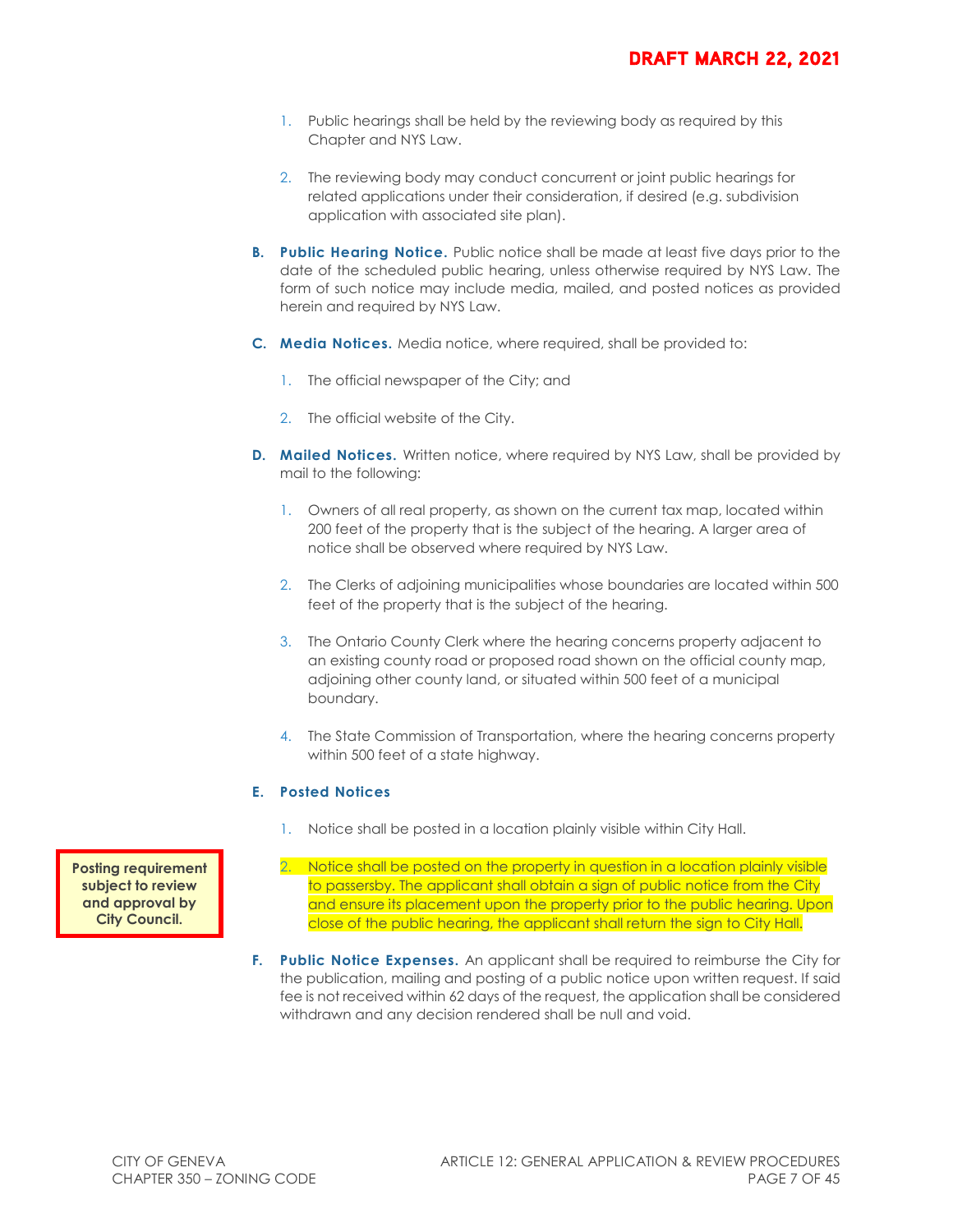# ARTICLE 13. **DEVELOPMENT PLAN REVIEW**

# **§ 350-13.1** PURPOSE & INTENT

The physical form of the City of Geneva contributes to its aesthetic character, charm, quality of life, function, economic vitality, and historic integrity. The intent of the development plan review process is to provide for the following:

- **A.** Preservation and enhancement the physical form of the City;
- **B.** Achievement of compatibility with adjacent development;
- **C.** Mitigation of potentially negative impacts on traffic, parking, drainage and similar environmental constraints and concerns;
- **D.** Improvement of the overall visual, aesthetic quality of the City and enhancement of community character;
- **E.** Increased capability of the Zoning Code to adapt to a variety of unique circumstances; and
- **F.** Protection of the health, safety, and general welfare of the community.

### **§ 350-13.2** APPLICABILITY

- **A. Review Required.** No construction or site improvement work may commence without development plan review and approval as required by this Chapter.
- **B. Development Actions.** All proposed development actions and/or property improvements shall be subject to review in accordance with the following table.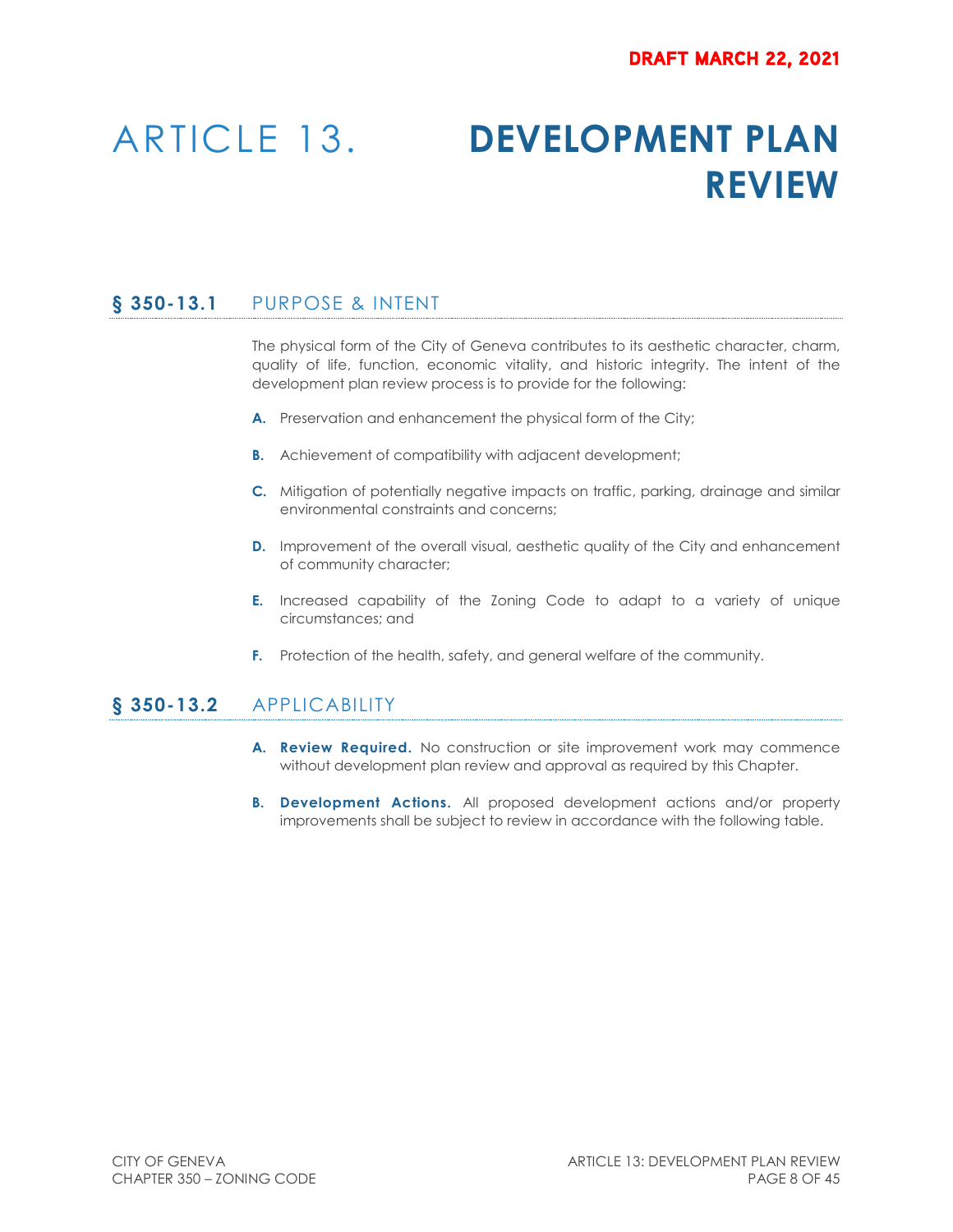## **DRAFT MARCH 22, 2021**

| <b>ACTION</b>                                                                            | <b>EXEMPT</b> | <b>ADMIN</b><br><b>REVIEW</b> | <b>SITE PLAN</b><br><b>REVIEW</b> |
|------------------------------------------------------------------------------------------|---------------|-------------------------------|-----------------------------------|
| <b>CONSTRUCTION / EXPANSION / ALTERATION</b>                                             |               |                               |                                   |
| Primary / Accessory Use or Structure <sup>1</sup>                                        |               |                               |                                   |
| Single-, Two-, or Three-Family                                                           | $\bullet$     |                               |                                   |
| Other, Up to 150 sf                                                                      |               |                               |                                   |
| Other, Up to 500 sf                                                                      |               |                               |                                   |
| Other, Over 500 sf                                                                       |               |                               |                                   |
| Landscaping, Exterior Lighting, Mechanical Equipment, or Stormwater/Green Infrastructure |               |                               |                                   |
| Single-, Two-, or Three-Family                                                           |               |                               |                                   |
| Other                                                                                    |               |                               |                                   |
| <b>Off-Street Parking / Loading Area</b>                                                 |               |                               |                                   |
| 10 Spaces or Less                                                                        |               | $\bullet$                     |                                   |
| Over 10 Spaces                                                                           |               |                               |                                   |
| <b>Driveway</b>                                                                          |               |                               |                                   |
| Within Existing Curbcut                                                                  |               |                               |                                   |
| Requiring New or Altered Curbcut                                                         |               |                               |                                   |
| <b>Other Use or Structure</b>                                                            |               |                               |                                   |
| Park or Playground Equipment (Primary)                                                   |               |                               |                                   |
| Short-term Rental                                                                        |               |                               |                                   |
| Solar Energy System (Accessory)                                                          |               |                               |                                   |
| Telecommunications Equipment                                                             |               |                               |                                   |

| <b>OTHER ACTIONS</b>                                            |           |  |  |  |  |
|-----------------------------------------------------------------|-----------|--|--|--|--|
| Ordinary Repair or Maintenance of Use or Structure <sup>2</sup> |           |  |  |  |  |
| <b>Interior Alteration</b>                                      | $\bullet$ |  |  |  |  |
| Installation, Maintenance, Replacement of Approved Sign         |           |  |  |  |  |
| Replacement In-Kind of Previously Approved Site Plan            |           |  |  |  |  |
| Amendment to Previously Approved Site Plan                      |           |  |  |  |  |
| Demolition of Building in CB District (§350-13.6)               |           |  |  |  |  |
| Subdivision                                                     |           |  |  |  |  |
| Planned Unit Development District (Article 17)                  |           |  |  |  |  |

**NOTES:** 1) Accessory use or structure includes decks, patios, fencing, garages, sheds, outdoor seating or storage, etc. For full list see Section 350-7.4.

2) Repair or maintenance may include, but is not limited to, repainting, tuckpointing, or repair or replacement in-kind of roofing, siding, windows, doors, and the like.

# **§ 350-13.3** REVIEW PROCEDURES

**A. Application Processing.** Site plan review applications shall be submitted, processed, and reviewed in accordance with Article 12 of this Chapter.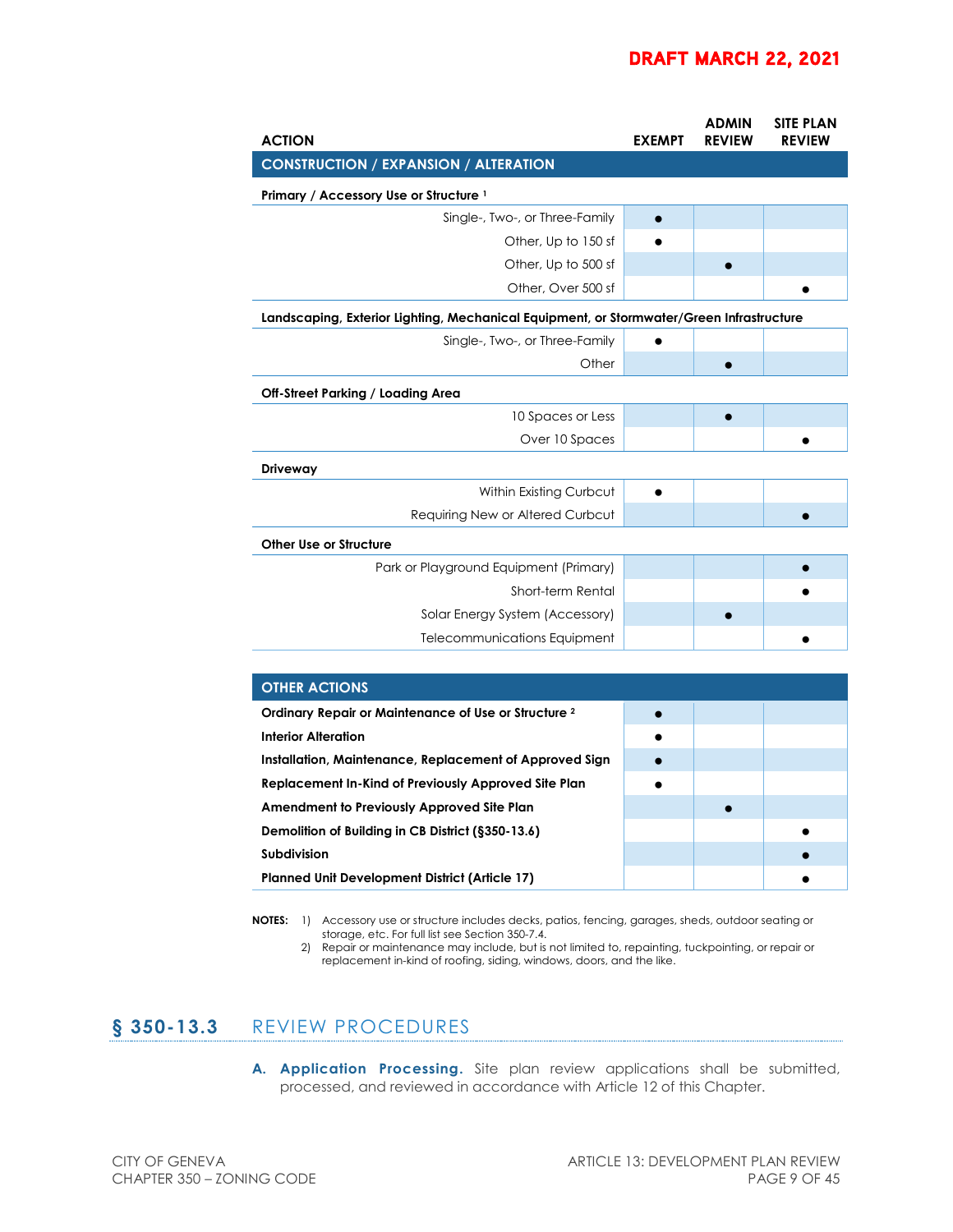#### **B. Administrative (Admin) Review.**

- 1. Actions requiring administrative review, per §350-13.2, shall be reviewed and decided upon by the **Planning and Zoning Coordinator.**
- 2. The Coordinator may refer any administrative review application to the Planning Board for site plan review if, in their opinion, it is found that such application requires a discretionary or more significant review to determine the appropriateness of such proposal. Upon referral by the Coordinator, the Planning Board shall assume review and decision authority.
- **C. Site Plan Review.** Actions requiring site plan review, per §350-13.2, shall be reviewed and decided upon by the Planning Board as provided for by this Chapter and NYS Law.

#### **D. Public Hearings.**

- 1. A public hearing shall be required for all site plan review applications.
- 2. No public hearing shall be required for applications under administrative review, unless such application has been referred to the Planning Board for site plan review.
- **E. Referrals.** All referrals shall be made in accordance with Section 350-12.5. Administrative review applications shall not be subject to county referral, unless such application has been referred to the Planning Board for site plan review.
- **F. Endorsement of Approved Plan.** Upon approval, the Planning and Zoning Coordinator or Planning Board Chair shall endorse its approval via signature on a copy of the development plan. For conditionally approved plans, the Coordinator or Planning Board Chair shall endorse its approval only after demonstration that the plan has been amended to reflect such conditions or modifications.

# **§ 350-13.4** APPLICATION REQUIREMENTS

- **A. Administrative Review Applications.** Applications subject to administrative review shall include the following materials, as applicable. The Planning and Zoning Coordinator may require such materials be prepared by competent professionals duly licensed to prepare such drawings.
	- 1. Required application form, including the name, address, and signature of the applicant, property owner, and developer.
	- 2. Description or narrative of all proposed uses and structures.
	- 3. Site plans drawn at a scale deemed appropriate by the Coordinator, with continuation on sheets as necessary for written information. The plans shall indicate the following:
		- a) The location of all properties, their ownership, uses thereon, subdivisions, streets, easements, and adjacent buildings within 100 feet of the property in question.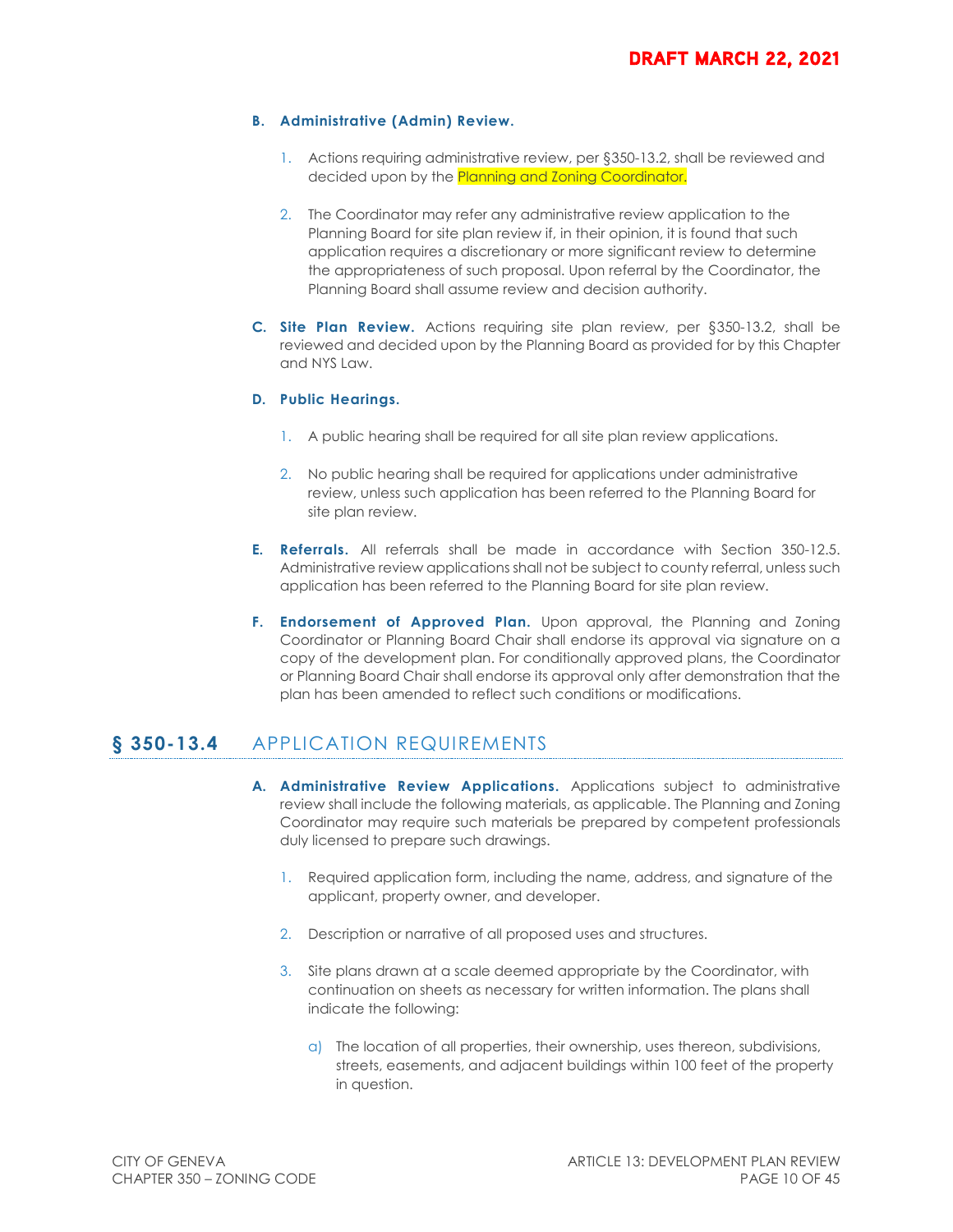- b) The location and use of all existing and proposed structures on the property in question, including all building and lot dimensions.
- c) The location of all existing and proposed topography as revealed by contours or key elevations, including final site grading.
- d) The location and proposed impacts to environmental features, including, but not limited to, open spaces, trees, watercourses, steep slopes, wetlands, floodplains, and watersheds.
- e) The location and dimensions of existing and proposed landscaping, screening, walls, and fences, including information regarding the size and type of plants and building materials proposed.
- f) The location and dimensions of existing and proposed public and private streets, off-street parking areas, access drives, driveways, sidewalks, ramps, curbs, and paths.
- g) A waste and trash management plan including the type, size, location, appearance, and operation of dumpsters or other trash receptacles.
- h) The type, size, location, appearance, and operation of all outdoor mechanical equipment.
- i) The location, height, intensity, bulb type, and light color of all exterior lighting fixtures.
- j) The location, height, size, material, and design of all existing and proposed signs.
- k) The location all new or modified downspouts or stormwater systems, including the configuration of a system for stormwater drainage or green infrastructure.
- l) The location of existing and proposed utility systems including sewage or septic, water supply, telephone, cable, electric, internet, and fiber.
- 4. Building elevations, drawn at a scale deemed appropriate by the Coordinator and descriptions of all exterior building materials.
- 5. Plans for disposal of construction and demolition waste.
- 6. Identification of any state or county permits required for the project and record of application for and approval status of such permits.
- 7. All NYS SEQR documentation as required by law.
- 8. Such other, further, and additional information or materials as deemed necessary by the Coordinator.
- **B. Site Plan Review Applications.** Applications subject to site plan review shall include the following materials, as applicable. Such materials shall be prepared by competent professionals duly licensed to prepare such drawings, unless otherwise permitted by the Planning Board.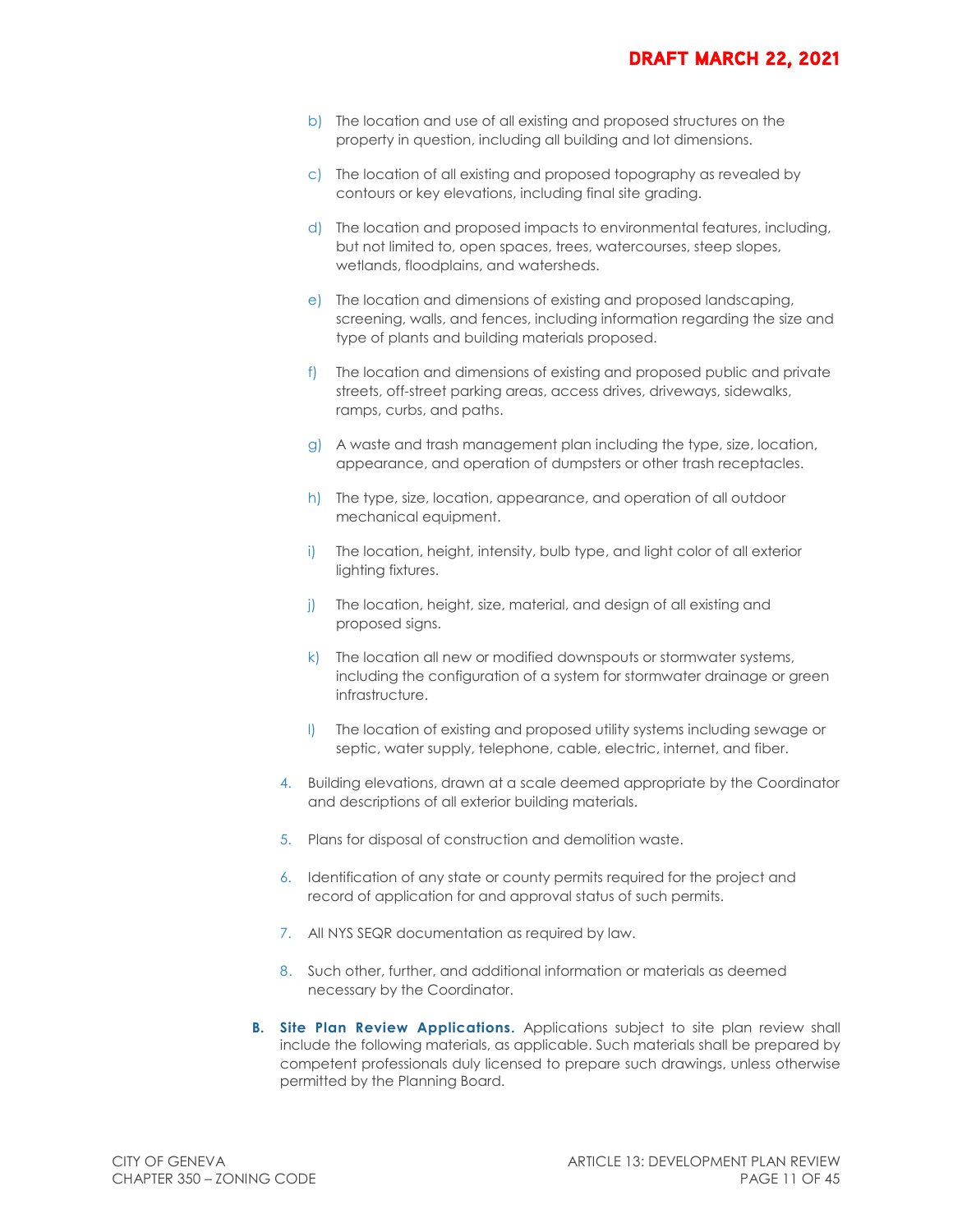- 1. All required administrative review application materials of Subsection A.
- 2. A site plan showing the location of all properties, their ownership, uses thereon, subdivisions, streets, easements, and adjacent buildings within 500 feet of the property in question.
- 3. A certified land survey.
- 4. A natural resource inventory and/or tree survey.
- 5. A detailed traffic study.
- 6. A Stormwater Pollution Prevention Plan (SWPPP).
- 7. A schedule for completion of each construction phase.
- 8. Such other, further, and additional information or materials as deemed necessary by the Planning Board.

#### **§ 350-13.5** REVIEW CRITERIA

The Planning and Zoning Coordinator and/or Planning Board shall consider the following, as applicable, during administrative or site plan review.

**A. Adopted Plans and Studies.** Conformance with the City of Geneva Comprehensive Plan and other adopted plans and studies, where applicable.

#### **B. Zoning Regulations.**

- 1. Conformance with all district, building, use, and lot requirements.
- 2. Conformance with all design and development standards, including, but not limited to, off-street parking, loading, and access management, landscaping and screening, building and site design, and sign regulations.

#### **C. Development Character.**

- 1. Compatibility of proposed uses and structures to that of adjacent properties, considering building orientation, site design, and transitional treatments.
- 2. Quality of building design and materials and compatibility with the desired character of the district and/or neighborhood.

#### **D. Transportation Network.**

- 1. Adequacy and arrangement of vehicular traffic and circulation, including intersections, road widths, traffic controls, traffic-calming measures, and accessibility to fire and emergency vehicles.
- 2. Adequacy and arrangement of pedestrian and bicyclist access and circulation, including separation from vehicular traffic and connections provided internally and externally to the site.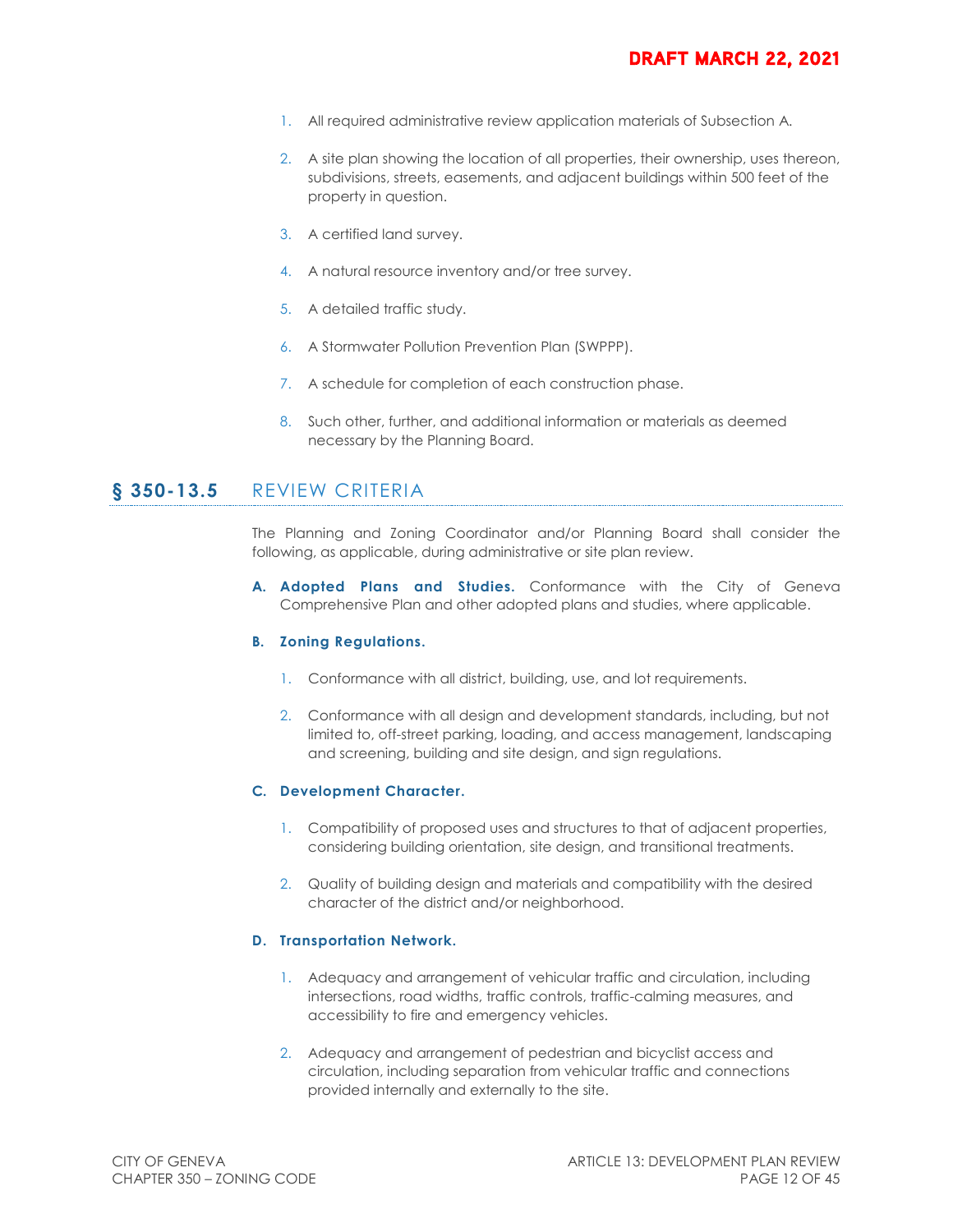#### **E. Environmental Resources and Sustainability.**

- 1. Preservation and protection of natural site features, open spaces, and critical environmental resources.
- 2. Provision of public passive and/or active recreational facilities.
- 3. Preservation or enhancement of public access to Seneca Lake.
- 4. Adequacy of stormwater, drainage, and erosion management plans.

#### **F. Services and Utilities.**

- 1. Adequacy and appropriate location of utility systems.
- 2. Adequacy of proposed waste and trash management plan.
- 3. Adequacy of snow storage and/or proposed snow removal plan.

#### **G. Other Considerations.**

- 1. Encouragement of the most appropriate use of land and utilization of the site.
- 2. Adequacy and appropriateness of construction plans and phasing.
- 3. Potential for adverse effects to the functioning, economic stability, prosperity, and health, safety, or general welfare of nearby property owners and the community.

# **§ 350-13.6** DEMOLITION OF BUILDINGS IN THE CB & CB-5 DISTRICTS

- **A. Permit Required.** The approval and issuance of a demolition permit shall be required for the following:
	- 1. Demolition of 50% or more of the gross floor area of a building located within the CB or CB-5 District; or
	- 2. Demolition of a historic structure located within the CB or CB-5 District.
- **B.** Historic Structures. For the purposes of this Section, a historic structure shall be defined as any structure or property listed on the State or National Registers of Historic Places, including any structure or property located within the Geneva Downtown Commercial Historic District.

#### **C. Planning Board Review.**

- 1. The Planning Board shall review all demolition permit applications required under this Section.
- 2. The Board shall approve the issuance of a demolition permit only if it determined that the proposed work will not have a substantial adverse effect on the aesthetic, historical, or architectural significance and value of the property itself, the district or neighboring properties in such district.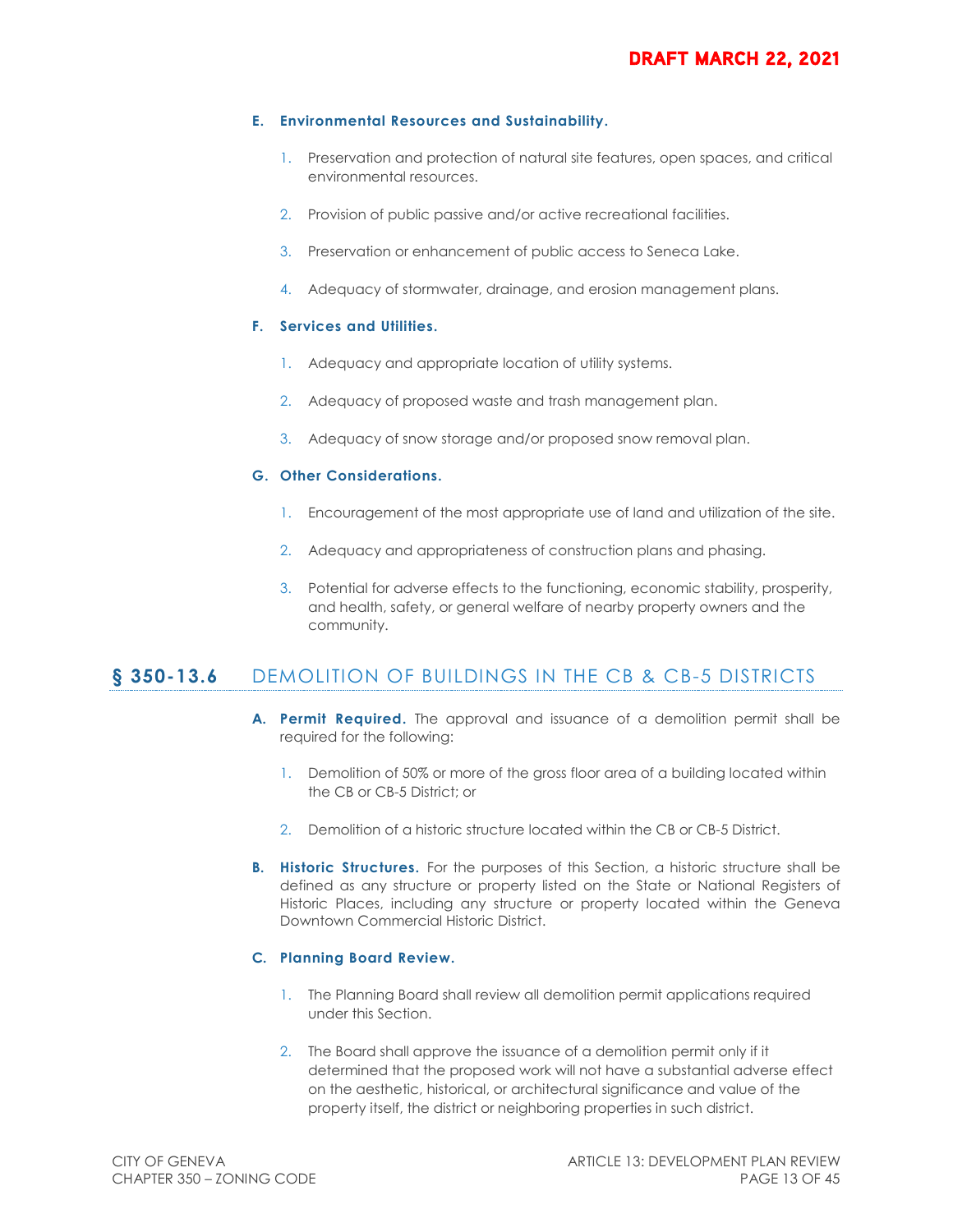- 3. Prior to the issuance of a demolition permit, the applicant shall also obtain approval of a redevelopment plan through site plan review as provided for by this Article.
- 4. The Planning Board, at its discretion, may refer the demolition permit and site plan review application to the Historic Districts and Structures Commission for an advisory opinion.

#### **D. Waiver of Permit Requirements.**

- 1. The provisions of this Section may be waived by the CEO if:
	- a) The building is damaged or destroyed in whole or in part (at least 50% of assessed value) by fire or other catastrophe to the extent that it cannot be repaired; or
	- b) The building must be demolished for immediate emergency health and public safety reasons, as determined by the Fire Department or others considered by the CEO to be qualified to assess the damage.
- 2. In such instances, the building shall be rebuilt in its original form, unless otherwise approved by the Planning Board through site plan review.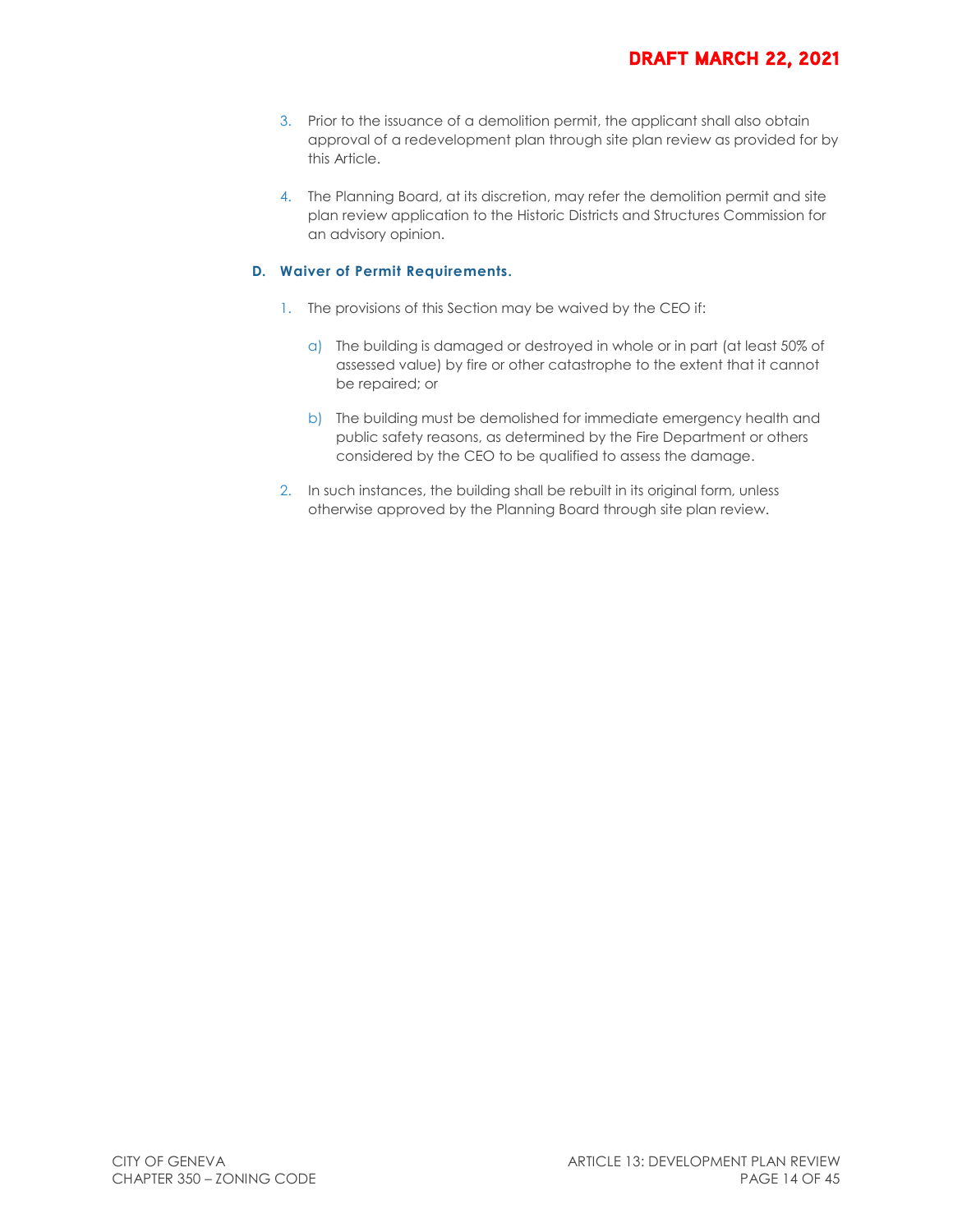# ARTICLE 14. **SPECIAL USE PERMITS**

# **§ 350-14.1** PURPOSE

The purpose of this section is regulate those uses that have some particular impact or unique characteristics which require a case-by-case review of their location design, configuration and impacts on the surrounding area. By requiring the individual review of special use permit applications, the Planning Board helps to determine the level of compatibility and desirability of a use in its proposed location.

# **§ 350-14.2** APPLICABILITY

- **A. Permit Required.** Prior to the issuance of a building permit, a special use permit shall be obtained for all uses as noted in the district tables of Articles 3, 4, 5, and 6 of this Chapter.
- **B. Additional Use Regulations.** In addition to the general district and development requirements of this Chapter, specially permitted uses shall also conform to the requirements of Article 7, where applicable.

## **§ 350-14.3** REVIEW PROCEDURES

- **A. Application Processing.** Special use permit applications shall be submitted, processed, and reviewed in accordance with Article 12 of this Chapter.
- **B. Authorized Review Body.** Special use permit applications shall be reviewed and decided upon by the Planning Board.
- **C. Public Hearing.** A public hearing shall be held for all special use permit applications.
- **D. Referrals.** All referrals shall be made in accordance with Section 350-12.5.

### **§ 350-14.4** APPLICATION REQUIREMENTS

A special use permit application shall include, at a minimum, the following:

- **A.** An application form, including the name, address, and signature of the applicant, property owner, and developer, as applicable.
- **B.** A site plan denoting the location of the subject property and all structures thereon, as well as all property, uses, and structures within 300 feet of the proposed use.
- **C.** A description of the proposed use and nature of its operation, including but not limited to: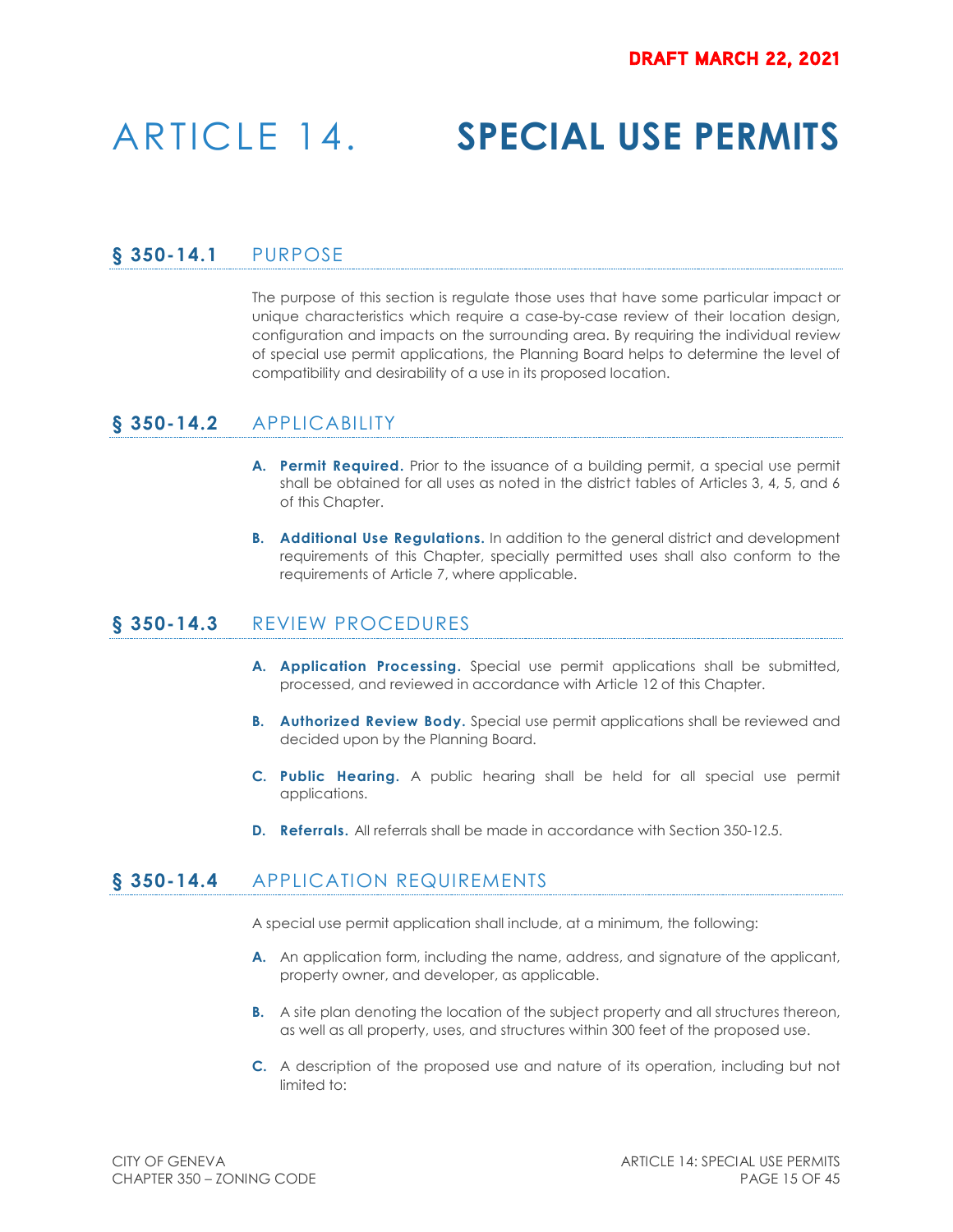- 1. A business plan, vision, or model, and/or summary of products, goods, and services to be sold or provided;
- 2. The proposed hours of operation;
- 3. The number of employees at maximum shift;
- 4. The maximum seat capacity;
- 5. The timing and manner of any and all anticipated deliveries;
- 6. A recycling and waste management plan; and
- 7. The nature and type of all mechanical equipment provided and/or required.
- **D.** An interior floor plan, including, but not limited to, the arrangement of seats, kitchen and/or bar size and location, storage areas, and location of machines or other mechanical equipment.
- **E.** A narrative describing how the proposed use will satisfy the special use permit review criteria (Section 350-14.5).
- **F.** All SEQR Documentation as required by NYS Law.

### **§ 350-14.5** REVIEW CRITERIA

The Planning Board shall consider the following when reviewing an application for special use permit.

- **A. Adopted Plans and Studies.** Conformance with the City of Geneva Comprehensive Plan and other adopted plans and studies, where applicable.
- **B. Zoning Regulations.** Conformance with all district, building, use, and lot requirements.
- **C. Neighborhood Context.** Compatibility of the proposed use with adjacent properties, uses, and structures, as defined by the potential of the use to:
	- 1. Create a hazard to the public health, safety and general welfare or create a public nuisance;
	- 2. Alter the character of the neighborhood or be detrimental to the residents thereof through the production of noxious or objectionable noise, dust, glare, odor, refuse, fumes, vibrations, unsightliness, contamination or other similar conditions;
	- 3. Cause significant traffic congestion, create a traffic hazard, or vehicular or pedestrian hazard;
	- 4. Cause undue harm to or destroy existing sensitive natural features on the site or in the surrounding area;
	- 5. Impact historic properties; and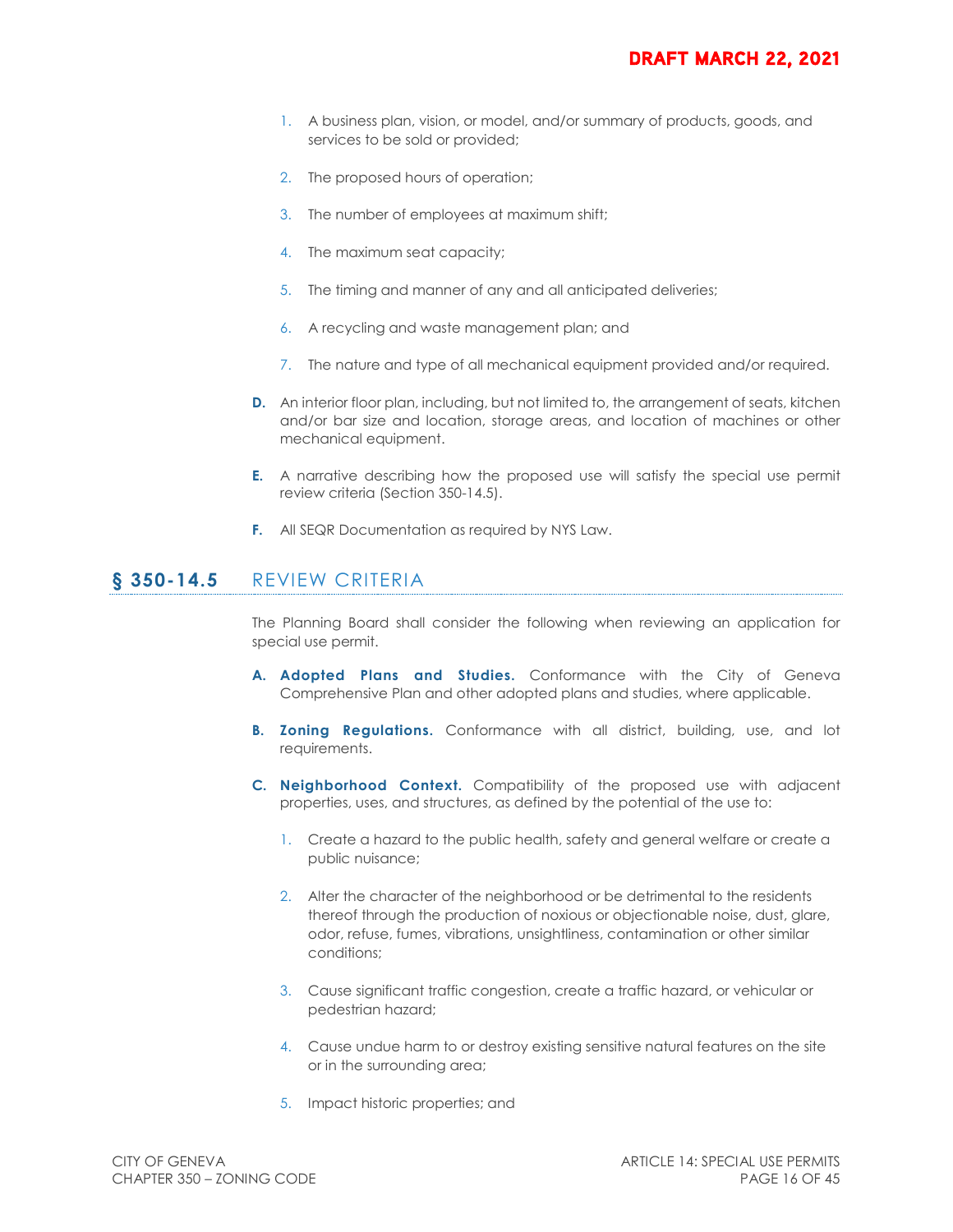3. Otherwise result in an excessive or significant negative impact on the community that cannot be mitigated.

#### **D. Services and Utilities.**

- 1. Adequacy of existing utilities and public facilities and services, such as sufficient roadway capacity, police and fire protection, drainage structures, refuse disposal, and schools, to serve the use.
- 2. Adequacy of off-street parking, loading, and vehicular, pedestrian, and bicycle access and accommodations on-site so as not to create a parking shortage or other problems for nearby businesses and/or residents.
- 3. Adequacy of proposed waste and trash management plan.

#### **E. Other Considerations.**

- 1. Encouragement of the most appropriate use of land and utilization of the site.
- 2. Adequacy of landscaping and screening provisions, including mitigating measures to reduce potential negative impacts to adjacent properties.
- 3. Appropriate location, arrangement, size, and design of proposed signage.
- 4. Potential for adverse effects to the functioning, economic stability, prosperity, and health, safety, or general welfare of nearby property owners and the community.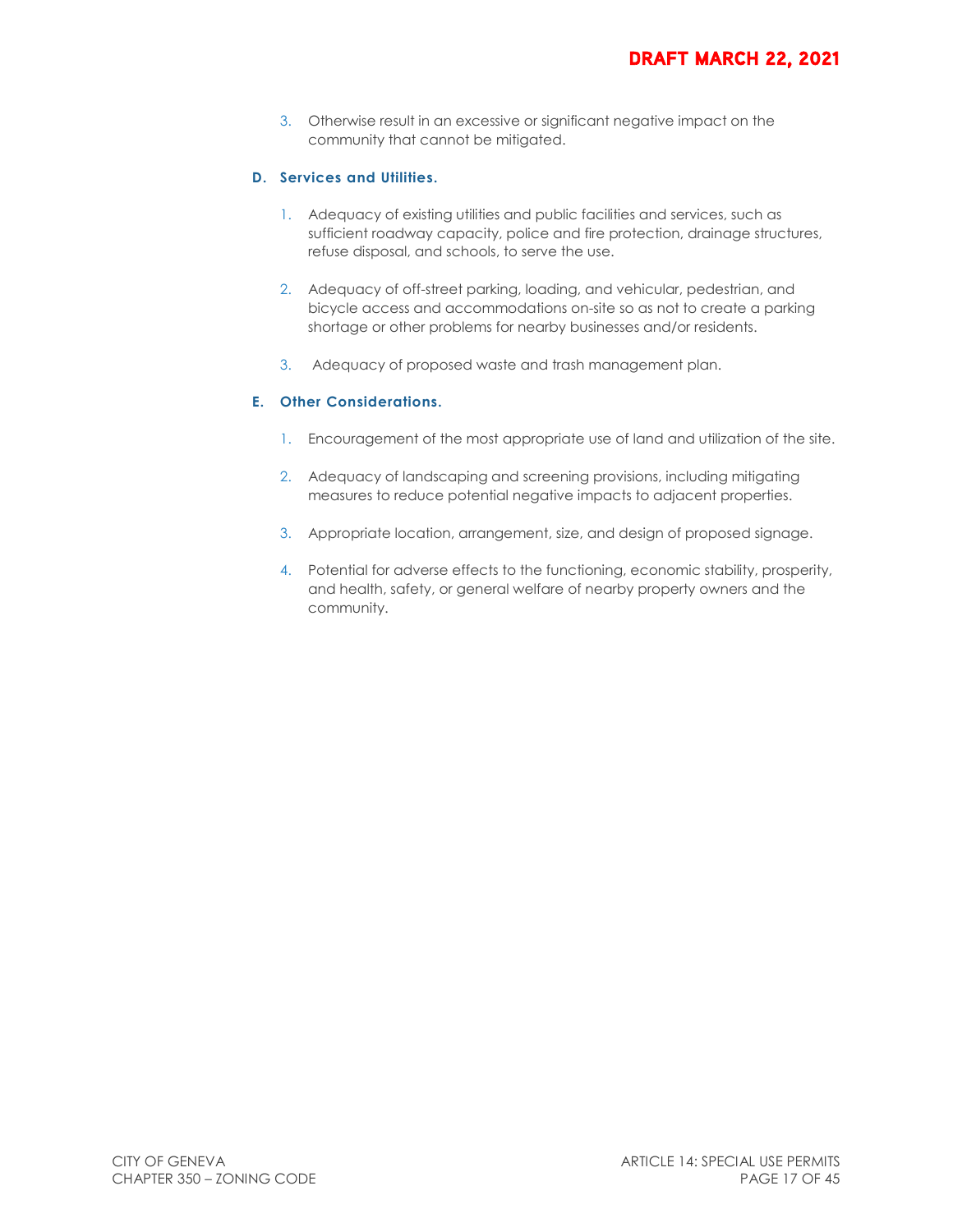# ARTICLE 15. **CERTIFICATES OF APPROPRIATENESS**

# **§ 350-15.1** PURPOSE

- **A.** It is the purpose of this Article to ensure new construction, alteration, repair, or demolition of historic buildings and structures within the City of Geneva preserve the historic value, character, and architectural integrity of such structure and those of the surrounding area.
- **B.** It is not the intent of this Article to limit new construction, alteration or repair to any one period of architectural style, but rather to preserve an aesthetic whole.
- **C.** The reviewing body shall be lenient in its judgment of plans for new construction or for alteration, repair or demolition of structures of little historic value, except when such action would be in direct conflict with the purpose defined herein.

# **§ 350-15.2** APPLICABILITY

- **A. Certificate Required.** A certificate of appropriateness shall be required for the construction or exterior alteration of any building, structure, or architectural feature in the Historic Overlay (HO) District that is, in any respect, visible from a public street, park, or any other public or private space that is accessible to the public. No building permit shall be issued until a certificate of appropriateness has been obtained where required by this Chapter.
- **B.** Exemptions. This review shall consider only exterior features of a structure and will not consider interior arrangements.
- **C. Maintenance and Repair.** Nothing contained in this Section shall be construed to prevent the ordinary maintenance or repair of any exterior architectural feature in either the HO District or on designated structures of historic and architectural importance which does not involve a change in design, material, color or the outward appearance thereof.

# **§ 350-15.3** REVIEW PROCEDURES

- **A. Application Processing.** Certificate of appropriateness applications shall be submitted, processed, and reviewed in accordance with Article 12 of this Chapter.
- **B.** Authorized Review Body. Certificates of appropriateness shall be reviewed and decided upon by the Historic Districts and Structures Commission (HDSC).
- **C. Public Hearing.** A public hearing for a certification of appropriateness application may be held at the discretion of the HDSC.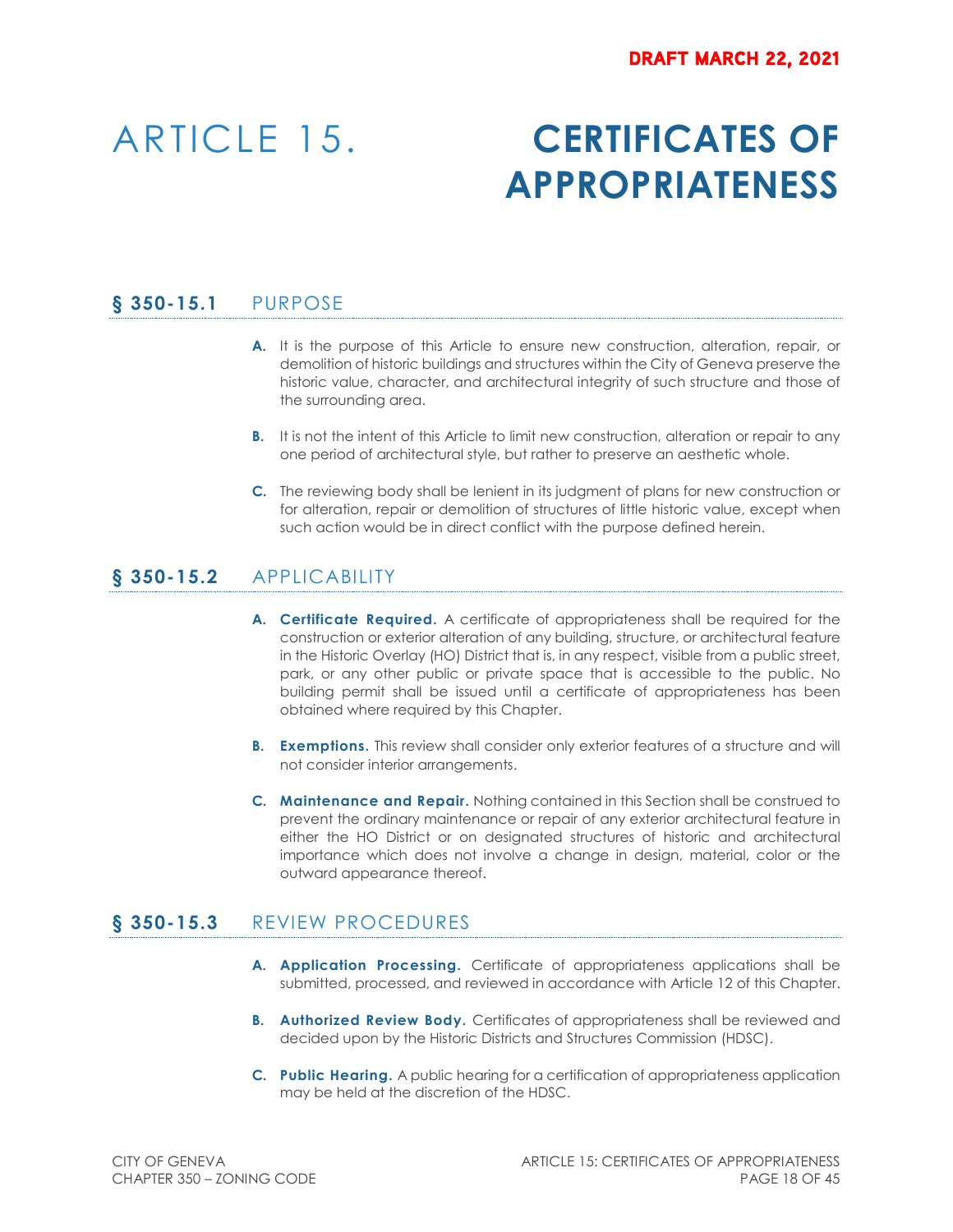**D. Referrals.** All referrals shall be made in accordance with Section 350-12.5.

#### **E. Issuance of Decision.**

- 1. The HDSC shall review and decide upon applications in accordance with Section 350-12.4 of this Chapter.
- 2. If approved, the HDSC Chair shall sign the certificate of appropriateness and immediately transmit it to the CEO for a building permit. The HDSC Chair shall also stamp all prints submitted signifying its approval.
- 3. Failure of the HDSC to issue a decision on an application within 62 days from the date of acceptance, unless otherwise mutually agreed upon by the applicant and HDSC, shall be deemed to constitute approval and the CEO shall proceed to process the application without regard to a certificate of appropriateness.

# § 350-15.4 APPLICATION REQUIREMENTS

A certificate of appropriateness application shall include the following.

- **A.** An application form, including the name, address, and signature of the applicant, property owner, and developer, as applicable.
- **B.** A site plan denoting the location of the subject property and all structures thereon, as well as all property, uses, and structures within 100 feet of the property.
- **C.** Building elevations, drawn at a scale deemed appropriate by the HDSC, and descriptions of existing and proposed exterior building materials.
- **D.** All other plans, elevations, and information deemed necessary by the HDSC to determine the appropriateness of the exterior features or buildings in question.

# **§ 350-15.5** REVIEW CRITERIA

The HDSC shall consider the following when reviewing an application for a certificate of appropriateness.

- **A.** The appropriateness of proposed exterior features of buildings, structures and appurtenant fixtures.
- **B.** The location on the lot and removal or demolition of any building or structure under their authority.
- **C.** The historical architectural value and significance of the structure and its relationship to the historic value of the surrounding area.
- **D.** The general compatibility of exterior design, arrangement, texture and materials proposed to be used.
- **E.** Any other factor, including aesthetic, which the HDSC deems pertinent.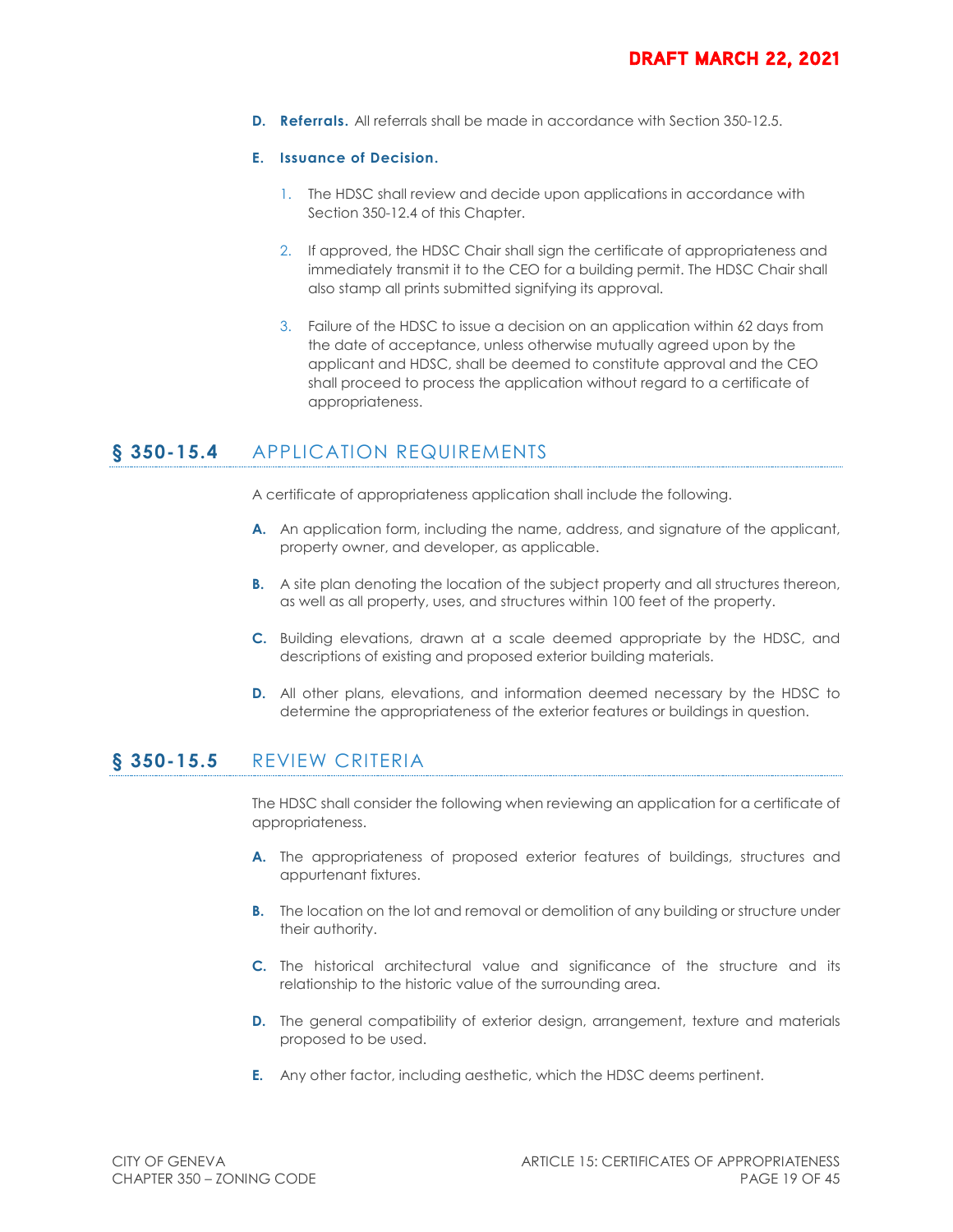# ARTICLE 16. **SUBDIVISIONS**

# **§ 350-16.1** LEGISLATIVE AUTHORITY

By authority of the City of Geneva City Council, pursuant to NYS General City Law Article 3, Sections 32, 33, and 34, the Planning Board of the City of Geneva is hereby authorized and empowered to review and approve subdivision plats.

### **§ 350-16.2** PURPOSE

- **A. Purpose.** The purpose of Article is not only to provide for future growth and development, but also maintain and enhance the physical character of the City, its multi-modal transportation network, natural environment, and protect the general health, safety, and welfare of the public. The administration of this law shall be in accordance with the following objectives:
	- 1. Ensuring subdivisions properly provide quality facilities for housing and infrastructure, including all necessary utilities and services;
	- 2. Maintaining proper access and connectivity for pedestrians, bicyclists, and motorists and mitigating the potential negative impacts of increased traffic;
	- 3. Protecting the City's historic character and traditional settlement pattern from suburban development pressures;
	- 4. Employing the application of clustering and land use conservation principles in subdivision proposals;
	- 5. Providing parks and open space in subdivisions for the betterment of resident quality of life and preservation of property values;
	- 6. Promoting the use of green infrastructure and sustainable design practices in subdivision proposals; and
	- 7. Considering the comfort, convenience, safety, health and welfare of the general population as future development opportunities are considered.
- **B.** Intent. It is declared to be the intent of this subdivision law to serve as part of a plan for orderly, efficient and economical development of the City of Geneva. Land(s) to be subdivided shall:
	- 1. Be of such character with respect to layout and size of lots to complement the traditional character of the City and be in harmony with the settlement pattern of neighboring properties;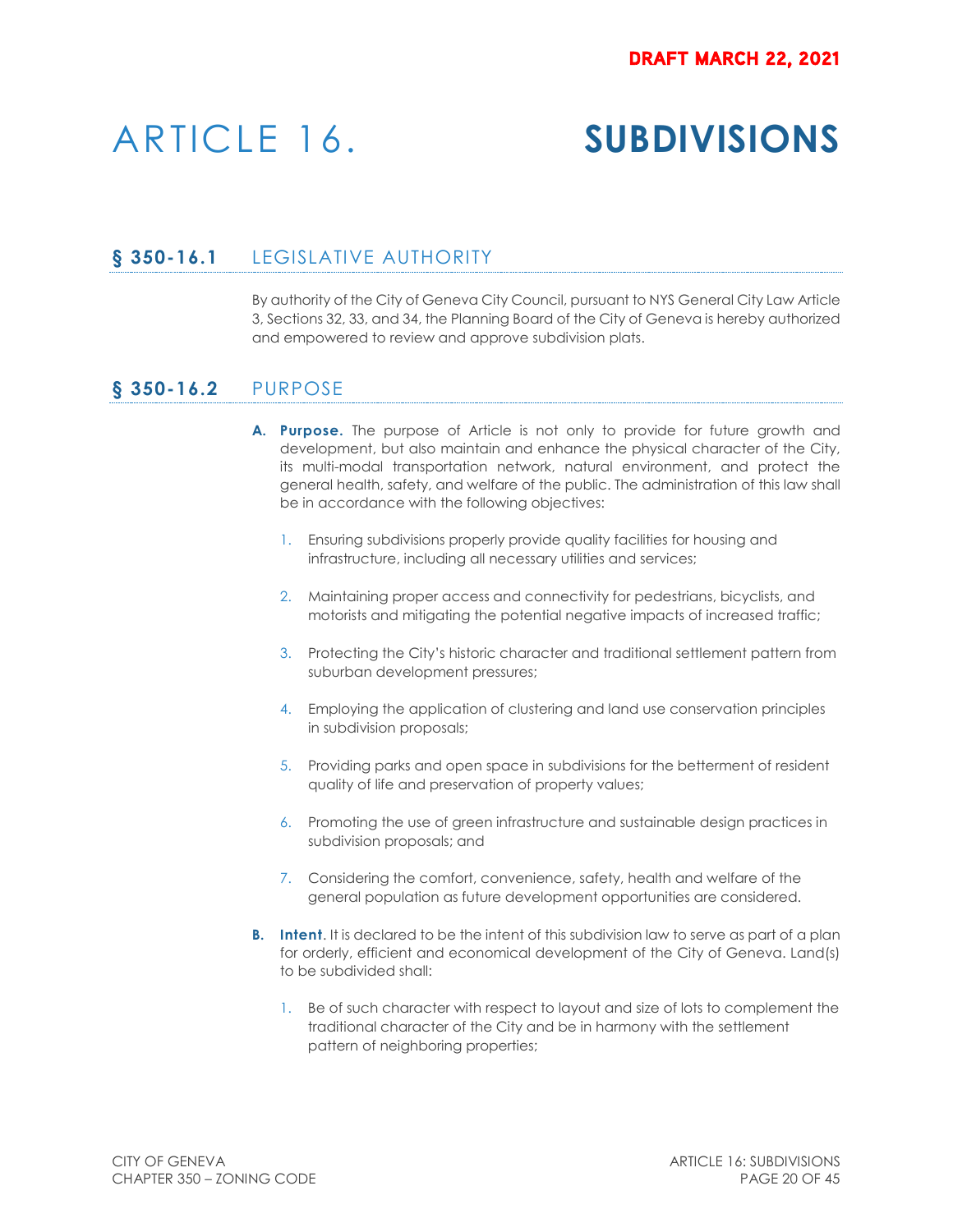- 2. Be of such character with respect to layout and size of lots so that it can be used safely for building purposes without danger to health, or peril of fire, flood, or other menace;
- 3. Make proper provisions for drainage, water supply, sewage, and other needed improvement and utilities;
- 4. Include streets of such width, grade, and location as to accommodate prospective traffic, facilitate fire protection, and provide access of emergency equipment to buildings while minimizing disruption to the natural environment;
- 5. Make proper provisions for leaving natural areas and corridors undeveloped to mitigate the adverse environmental impacts of subdivision, sustain a diverse population of native vegetation and wildlife, protect water resources, and scenic views, and implement the City's policies of protection of its environmental, historic, and economic resources;
- 6. Conform to the land use and development recommendations within the City of Geneva Comprehensive Plan; and
- 7. Be in conformance with this Chapter.

# **§ 350-16.3** REVIEW PROCEDURE

Site plan review under the provisions of this Chapter (Article 13) shall suffice for Planning Board review of subdivisions under Chapter 310 (Subdivision Regulations) of the City of Geneva Code, subject to the following conditions:

- **A.** The applicant shall prepare sets of subdivision plats suitable for filing with the office of the Ontario County Clerk in addition to site plan review application requirements.
- **B.** The applicant shall plat the entire development as a subdivision; however, planned unit developments being developed in stages may be platted and filed in the same stages.
- **C.** Site plan approval under this Article shall constitute final plat approval under Chapter 310 of the City of Geneva Code and provisions of NYS Law.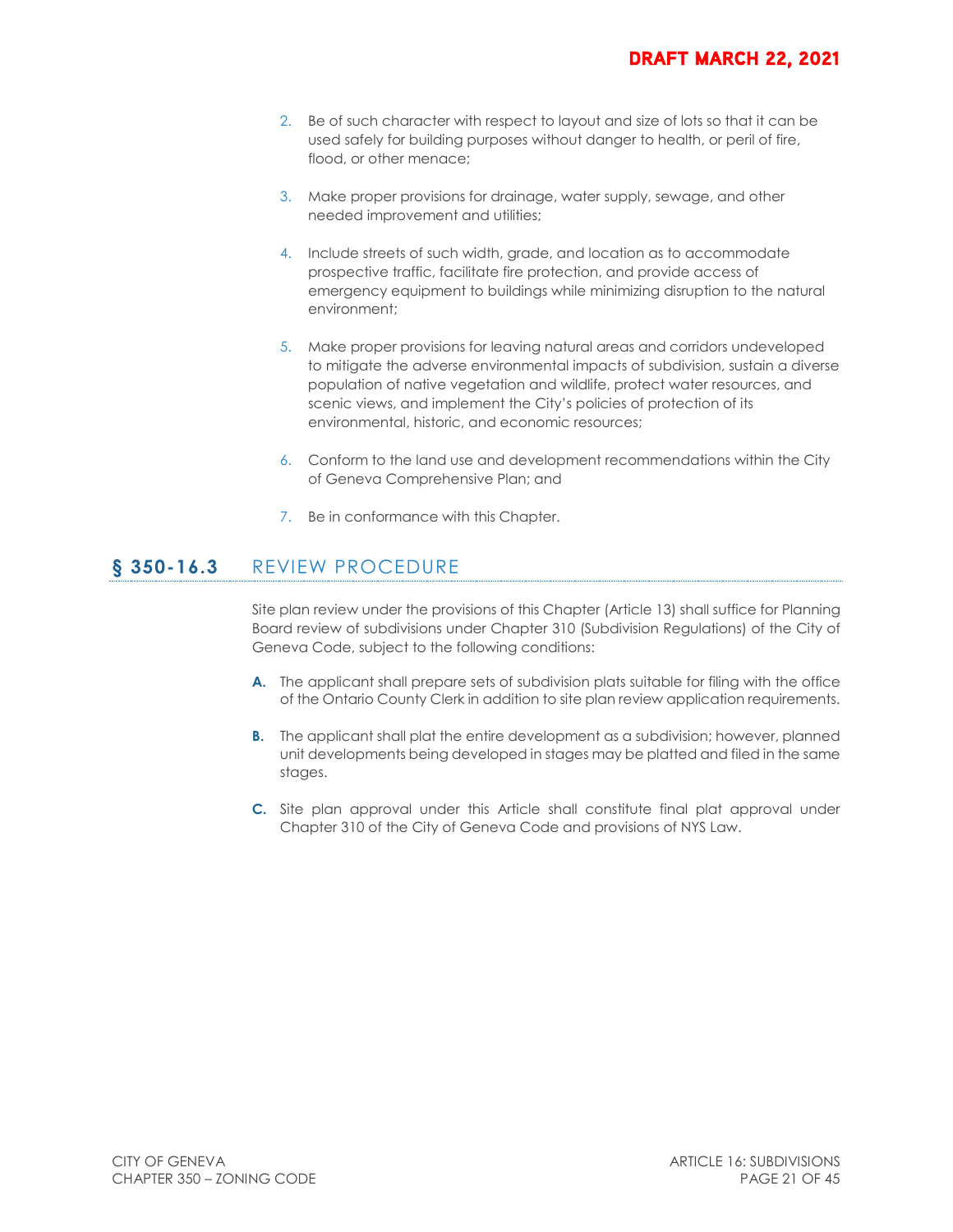# ARTICLE 17. **PLANNED UNIT DEVELOPMENT (PUD) DISTRICTS**

# **§ 350-17.1** PURPOSE

- **A. Purpose.** The preservation of the distinctive environmental, and aesthetic character of the City of Geneva is directly related to the economic vitality of the City business districts, stability of property values, appeal of the City as a destination, and the quality of life for Geneva residents. Occasionally on larger projects, conventional use, space, dimensional, and bulk requirements contained in the underlying zoning may not be the best standards to ensure new development achieves the goals states above. It is the purpose of this Article to provide flexible performance standards for zoning districts identified as having the potential for redevelopment and new development, and which are identified in this Article. The intent of these standards is to:
	- 1. Preserve historic resources and protect environmentally sensitive areas and natural features, including Seneca Lake;
	- 2. Preserve aesthetic community features and important viewsheds;
	- 3. Ensure a well-connected, multi-modal transportation network;
	- 4. Ensure new construction and development is compatible in design, scale, and use with the City and surrounding area.
- **B.** Intent. The application of the PUD District review process in intended to achieve more creative land use and a higher quality of planning and a higher quality of site planning and design than can be accomplished through conventional zoning regulations.

# **§ 350-17.2** APPLICABILITY

- **A. PUD Approval Required.** Whenever any planned unit development is proposed, before any permits for the erection of permanent buildings in such planned unit development shall be granted and before any subdivision plat or any part thereof may be filed in the office of the Ontario County Clerk, the developer or his authorized agent shall apply for and secure approval of such planned unit development in accordance with the procedures set forth in this Chapter. These procedures shall supersede any inconsistent procedures or regulations set forth elsewhere in the City codes or comprehensive plans.
- **B.** Eligibility. To be eligible for the establishment of a PUD District under this Article, applicants must demonstrate the proposed project meets or exceeds two or more of the following criteria: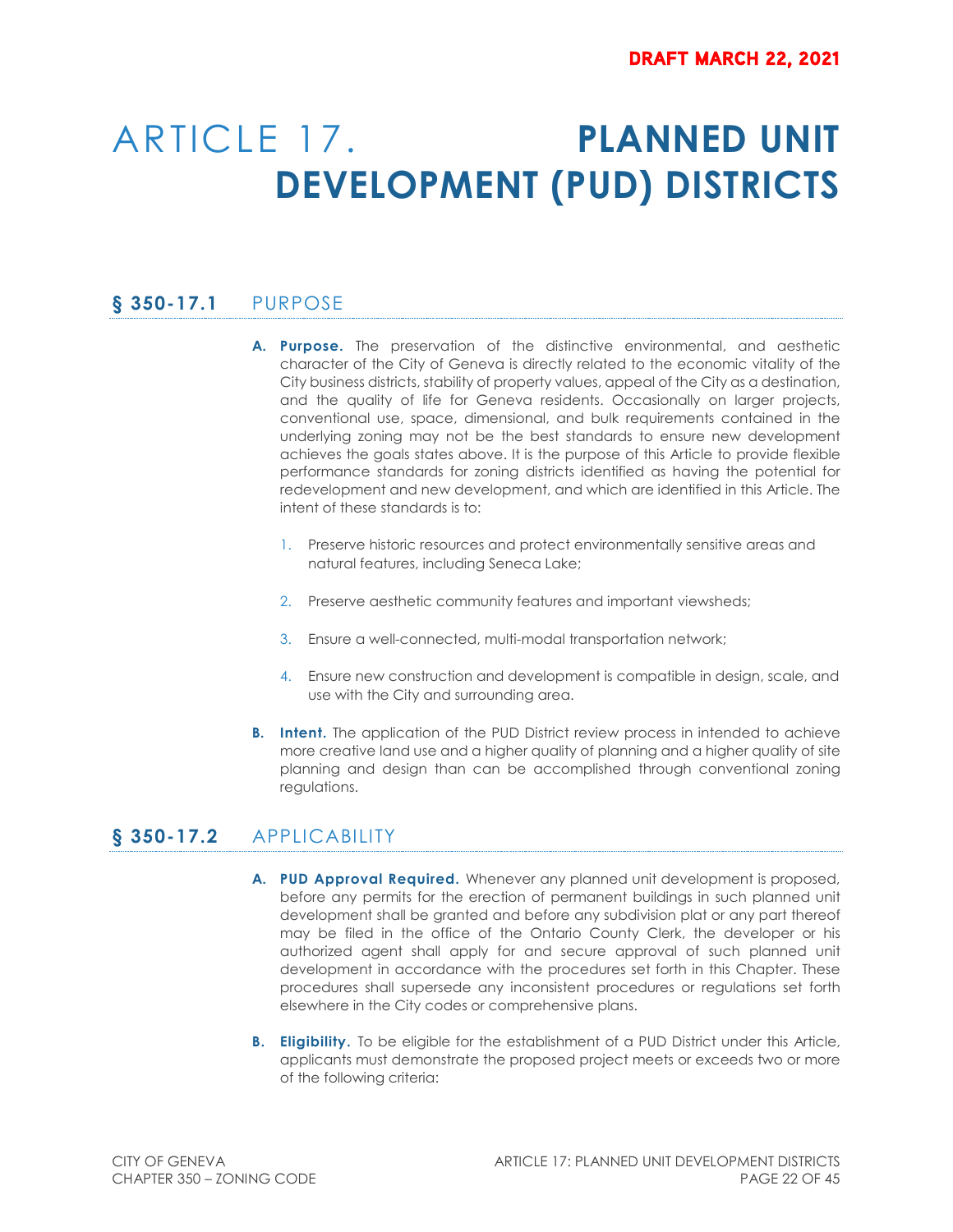- 1. The property under consideration is at least 1 acre in contiguous and area.
- 2. The project proposes an overall density and/or intensity of use which would not be permitted or required by the underlying zoning while also preserving more open land or providing more amenities to the community.
- 3. The project proposes a use that is compatible with the surrounding context but is otherwise not permitted by the underlying zoning. In determining compatibility, the reviewing board will consider traffic generation, noise, truck traffic, scale, density, intensity of use, impact to historic resources, viewsheds, aesthetics, and impacts on existing infrastructure.
- 4. The project preserves natural resources, historic resources, and/or important views to a greater degree than would be possible by the underlying zoning.

#### **C. Relief from Conventional Zoning.**

- 1. For projects deemed eligible, the reviewing board may waive City zoning regulations that would ordinarily apply to a property where the applicant demonstrates relief from said regulations is necessary to meet the purposes described herein.
- 2. It is not the intent of this Article to arbitrarily dispense with underlying zoning regulations, but rather to grant the minimum relief necessary to achieve the objectives of this Article.

## **§ 350-17.3** REVIEW PROCEDURES

- **A. Pre-Application Conference.** A pre-application conference per Section 350-12.2 is strongly encouraged prior to submitting a PUD application.
- **B. Application Processing.** PUD applications shall be submitted, processed, and reviewed in accordance with Article 12 of this Chapter.
- **C. Planning Board Review and Recommendation.** The Planning Board shall conduct a review of the PUD application, site plan, and related documents and provide a recommendation of decision to the City Council.
- **D. City Council Review and Decision.** Upon receipt of a recommendation from the Planning Board, the City Council shall review and decide upon such application as an amendment, in accordance with Article 18. If the City Council approves the PUD application, the zoning map and text shall be amended and filed accordingly.
- **E. Public Hearings.** A public hearing shall be held by the City Council for all PUD applications.
- **F. Referrals.** All referrals shall be made in accordance with Section 350-12.5.

### **§ 350-17.4** APPLICATION REQUIREMENTS

**A. Site Plan.** All PUD applications shall include the required site plan review application materials as noted in Article 13.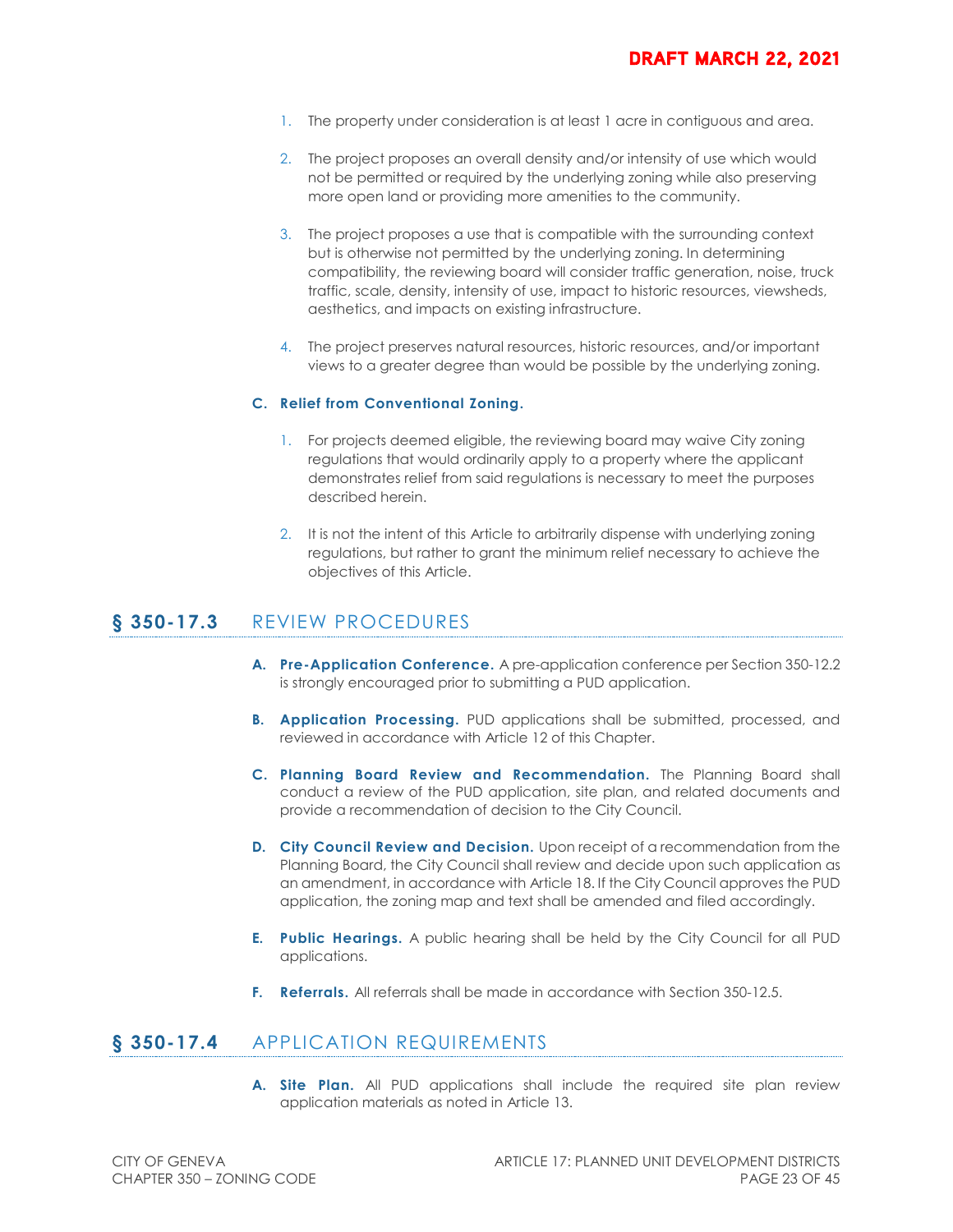- **B.** PUD District. In addition to the required site plan application materials, all PUD applications shall include:
	- 1. Documentation that the applicant's particular mix of land uses meets existing community demands. Documentation may be in the form of specific studies or reports initiated by the applicant or in the form of references to existing studies or reports relevant to the project in question.
	- 2. All interior streets, roads, easements and their planned public or private ownership, as well as all points of access and egress from existing public rightsof-way.
	- 3. Specific definition of all uses, indicating the number of residential units and the density of each residential housing type, as well as the overall project density.
	- 4. The overall water and sanitary sewer system with proposed points of attachment to existing systems, and the proposed stormwater drainage system and its relation to existing systems.
	- 5. Description of the manner in which any areas that are not to become publicly owned are to be maintained, including open space, streets, lighting and others, according to the proposals.
	- 6. If the development is to be phased, a description and graphic representation of the phasing of the entire proposal in terms of length of time, type and number of units or activities completed per phase.
	- 7. A description of any covenants, grants of easements or other restrictions proposed to be imposed upon the use of the land, buildings or structures, including proposed easements for public utilities.
	- 8. Documentation as required by the City Council of the applicant's ability to complete the proposed planned unit development. The applicant should be aware that at all subsequent stages, plans must be prepared by professionally competent site planners.
- **C. Final Site Plan.** The final submission of site plan material approved by the Planning Board and forwarded to the City Council for PUD approval shall also contain:
	- 1. The final site plan at a scale of one inch equals 50 feet. Where more than one sheet is required to show the entire development, a key map shall be provided.
	- 2. The lines of existing and proposed streets and sidewalks immediately adjoining and within the PUD.
	- 3. The names of existing and proposed streets.
	- 4. Typical cross sections of proposed streets and sidewalks.
	- 5. Profiles of proposed streets at suitable vertical scale showing finished grades in relation to existing ground elevation.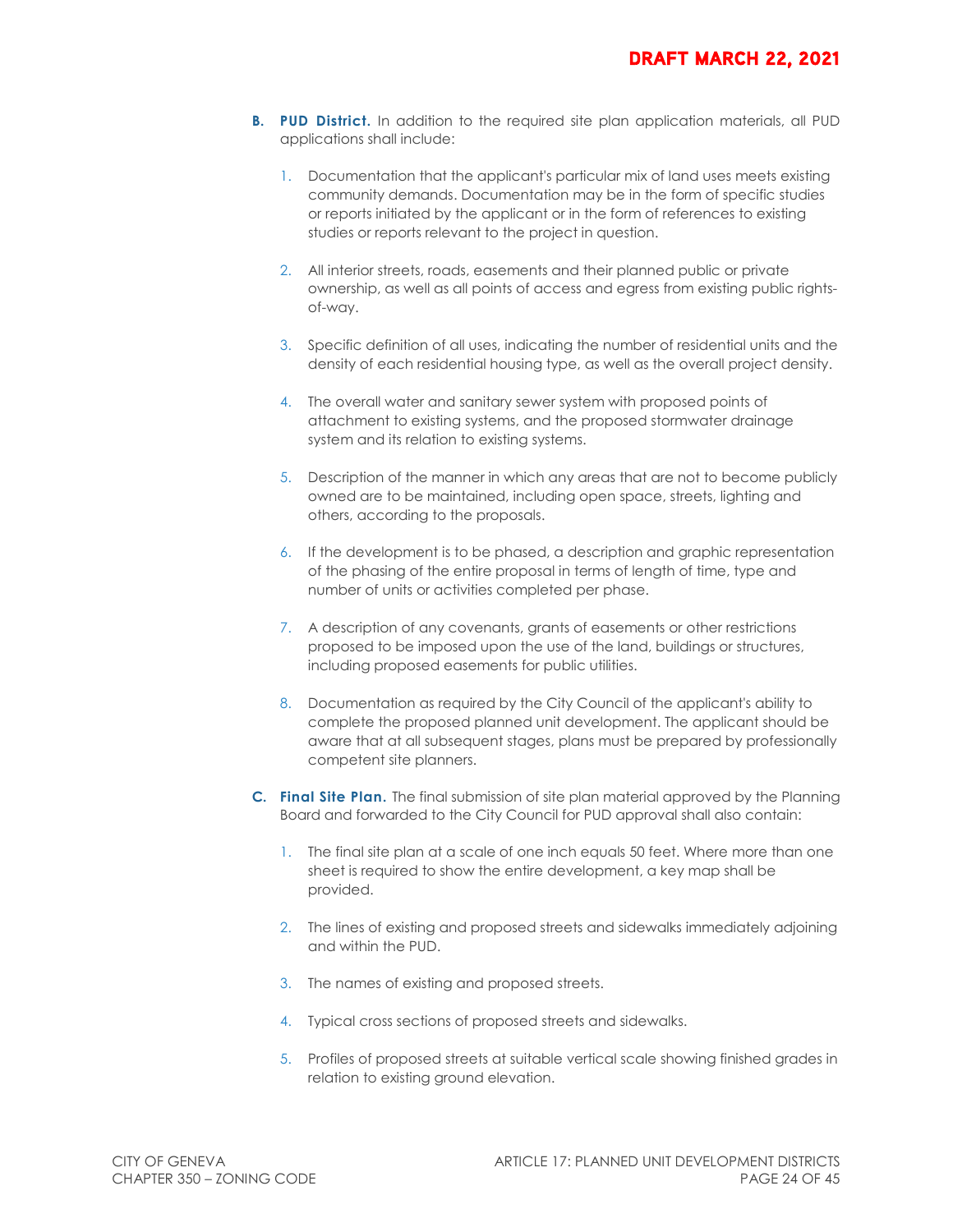- 6. Layouts of proposed lots, including lot numbers and proposed numbering system for buildings.
- 7. The location and size of any existing and proposed sewers (stormwater and/or sanitary), water mains, and pipes on the property or into which any connection is proposed.
- 8. Provisions for water supply and sewage disposal and evidence that such provisions have received approval of the Department of Health.
- 9. Locations of survey monuments.
- 10. A complete grading and drainage plan showing all existing and proposed contours and elevations and the complete storm drainage plan.
- 11. A planting plan indicating locations, varieties, and minimum sizes of trees to be planted and of existing trees to be preserved. Existing wooded areas need not be itemized but should be generally described.
- 12. Brief specifications, or reference to City standards, for all public facilities to be constructed or installed within the PUD.

### **§ 350-17.5** REVIEW CRITERIA

- **A. Site Plan.** All site plan elements of a PUD application shall be considered as provided by Article 13 of this Chapter.
- **B. Subdivision.** The associated subdivision plat of a PUD application shall be considered as provided by Article 16 of this Chapter.
- **C. Zoning Amendment.** All PUD applications shall also be subject to the review criteria of Article 18 of this Chapter.

#### **§ 350-17.6** APPROVAL NOT GUARANTEED

The fact that an application complies with all of the specific requirements set forth herein shall not be deemed to indicate the proposed development would result in a more efficient and desirable development than could be accomplished by the use of conventional zoning categories or than would result in compatibility with the surrounding development; nor shall such compliance, by itself, be sufficient to require the approval of the site plan or the granting of the zoning amendment to create a PUD District.

# **§ 350-17.7** STAGING

- **A.** If the applicant wishes to stage the PUD development, then they may submit only those stages they wish to develop for site plan approval in accordance with the presented staging plan.
- **B.** Any plan which requires more than 24 months to be completed shall be required to be staged and a staging plan must be developed.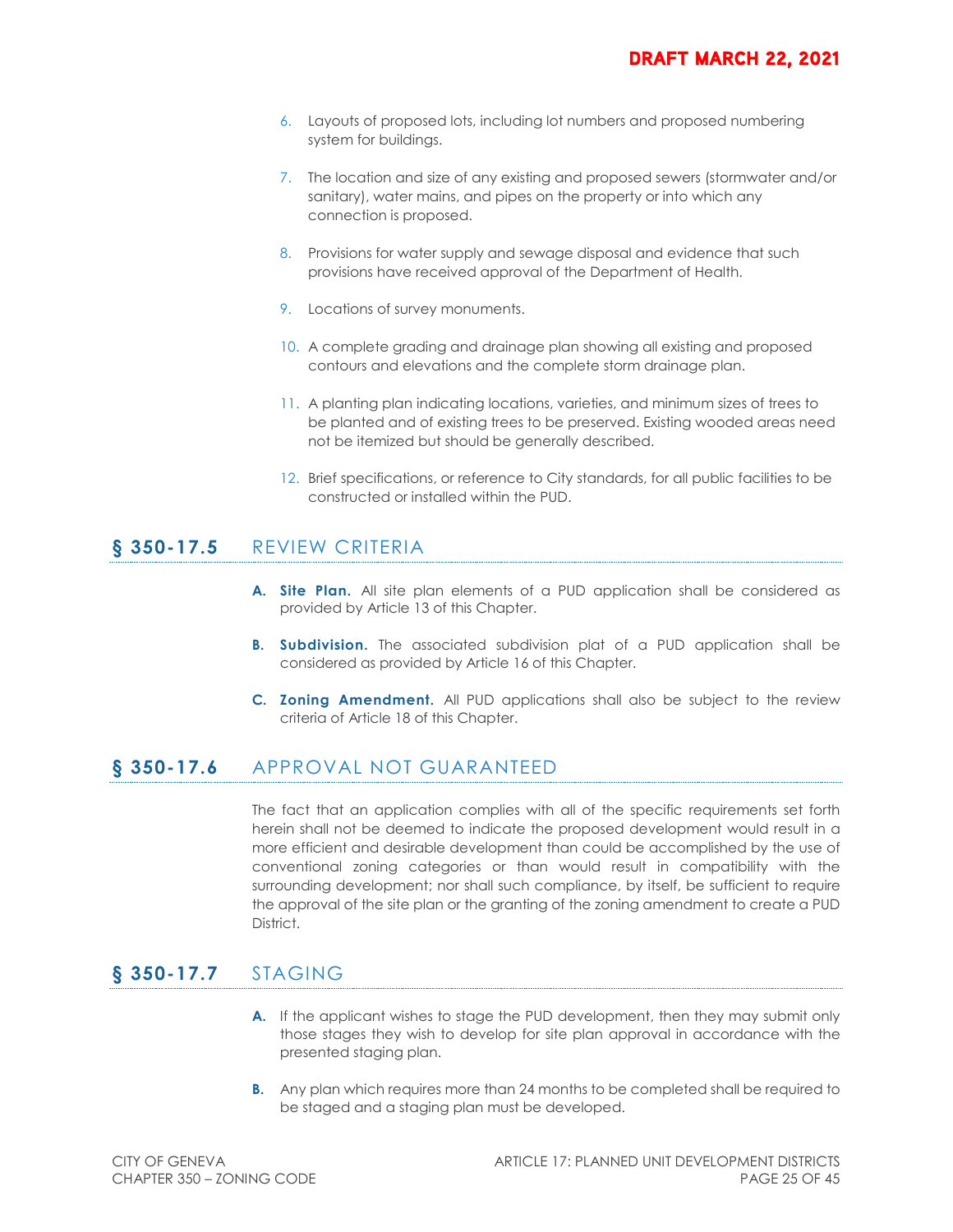**C.** It is the intent of this Article that individual stages of the PUD will have an integrity of use in their own right so that if for any reason the entire PUD would not be completed, those portions of the PUD already constructed will be an asset to the community by themselves. Staging plans must take account of this objective, and developers proposing individual stages that deviate significantly from the overall character of the PUD should present convincing evidence that such a stage is in keeping with this Section.

# § 350-17.8 AMENDMENTS & MODIFICATIONS

- **A.** Except as otherwise may be provided by the Planning Board, all land use activities situated within and in existence on the effective date of a final site plan approval or developed in accordance with an approved project plan as provided herein shall be subject to the issuance of a project plan amendment by the Planning Board in the event of the following:
	- 1. Change in or location of enumerated land uses.
	- 2. Demolition of a principal structure, except where mandated by the CEO in the interest of public safety.
	- 3. Establishment of new streets or other public/common areas.
	- 4. Any changes which may otherwise be regulated by the adoption of controls made specifically applicable to such district, either at its inception or subsequently.
- **B.** Except as otherwise provided, any modification not addressed above shall be reviewed and approved by the Planning Board prior to the issuance of permits for construction.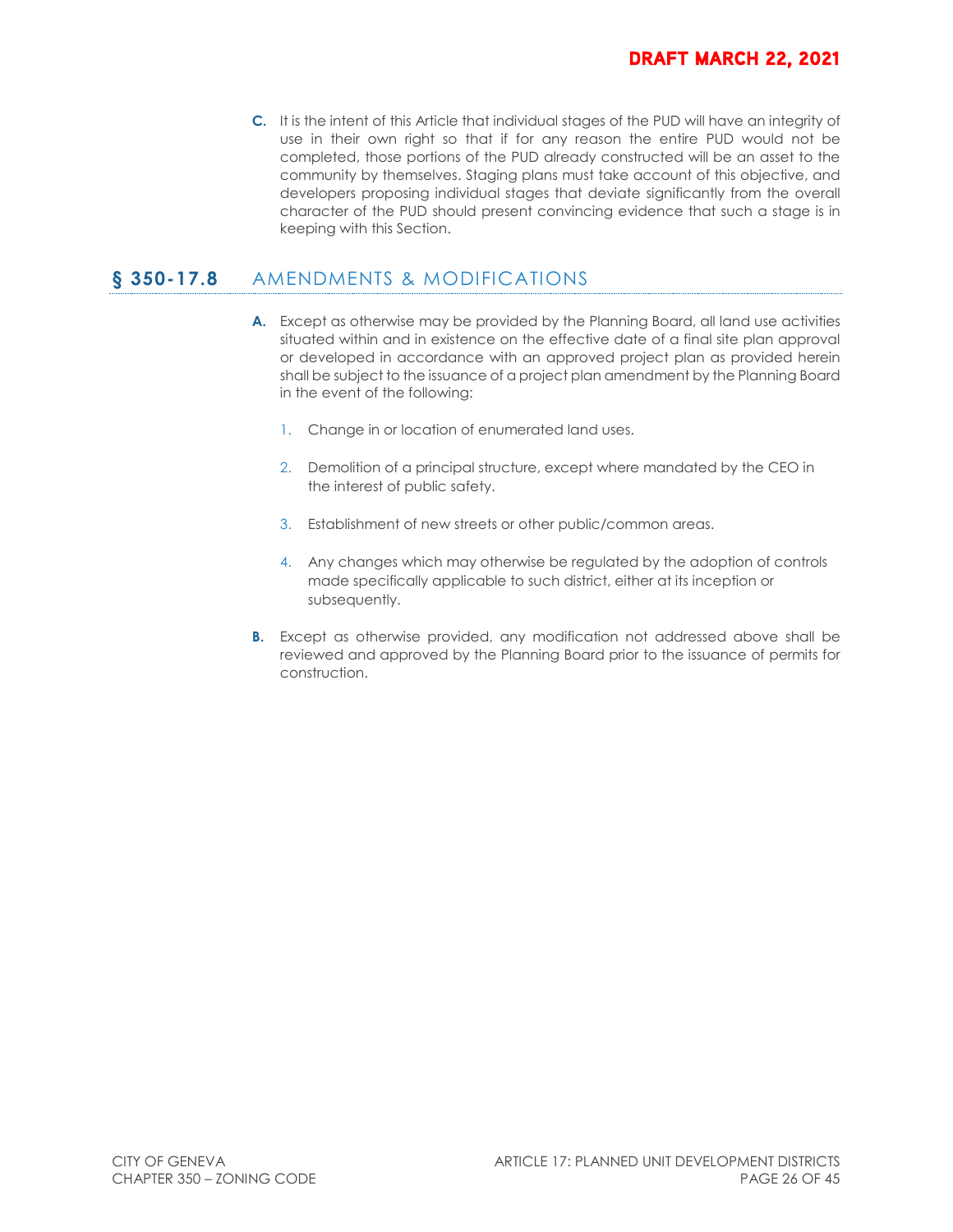# ARTICLE 18. **AMENDMENTS, APPEALS & VARIANCES**

# **§ 350-18.1** AMENDMENTS & REZONINGS

#### **A. Authority to File.**

- 1. Pursuant to the General City Law and the Geneva City Charter and all applicable provisions of this Chapter, this Chapter may be amended, supplemented and repealed.
- 2. Amendments to the text or map of this zoning law may be initiated by the City of Geneva City Council, Planning Board, or by a petition by property owners as proved by NYS City Law.

#### **B. Authorized Review Bodies.**

- 1. The Planning Board shall serve in an advisory role to the review of proposed amendments and issue a recommendation of decision to the City Council.
- 2. The City Council shall review and issue the final decision on all proposed amendments.
- **C. Public Hearing.** A public hearing shall be held by City Council for all proposed amendments.
- **D. Referrals.** All referrals shall be made in accordance with Section 350-12.5.

#### **E. Review Procedure.**

- 1. Each application shall be referred to the Planning Board. The Planning Board shall report its recommendations thereon to City Council, accompanied by a full statement of the reasons for such recommendations.
- 2. If the Planning Board fails to report within a period of 62 days from the date of receipt of notice or such longer time as may have been agreed upon by it and City Council, the Council may act without such report.
- 3. After receiving the report of the Planning Board, City Council shall issue a decision on the proposed amendment within 62 days. The Council may also return the application to the Planning Board for further consideration, together with a written explanation of the reasons for doing so.
- 4. City Council may act by a simple majority vote, except when a valid protest petition has been submitted in accordance with NYS Law. In the case of a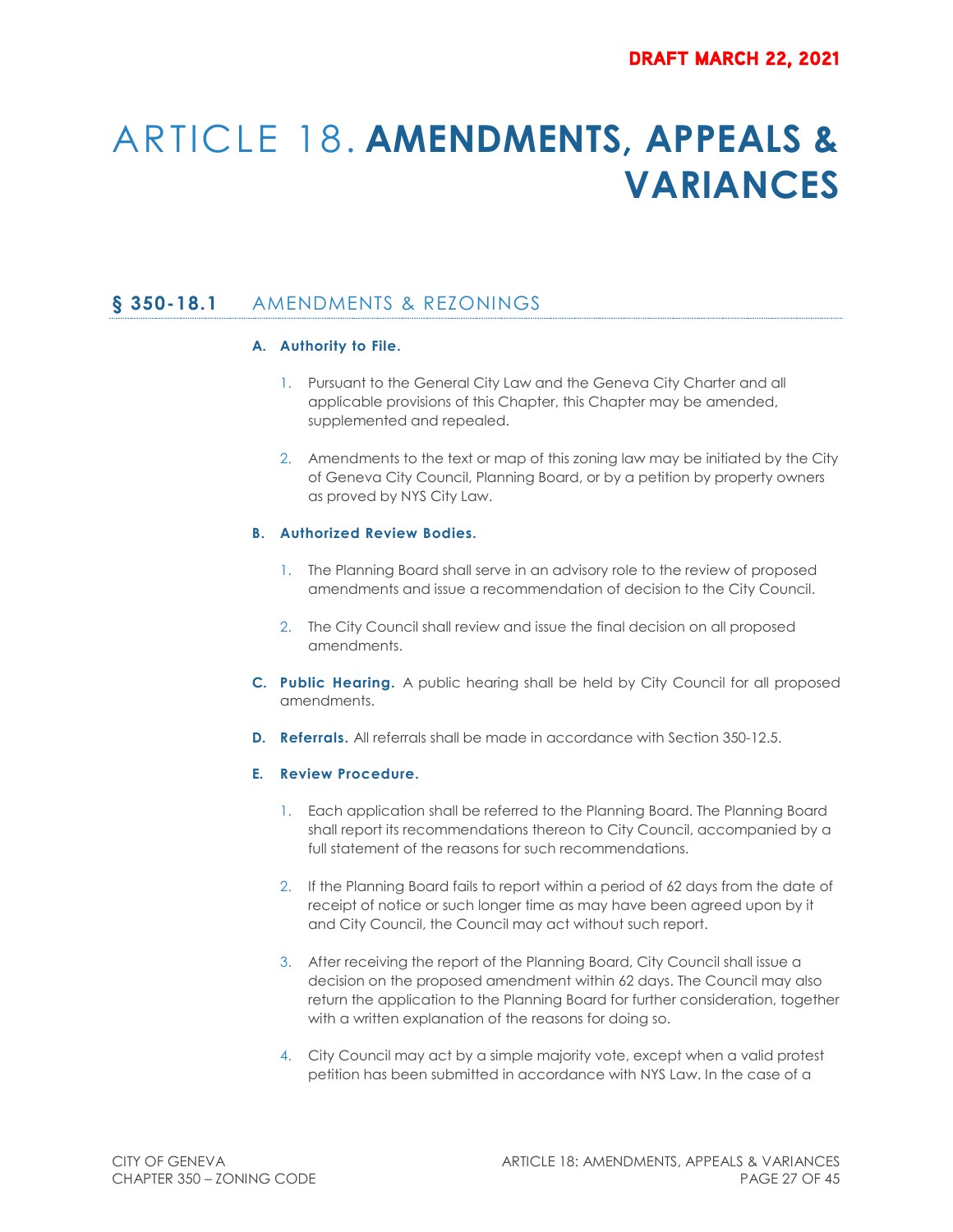valid protest petition, approval requires a three-fourths vote of the members of City Council.

- 5. If the City Council approves the amendment, supplement, change or modification to the zoning law, the Zoning Code and Map, as applicable, shall be amended after publication and filing with the City Clerk, County Clerk, and Secretary of State as required by NYS Law.
- **F. Review Criteria.** In reviewing and making decisions on zoning amendments, the reviewing body must consider the following criteria, as applicable:
	- 1. Whether the proposed amendment corrects an error or inconsistency in the zoning law or meets the challenge of a changing condition;
	- 2. Whether the proposed amendment is in substantial conformance with the adopted plans and policies of the municipality;
	- 3. Whether the proposed amendment is in the best interests of the municipality as a whole;
	- 4. Whether public facilities (infrastructure) and services will be adequate to serve development allowed by any requested re-zoning;
	- 5. Whether any re-zoning will substantially harm the public health, safety or general welfare or the value of nearby properties;
	- 6. Whether any re-zoning is compatible with the zoning and use of adjacent property;
	- 7. Whether the property in question is suitable for the uses and development to which it has been restricted under the existing zoning regulations; and
	- 8. Whether the gain, if any, to the public health, safety and general welfare due to denial of the application outweighs that of the hardship imposed upon the landowner, if any, as a result of denial of the application.

### **§ 350-18.2** APPEALS

- **A. Applicability.** Appeals may be made where it is alleged there has been an error in interpretation of any zoning code provisions or in any order, requirement, decision, or determination made by the CEO or other administrative officials under the City Code.
- **B. Right to Appeal.** Appeals may be filed by any person aggrieved by an administrative decision of the CEO or other agent duly designated to the administration and enforcement of this Chapter.
- **C. Stay Upon Appeal.** An appeal shall stay all proceedings in furtherance of the appealed action, unless the CEO certifies to the ZBA a stay would, in their opinion, cause imminent peril to life or property. Then the proceedings shall not be stayed otherwise than by a restraining order granted by the ZBA or by a court of record on application, to the CEO.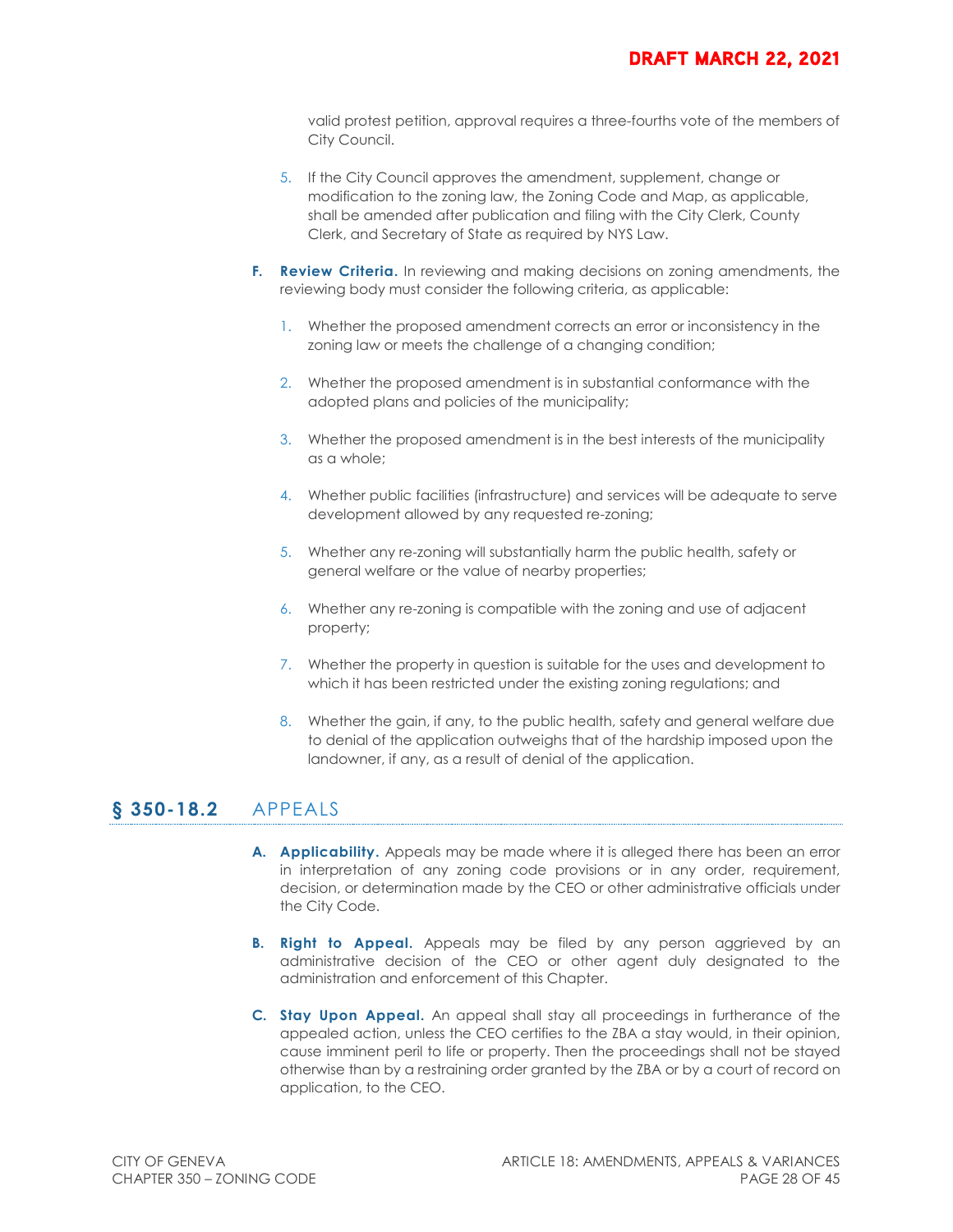**D. Authorized Review Body.** Appeals shall be reviewed by the Zoning Board of Appeals (ZBA).

#### **E. Application Processing.**

- 1. Appeal applications shall be submitted, processed, and reviewed in accordance with Article 12 of this Chapter.
- 2. Appeal applications must be filed within 30 days of the date of the decision being appealed.
- 3. Every appeal application shall refer to the specific provision of this Chapter involved and shall exactly set forth the interpretation that is claimed.

#### F. **Public Hearing Required.**

- 1. A public hearing shall be held by the ZBA prior to issuing a decision.
- 2. A motion for the ZBA to hold a rehearing to review any order, decision or determination not previously reheard, may be made by any member of the ZBA. A unanimous vote of all members of the ZBA then present is required for such rehearing to occur. Such rehearing is subject to the same notice provisions as an original hearing. Upon such rehearing the ZBA may reverse, modify or annul its original order, decision or determination upon the unanimous vote of all members then present, provided the ZBA finds that the rights vested in persons acting in good faith in reliance upon the reheard order, decision or determination will not be prejudiced thereby.
- **G. Referrals.** All referrals shall be made in accordance with Section 350-12.5.

#### **H. Issuance of Decision.**

- 1. In exercising the appeal power, the ZBA has all the powers of the City official or agent from whom the appeal is taken.
- 2. The ZBA may reverse the appeal or affirm the appeal, in whole or in part, or modify the decision being appealed.
- 3. In acting on the appeal the ZBA must grant to the decision or action a presumption of correctness, placing the burden of persuasion of error on the appellant.

### **§ 350-18.3** ARTICLE 78 PROCEEDING

- **A.** Any person or persons, jointly or severally aggrieved by any decision of the ZBA or other such review board charged with the administration and enforcement of this Chapter may apply to the NYS Supreme Court for review by a proceeding under Article 78 of the Civil Practice Laws and Rules.
- **B.** Such proceeding shall be instituted within 30 days after the filing of the review board's decision in the office of the City Clerk.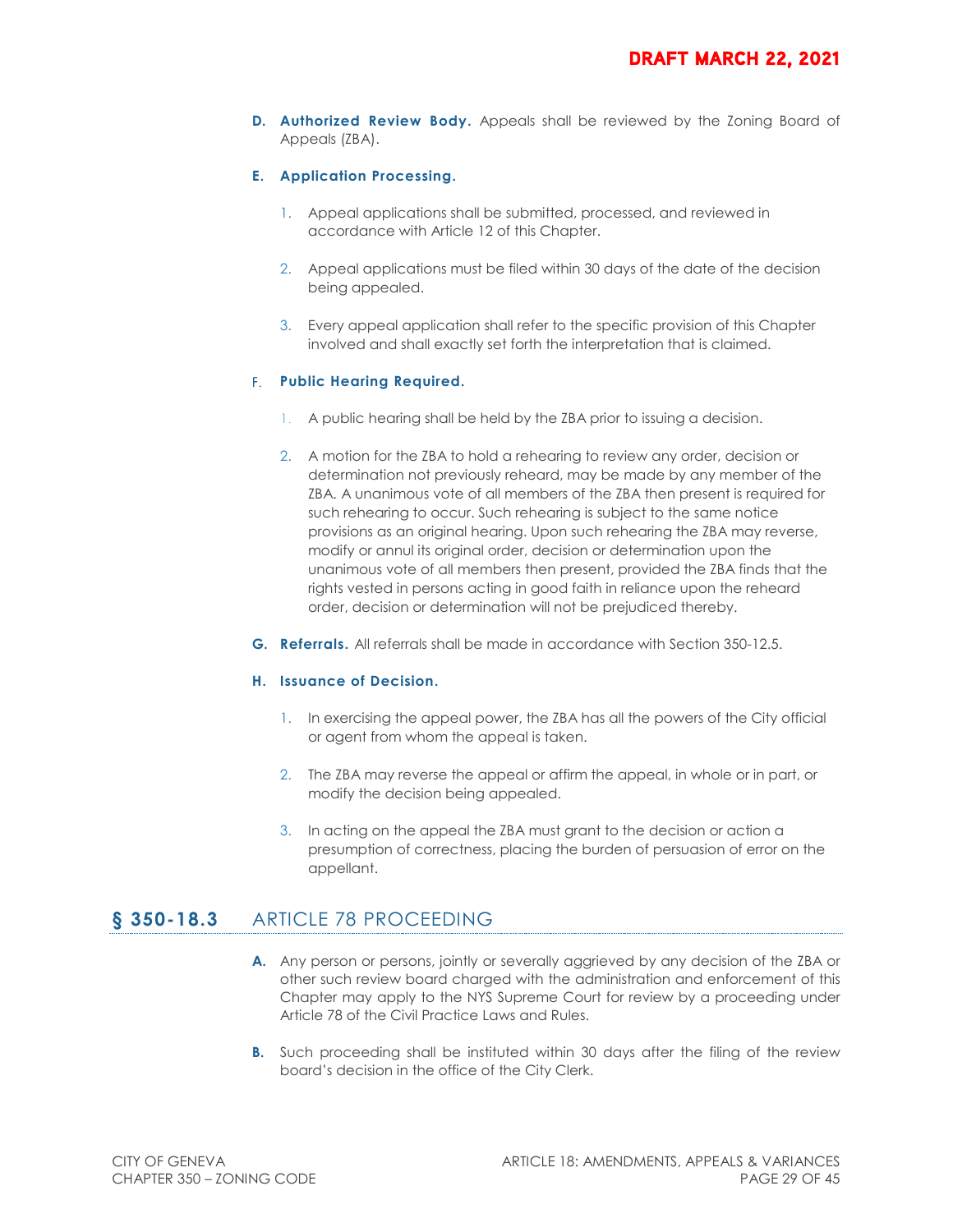**C.** Costs shall not be charged to the City unless it shall appear to the Court that it acted in gross negligence or in bad faith or with malice in making its decision.

# **§ 350-18.4** VARIANCE PROCEDURE

- **A. Applicability.** The Zoning Board of Appeals (ZBA) shall have the power, on appeal from the decision or determination of any administrative official charged with enforcement of this Chapter, to reverse or affirm, wholly or partly, or modify an order, requirement, decision, interpretation, or determination by the granting of either use variances or area variances as authorized by NYS City Law. The variance procedures may not be used to:
	- 1. Waive, modify or otherwise vary any of the review and approval procedures of this Article; or
	- 2. Waive, vary, modify or otherwise override a condition of approval or requirement imposed by another authorized review board or commission.
- **B.** Transferability. Zoning variance approval runs with the land and is not affected by changes of tenancy, ownership, or management.
- **C. Authorized Review Body.** Appeals shall be reviewed by the Zoning Board of Appeals (ZBA).
- **D.** Burden of Proof. The applicant seeking the variance shall have the burden of presenting sufficient evidence to allow the ZBA to reach a conclusion as set forth below as well as the burden of persuasion on those items.

#### **E. Application Processing.**

- 1. Variance applications shall be submitted, processed, and reviewed in accordance with Article 12 of this Chapter.
- 2. Every variance application shall refer to the specific provision of this Chapter involved and shall exactly set forth the interpretation that is claimed.
- F. **Public Hearing Required.** A public hearing shall be held by the ZBA prior to issuing a decision.
- **G. Referrals.** All referrals shall be made in accordance with Section 350-12.5.

### **§ 350-18.5** USE VARIANCES

- **A. Authorization.** A use variance authorizes the use of land for a purpose that is otherwise not allowed or prohibited by this Chapter. A finding of unnecessary hardship is required to properly grant a use variance.
- **B. Review Criteria.** The ZBA shall not grant a use variance without the applicant having shown that applicable zoning regulations and restrictions have caused unnecessary hardship. In order to prove such unnecessary hardship, per NYS City Law, the applicant shall demonstrate to the ZBA that for each and every permitted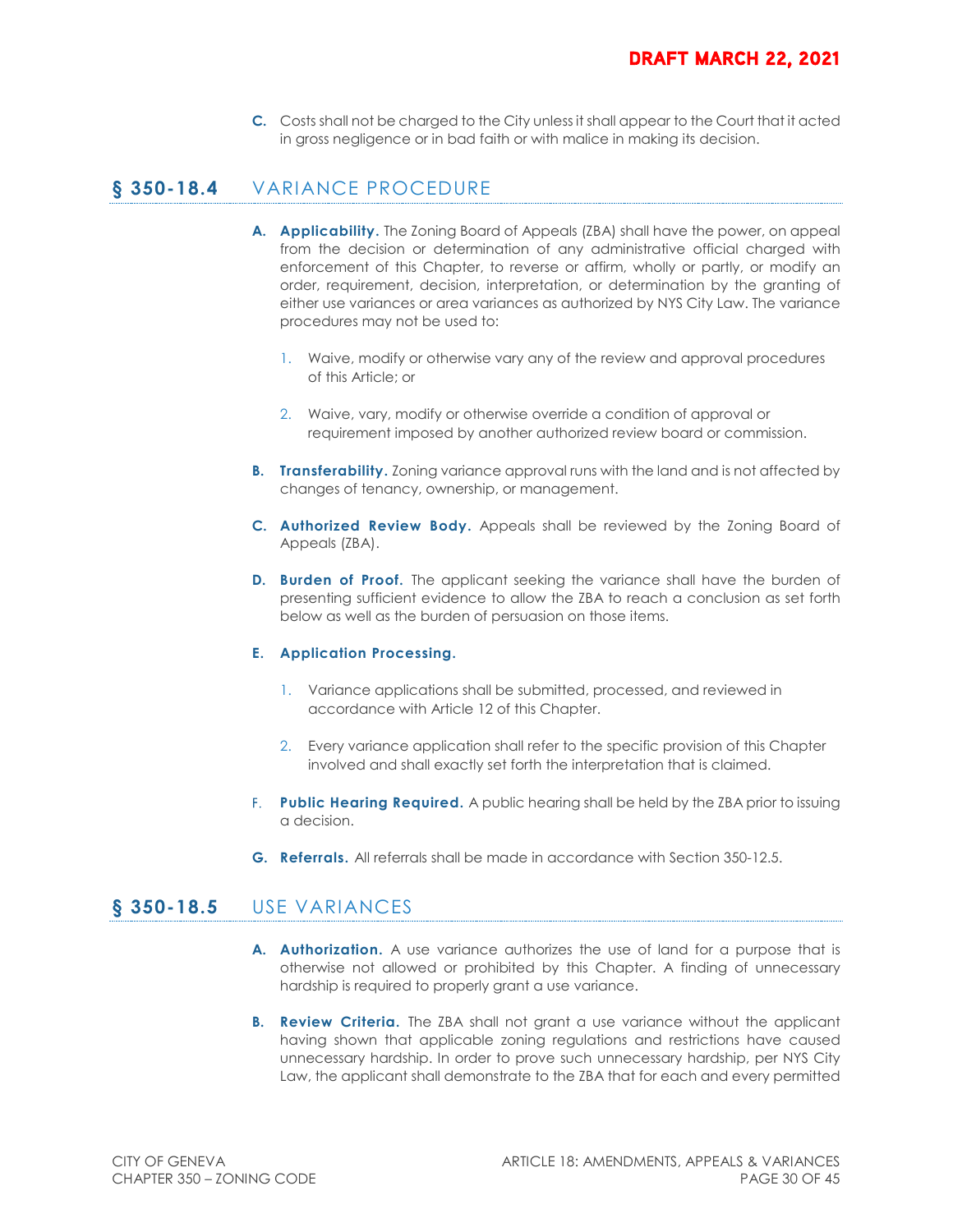use under the zoning regulations for the particular district where the property is located the following conditions exist:

- 1. The applicant cannot realize a reasonable return, provided that lack of return is substantial as demonstrated by competent financial evidence;
- 2. The alleged hardship relating to the property in question is unique, and does not apply to a substantial portion of the district or neighborhood;
- 3. The requested use variance, if granted, will not alter the essential character of the neighborhood; and
- 4. That the alleged hardship has not been self-created.
- **C. Minimum Variance Allowable.** The ZBA, in the granting of use variances, shall grant the minimum variance that it shall deem necessary and adequate to address the unnecessary hardship proved by the applicant, and at the same time preserve and protect the character of the neighborhood and the health, safety and welfare of the community.

# **§ 350-18.6** AREA VARIANCES

- **A. Authorization.** An area variance authorizes the use of land that is not allowed by the dimensional or physical requirements set forth in this Chapter. An area variance is one that does not involve a use that is otherwise prohibited by this Chapter. A finding of practical difficulty is required to properly grant an area variance.
- **B.** Review Criteria. In making its determination, the ZBA shall take into consideration the benefit to the applicant if the variance is granted, as weighed against the detriment to the health, safety and welfare of the neighborhood or community by such grant. In making such determination the Board shall also consider the following as required by NYS City Law:
	- 1. Whether an undesirable change will be produced in the character of the neighborhood or a detriment to nearby properties will be created by the granting of the area variance;
	- 2. Whether the benefit sought by the applicant can be achieved by some method, feasible for the applicant to pursue, other than an area variance;
	- 3. Whether the requested area variance is substantial in relation to the requirement;
	- 4. Whether the proposed variance will have an adverse effect or impact on the physical or environmental conditions in the neighborhood or district; and
	- 5. Whether the alleged difficulty was self-created; which consideration shall be relevant to the decision of the board of appeals but shall not necessarily preclude the granting of the area variance.
- **C. Minimum Variance Allowable.** The ZBA, in the granting of area variances, shall grant the minimum variance that it shall deem necessary and adequate and at the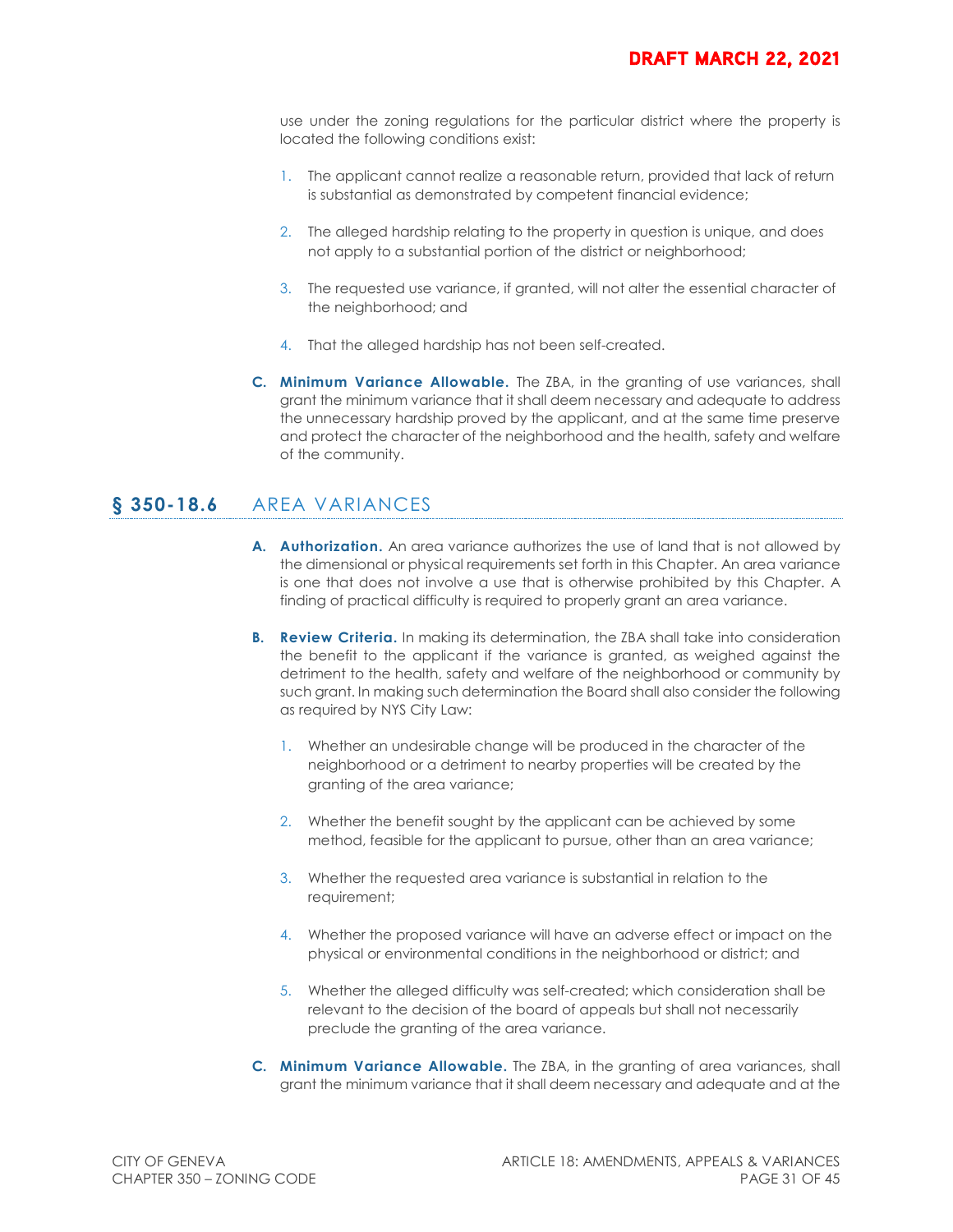# **DRAFT MARCH 22, 2021**

same time preserve and protect the character of the neighborhood and the health, safety and welfare of the community.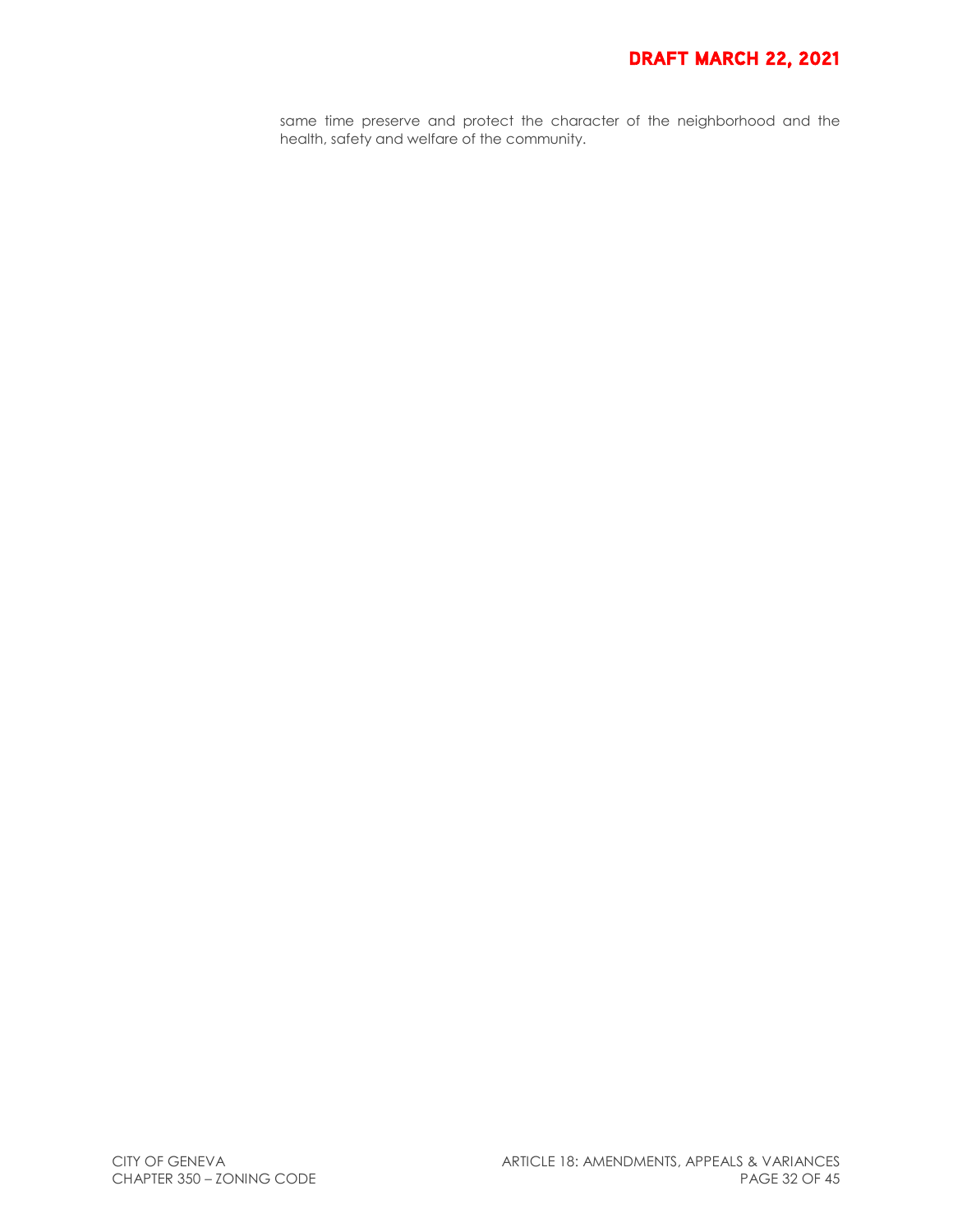# ARTICLE 19. **REVIEW BODIES**

# **§ 350-19.1** CITY COUNCIL

- **A. Applicability.** The requirements of this Article are intended to apply solely to the role of the City of Geneva City Council with respect to this Chapter. As such, the City Council shall have full authority to administer and enforce this Chapter.
- **B. Staff Appointments and Confirmations.** The City Council may confirm clerks or other employees serving at its pleasure, upon appointment of such by the Mayor. The City Council may also confirm clerks or other employees to serve at the pleasure of the Historic Districts and Structures Commission, Planning Board, or Zoning Board of Appeals upon appointment of such by the Mayor.
- **C. Final Decision Authority.** Pursuant to this Chapter and NYS City Law, the City Council is hereby authorized and empowered with final decision authority to approve, approve with modifications or conditions, or deny applications for the following:
	- 1. Amendments to the text and/or map of this Chapter (re-zonings); and
	- 2. Planned Unit Development (PUD) Districts.
- **D. Additional Powers.** The City Council shall hold all additional powers and duties provided by the laws, rules, and regulations of New York State and the code and local laws of the City of Geneva.

### **§ 350-19.2** PLANNING BOARD

**A. Establishment.** Per NYS City Law the Planning Board previously established under local law and still in existence at the time of this Chapter's enactment shall hereby be continued.

#### **B. Membership and Terms.**

- 1. The Planning Board shall consist of nine members appointed by the Mayor and approved by the City Council.
- 2. The terms of the members of the Planning Board shall be three years.
- 3. Removal of members, alternates, and vacancies shall be addressed as provided for in NYS City Law.
- 4. The members shall serve without compensation.
- **C. Advisory Authority.** Pursuant to this Article and NYS City Law, the Planning Board is hereby authorized and empowered with review and advisory authority for the following actions: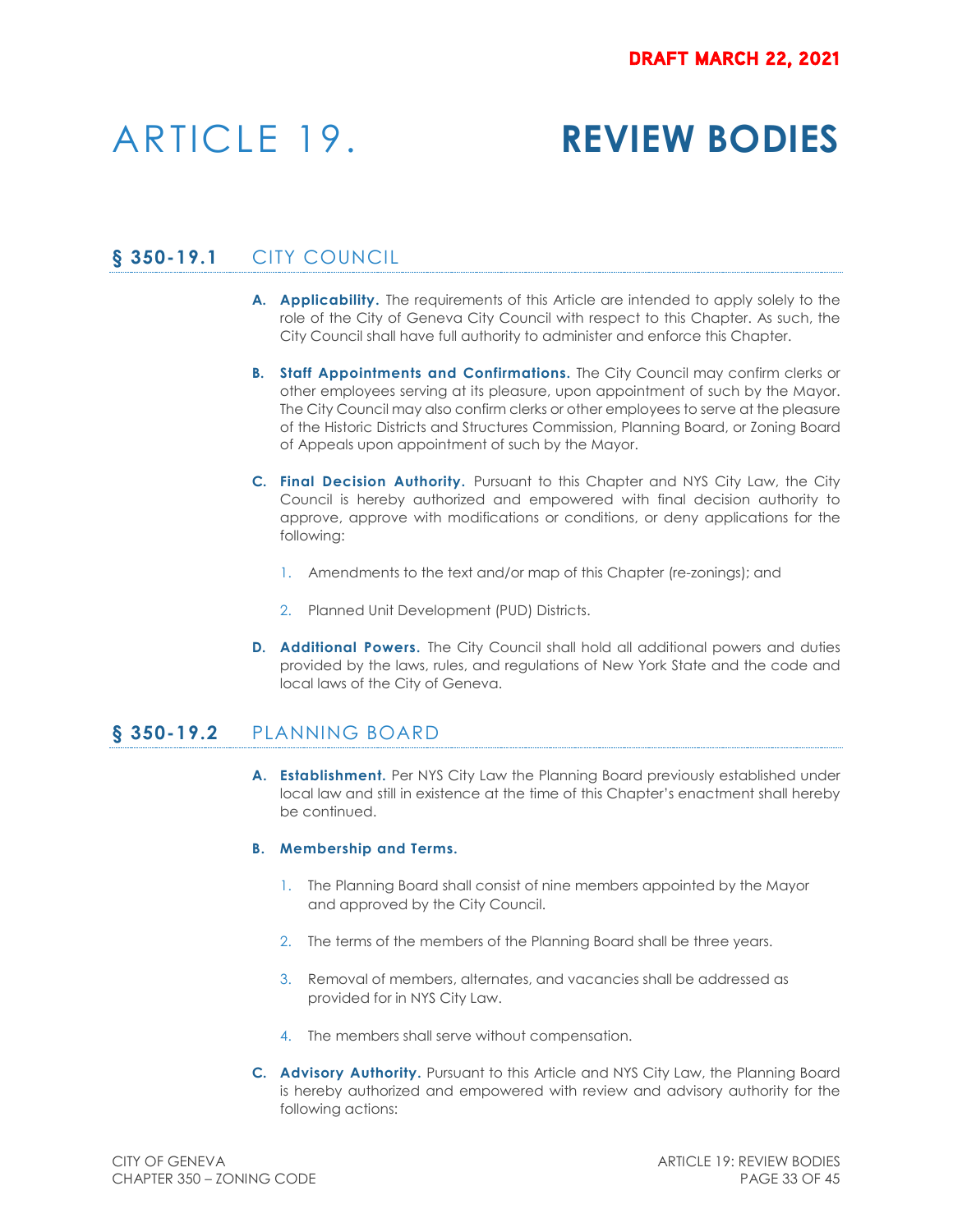- 1. Amendments to the text and/or map of this Chapter (re-zonings); and
- 2. Planned Unit Development (PUD) Districts.
- **D. Final Decision Authority.** Pursuant to this Article and NYS City Law, the Planning Board is hereby authorized and empowered with final decision authority to approve, approve with modifications or conditions, or deny applications for the following:
	- 1. Special use permits;
	- 2. Site plan review;
	- 3. Subdivisions; and
	- 4. Demolition permits.
- **E. Additional Powers.** The Planning Board may exercise additional powers as directed by the City Council, as may be described elsewhere in this Chapter, and as permitted by NYS City Law.

# **§ 350-19.3** ZONING BOARD OF APPEALS (ZBA)

**A. Establishment.** Per NYS City Law the Zoning Board of Appeals (ZBA) previously established under local law and still in existence at the time of this Chapter's enactment shall hereby be continued.

#### **B. Membership and Terms.**

- 1. The ZBA shall consist of seven members appointed by the Mayor and approved by the City Council.
- 2. The terms of the members of the ZBA shall be three years.
- 3. Removal of members, alternates, and vacancies shall be addressed as provided for in NYS City Law.
- 4. The members shall serve without compensation.
- **C. Final Decision Authority.** Pursuant to this Article and NYS City Law, the ZBA is hereby authorized and empowered with final decision authority to approve, approve with modifications or conditions, or deny applications for the following:
	- 1. Variances;
	- 2. Appeals; and
	- 3. Code Interpretations.
- **D. Additional Powers.** The ZBA may exercise additional powers as may be described elsewhere in this Chapter and as permitted by NYS City Law.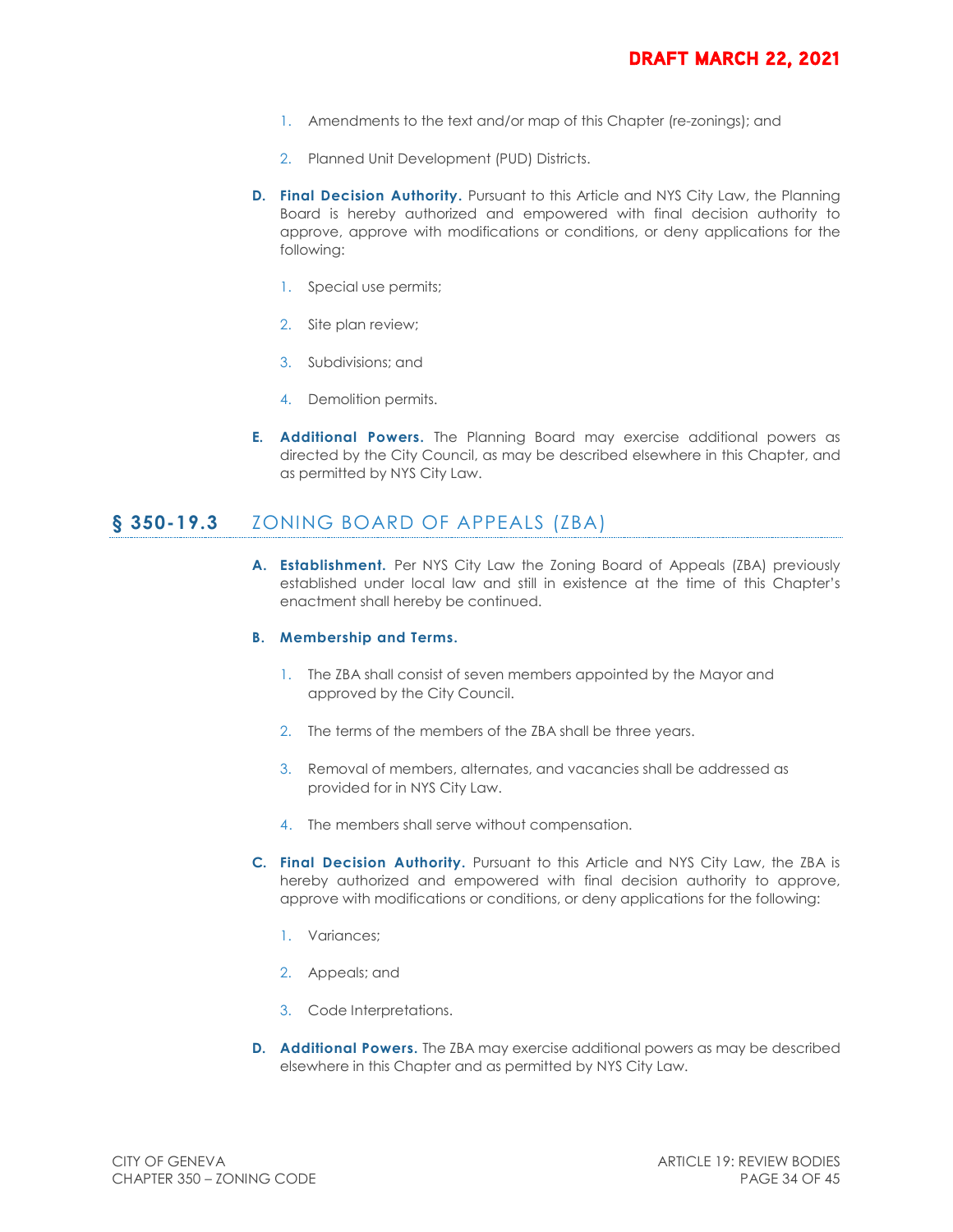# **§ 350-19.4** HISTORIC DISTRICTS & STRUCTURES COMMISSION

**A. Creation of Commission.** In order to execute the purposes declared in this Article, there is hereby created a commission to be called the "Historic Districts and Structures Commission (HDSC)." The HDSC still in existence as the time of this Chapter's enactment shall hereby be continued.

#### **B. Membership and Terms.**

- 1. The HDSC shall consist of seven members whose residences are located in the City of Geneva, as appointed by the Mayor and approved by City Council.
- 2. The terms of the members of the HDSC shall be three years.
- 3. Before making HDSC member appointments, the City Council shall request the Board of Directors of the Geneva Historical Society for recommendations. In no event is the City Council required to accept any recommendations so made to it.
- 4. A vacancy occurring in the membership of the HDSC for any cause shall be filled by a person appointed and confirmed by the City Council for the unexpired term.
- 5. The members shall serve without compensation.

#### **C. Procedures and Rules of Commission.**

- 1. The Historic Districts and Structures Commission shall elect from its membership annually a Chairman and Vice-Chairman from its own number.
- 2. The Chairman shall preside over the Commission and shall have the right to vote. The Vice-Chairman shall, in cases of absence or disability of the Chairman, perform the duties of the Chairman.
- 3. All Commission members shall have voting rights. The Commission may adopt rules and regulations not inconsistent with the provisions of this Article.
- 4. The Commission shall adopt rules which shall provide for the time and place of holding regular meetings. It shall provide for the calling of special meetings by the Chairman or by at least three members of the Commission.
- 5. At least four members of the Commission shall constitute a quorum for the transaction of its business.
- 6. All meetings of the Commission shall be open to the public, and any person or his duly constituted representative shall be entitled to appear and be heard on any matter before the Commission before it reaches its decision.
- 7. The Commission shall be furnished with a secretary by the City who shall keep a record of all resolutions, proceedings and actions of the Commission. This shall constitute a record which shall be open to public view. The concurring affirmative vote of four members shall constitute approval of plans before it for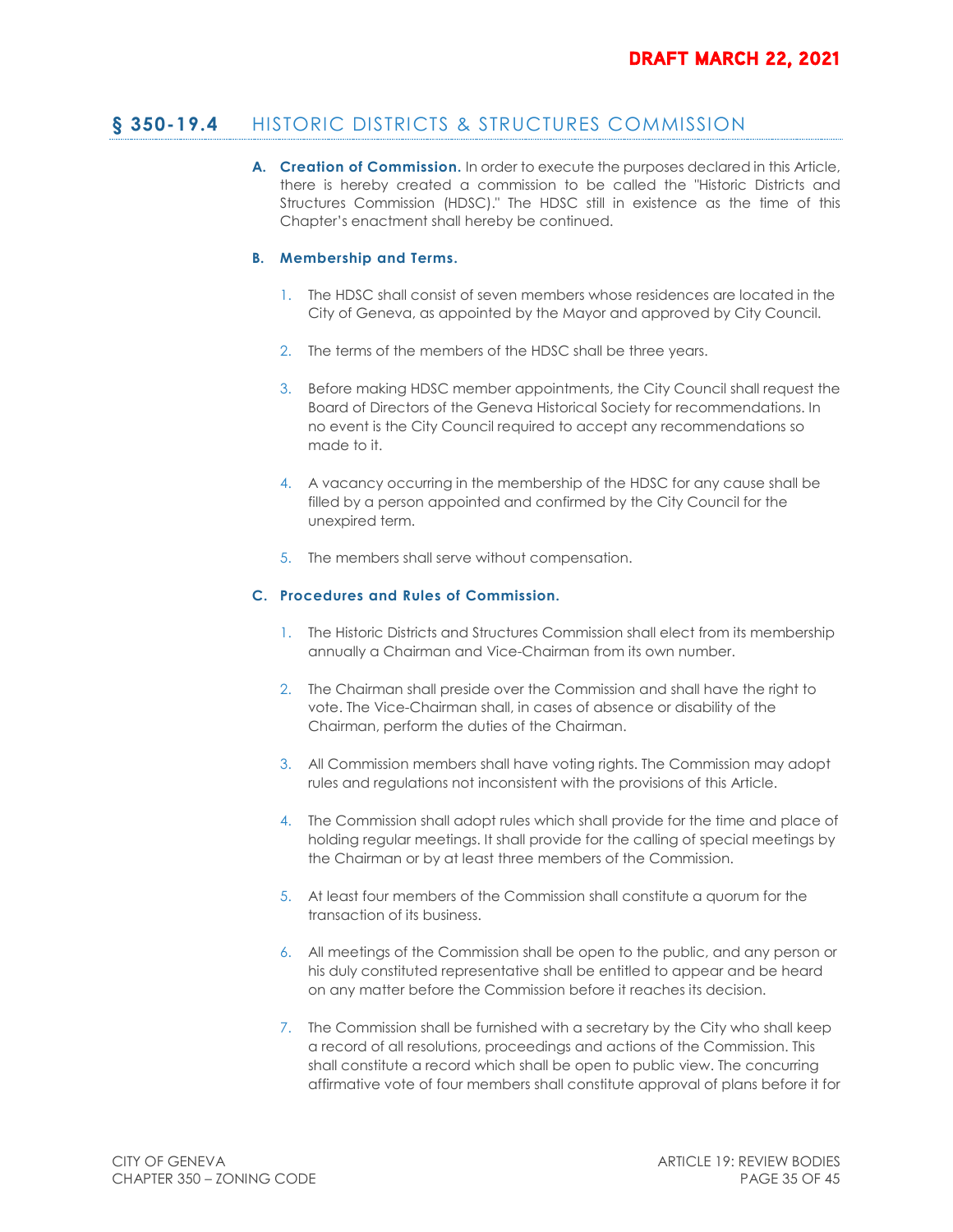review or for the adoption of any resolution, motion or other action of the Commission.

- **D. Final Decision Authority.** Pursuant to this Chapter, the HDSC is hereby authorized and empowered with final decision authority for the following:
	- 1. Certificates of Appropriateness.
- **E. Additional Powers.** The HDSC may exercise additional powers as directed by the City Council, as may be described elsewhere in this Chapter, and as permitted by NYS Law.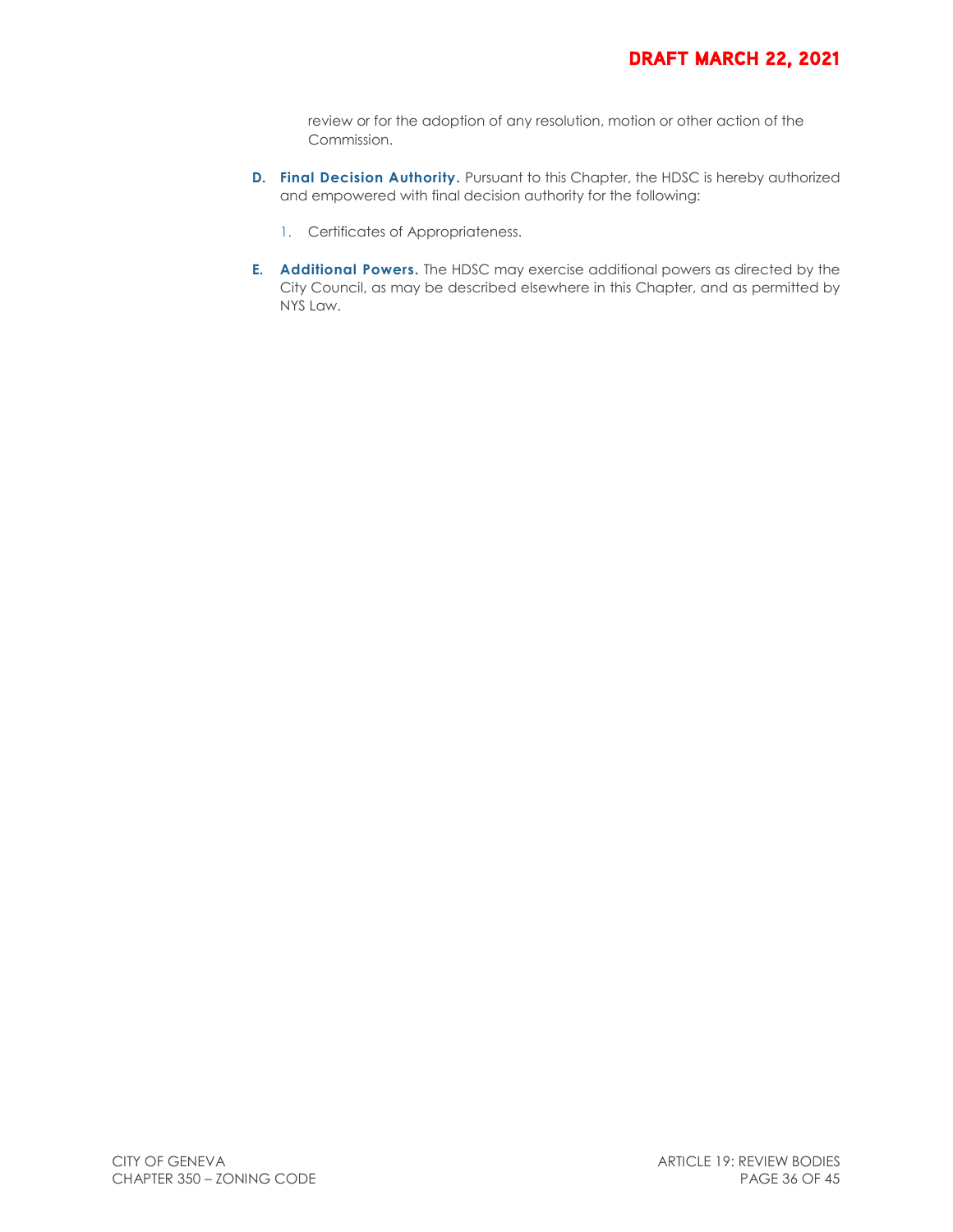# ARTICLE 20. **CODE ENFORCEMENT**

# **§ 350-20.1** CODE ENFORCEMENT OFFICER (CEO)

- **A. Enforcement Authority.** This Chapter shall be enforced by the Code Enforcement Officer (CEO) designated in Chapter 22, Enforcement Officers, of the City of Geneva Code.
- **B.** Permit Issuance. No building permit or certificate of occupancy shall be issued by the CEO, and no permit or license for any other purpose shall be issued by any other official or employee of the City, if the same would be in conflict with the provisions of this Chapter.
- **C. Powers and Duties.** Except as otherwise specifically provided by law, ordinance or regulation, the CEO shall:
	- 1. Administer and enforce all of the provisions of this Chapter.
	- 2. Receive applications and issue permits for the erection, alteration, removal and demolition of buildings or structures or parts thereof.
	- 3. Issue all appropriate notices or orders to remove illegal or unauthorized construction or to cease and desist any illegal or unauthorized uses.
	- 4. Examine the premises for which applications have been received or permits have been issued for the purpose of ensuring compliance with the provisions of this Chapter.
	- 5. Maintain permanent official records of all transactions and activities concerning the enforcement of this Chapter, including all applications received, permits or certificates issued, fees charged and collected, inspection reports and notices and orders issued.
	- 6. Submit to the City Council a written annual report and summary of all business conducted by his office.
- **D.** Stop Orders. Whenever the CEO has reasonable grounds to believe that work on any building or structure is being prosecuted in violation of the provisions of the applicable building and zoning laws, ordinances or regulations, or not in conformity with the provisions of an application, plans or specifications on the basis of which a building permit was issued, or in an unsafe and dangerous manner, they shall notify the owner of the property, or the owner's agent, or the person performing the work to suspend all work, and any such persons shall forthwith stop such work and suspend all building activities until the stop order has been rescinded. Such order and notice shall be in writing, shall state the conditions under which the work may be resumed and may be served upon a person to whom it is directed either by delivering it personally to him or by posting the same upon a conspicuous portion of the building under construction and sending a copy of the same by registered mail.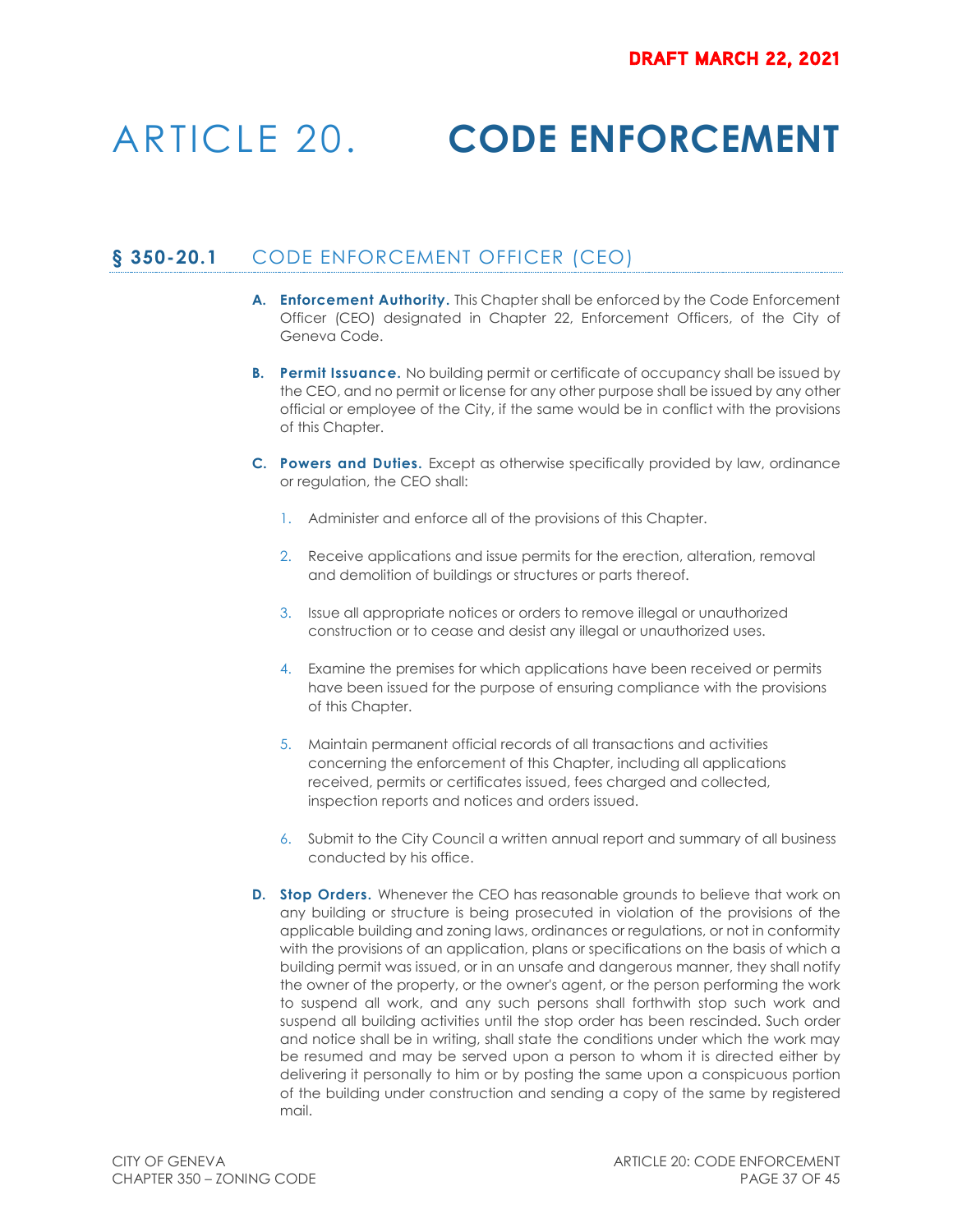**E. Right of Entry.** The CEO or any designated subordinate, upon the showing of proper credentials and in the discharge of his duties, may enter any building, structure or premises at any reasonable hour, and no person shall interfere with or prevent such entry.

# **§ 350-20.2** BUILDING PERMITS

- **A. Building Permit Required.** No person shall commence the erection, construction, enlargement, alteration, removal, improvement, demolition, conversion or change in the nature of the occupancy of any building or structure, or cause the same to be done, without first obtaining a building permit from the CEO.
- **B. Permit Exemptions.** No building permit shall be required for the performance or ordinary repairs or improvements which are not structural in nature or if the total estimated cost including labor is less than \$500. If the work is to be performed by the owner or by another individual without compensation, the reasonable value of such labor shall be included to determine the estimated cost.

#### **C. Application Requirements.**

- 1. Applications shall be made by the owner or lessee, or agent of either, or by the architect, engineer or builder employed in connection with the proposed work. Where such application is made by a person other than the owner, it shall be accompanied by an affidavit of the owner or applicant that the proposed work is authorized by the owner and that the applicant is authorized to make such application.
- 2. Application for a building permit shall be made to the CEO on forms provided by his office and shall contain the following information:
	- a) A description of the land on which the proposed work is to be done.
	- b) A statement of the present and proposed use or occupancy of all parts of the land and of the building or structure.
	- c) The valuation of the proposed work.
	- d) The full name and address of the owner and of the applicant and the names and addresses of their responsible officers if any of them are corporations.
	- e) A brief description of the nature of the proposed work.
	- f) A duplicate set of plans and specifications as set forth in Subsection 3 of this Section.
	- g) Such other information as may be reasonably required by the CEO to establish compliance of the proposed work with the requirements of the applicable building and zoning laws, ordinances and regulations.
	- h) An overall plan for proposed landscaping in regard to the site location of the subject structure or building will be required if the landscaping causes the alteration of the existing topography of the land or other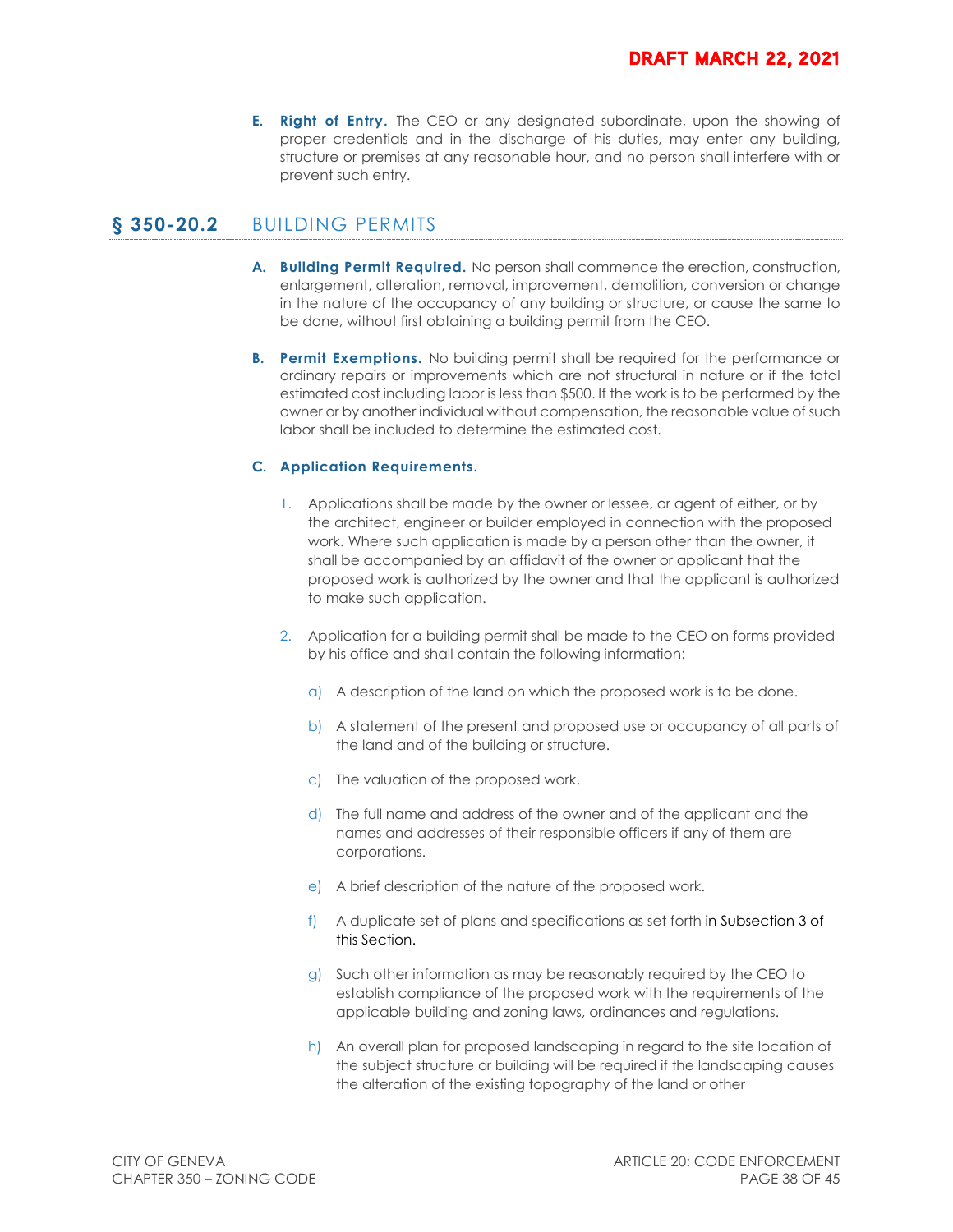environmental features which would have an impact on neighboring structures or the overall preexisting appearance of the neighborhood.

- i) Where the plans require compliance with the State Environmental Quality Review Act (SEQR), the appropriate proceedings must be completed pursuant to Part 617 of the NYCRR and any other applicable regulations before approval may be granted. It is the applicant's responsibility to assure the requirements of the SEQR process are met.
- 3. Each application for a building permit shall be accompanied by duplicate copies of plans and specifications, including a plot plan, drawn to scale, showing the location and size of all proposed new construction and all existing structures on the site, the nature and character of the work to be performed and the materials to be incorporated, distance from lot lines, the relationship of structures on adjoining property, widths and grades of adjoining streets, walks and alleys, and, where required by the CEO, details of structural, mechanical and electrical work, including computations, stress diagrams and other essential technical data. Plans and specifications shall bear the signature of the person responsible for the design and drawings.
- 4. The CEO may waive the requirement for filing plans, and except further that details of structural, mechanical and electrical work, including computations, stress diagrams and other technical data, shall not be required for one- and two-family dwellings when a statement is made that the proposed construction will be in accordance with the provisions and standards of the State Building Construction Code applicable to one- and two-family dwellings.
- 5. Amendments to the application or to the plans and specifications accompanying the same may be filed at any time prior to the completion of the work, subject to approval of the CEO.

#### **D. Issuance of Building Permit.**

- 1. The CEO shall examine or cause to be examined all applications for permits and the plans, specifications and documents filed therewith. They shall approve or disapprove the application within a reasonable time and subject to all other requirements and procedures of this Chapter and any other ordinance, local law, rule or regulation of the City.
- 2. Upon approval of the application and upon receipt of the legal fees therefor, they shall issue a building permit to the applicant upon the form prescribed to him and shall affix his signature or cause his signature to be affixed thereto.
- 3. Upon approval of the application, both sets of plans and specifications shall be endorsed with the word "Approved." One set of such approved plans and specifications shall be retained in the files of the CEO and the other set shall be returned to the applicant together with the building permit and shall be kept at the building site open to inspection by the CEO or his authorized representative at all reasonable times. The building permit shall be posted upon the premises in a conspicuous place so as to be visible from the street throughout the period of construction.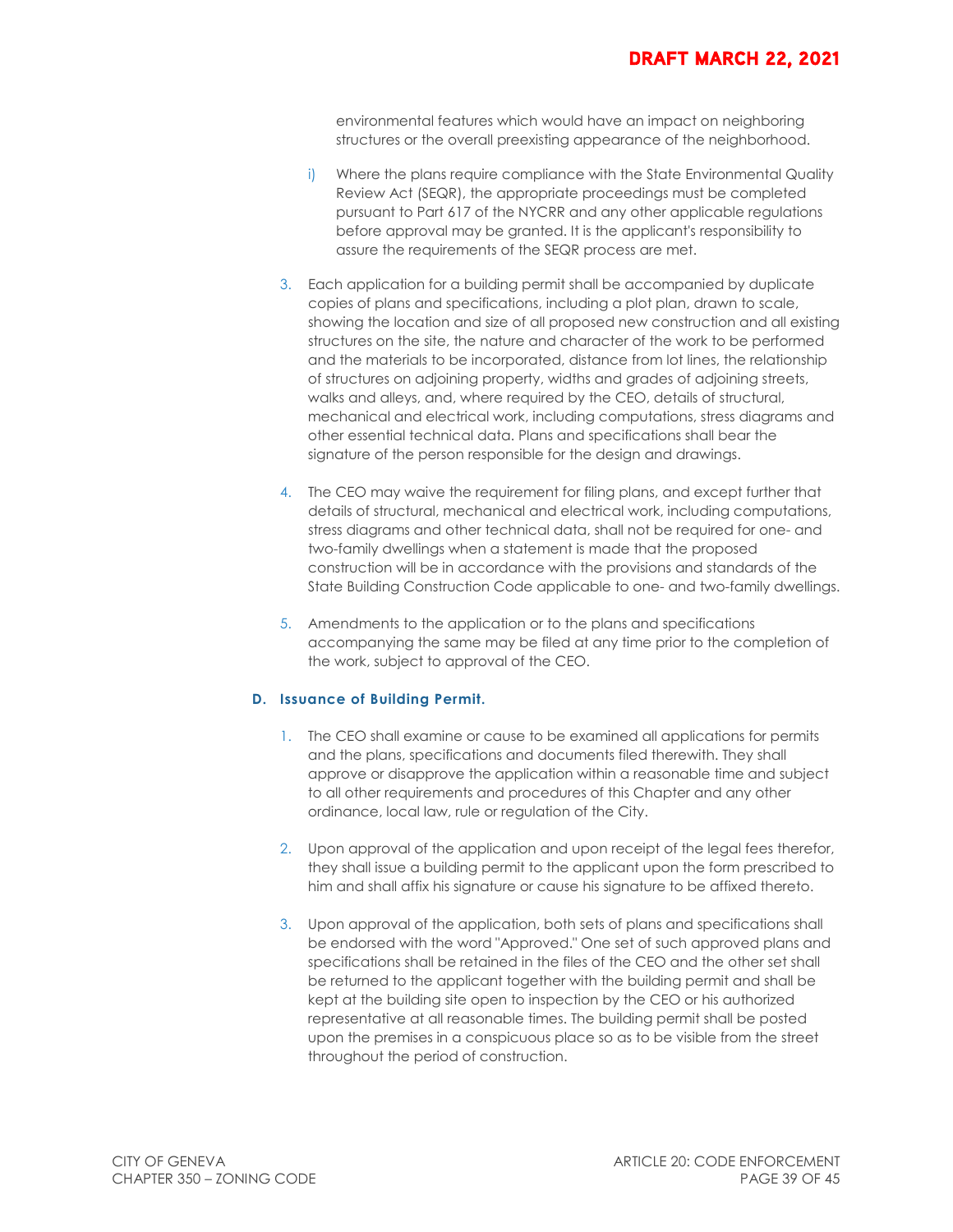- 4. If the application, together with the plans, specifications and other documents filed therewith, describes proposed work which does not conform to all of the requirements of the applicable building and zoning regulations, the CEO shall disapprove the same and shall return the plans and specifications to the applicant. Upon the request of the applicant, the CEO shall cause such a refusal, together with the reasons therefor, to be transmitted to the applicant in writing.
- **E. Completion of Work.** Work authorized by a building permit must be started within six months after the date of the permit and completed within 12 months of the effective date of the permit. If work is not commenced within six months of the effective date, the permit shall be considered void. If work is not completed within 12 months of the effective date of the building permit, the CEO may allow one sixmonth extension.
- **F. Revocation of Building Permit.** The CEO may revoke a building permit theretofore issued and approved in the following instances:
	- 1. Where they find that there has been any false statement or misrepresentation as to a material fact in the application, plans or specifications on which the building permit was based.
	- 2. Where they find that the building permit was issued in error and should not have been issued in accordance with the applicable law or ordinance.
	- 3. Where they find that the work performed under the permit is not being prosecuted in accordance with the provisions of the application, plans or specifications.
	- 4. Where the person to whom the building permit has been issued fails or refuses to comply with a stop order issued by the CEO.

# **§ 350-20.3** CERTIFICATES OF OCCUPANCY

#### **A. Certificate of Occupancy Required.**

- 1. No building hereafter erected shall be used or occupied in whole or in part until a certificate of occupancy shall have been issued by the CEO, except for single-family dwellings legally established under this Chapter.
- 2. No change shall be made in the use or type of occupancy of an existing building unless a certificate of occupancy shall have been issued by the CEO.
- 3. Certificates of occupancy shall be applied for coincident with the application for a building permit, and no building permit shall be issued until application shall have been made for a certificate of occupancy.
- 4. No building hereafter enlarged, extended, or altered, or upon which work has been performed which required the issuance of a building permit, shall continue to be occupied or used for more than 30 days after the completion of the alteration or work unless a certificate of occupancy shall have been issued by the CEO.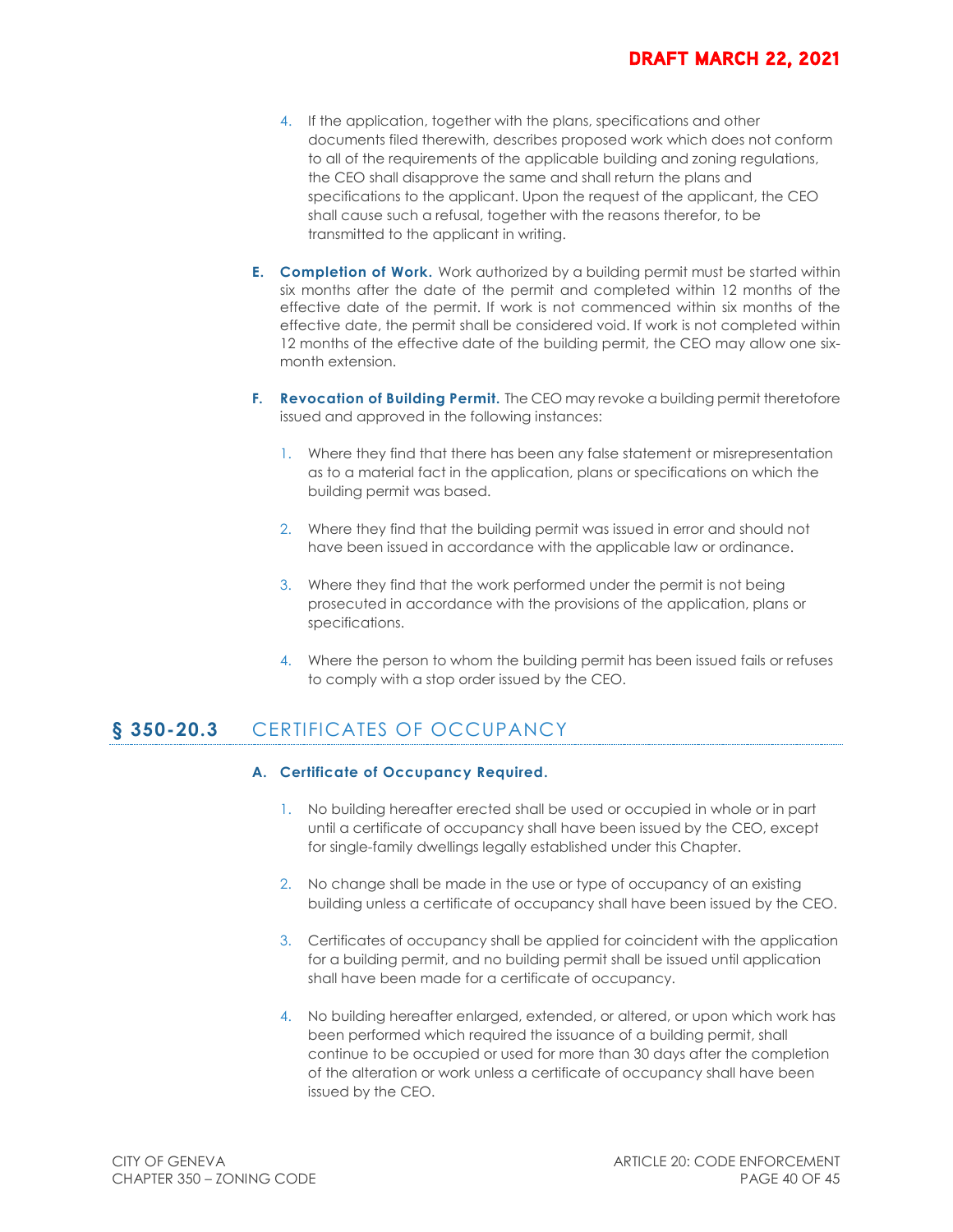- 5. Upon transfer of title to a new owner, execution and recording of a mortgage or upon said building becoming vacant, no two-family dwelling, no mixed occupancy containing two or more families and no multiple dwelling shall be occupied in whole or in part until the issuance of a current certificate of occupancy by the CEO certifying that said dwelling conforms to the requirements of the City of Geneva Minimum Housing and/or Multiple Residence Codes. The certificate of occupancy shall also certify that the use of such building conforms to this Chapter. A "current certificate of occupancy," as used in this subsection, shall mean a certificate of occupancy issued within 60 days of the transfer of title to a new owner or the execution and recording of a mortgage.
- **B. Conditions.** The CEO in his discretion may issue a certificate of occupancy with conditions where:
	- 1. The subject dwelling is in compliance with this Chapter;
	- 2. The subject dwelling is near substantial compliance with the codes, ordinances and rules; and
	- 3. The work required to bring the dwelling into full compliance is not essential to making the building habitable.
- **C. Temporary Certificate of Occupancy.** Upon request, the CEO may issue a temporary certificate of occupancy for a building or structure, or part thereof, before the entire work covered by the building permit shall have been completed provided such portions as have been completed may be occupied safely without endangering life, property, or the public welfare.

#### **D. Inspection Required.**

- 1. Before issuing a certificate of occupancy, the CEO shall examine or cause to be examined all buildings, structures and sites for which an application has been filed for a building permit to construct, enlarge, alter, repair, remove, demolish, or change the use or occupancy, and they may conduct such inspections as they deem appropriate from time to time during and upon completion of the work for which a building permit has been issued.
- 2. There shall be maintained in the office of the CEO a record of all such examinations and inspections together with a record of findings or violations of the law.

#### **E. Issuance of Certificate of Occupancy.**

1. When, after final inspection, it is found that the proposed work has been completed in accordance with the applicable building and zoning laws, ordinances and regulations, and also in accordance with the application, plans and specifications filed in connection with the issuance of the building permit, the CEO shall issue a certificate of occupancy upon the form provided by them. If it is found that the proposed work has not been properly completed, the CEO shall refuse to issue a certificate of occupancy and shall order the work completed in conformity with the building permit and in conformity with the applicable building and zoning regulations.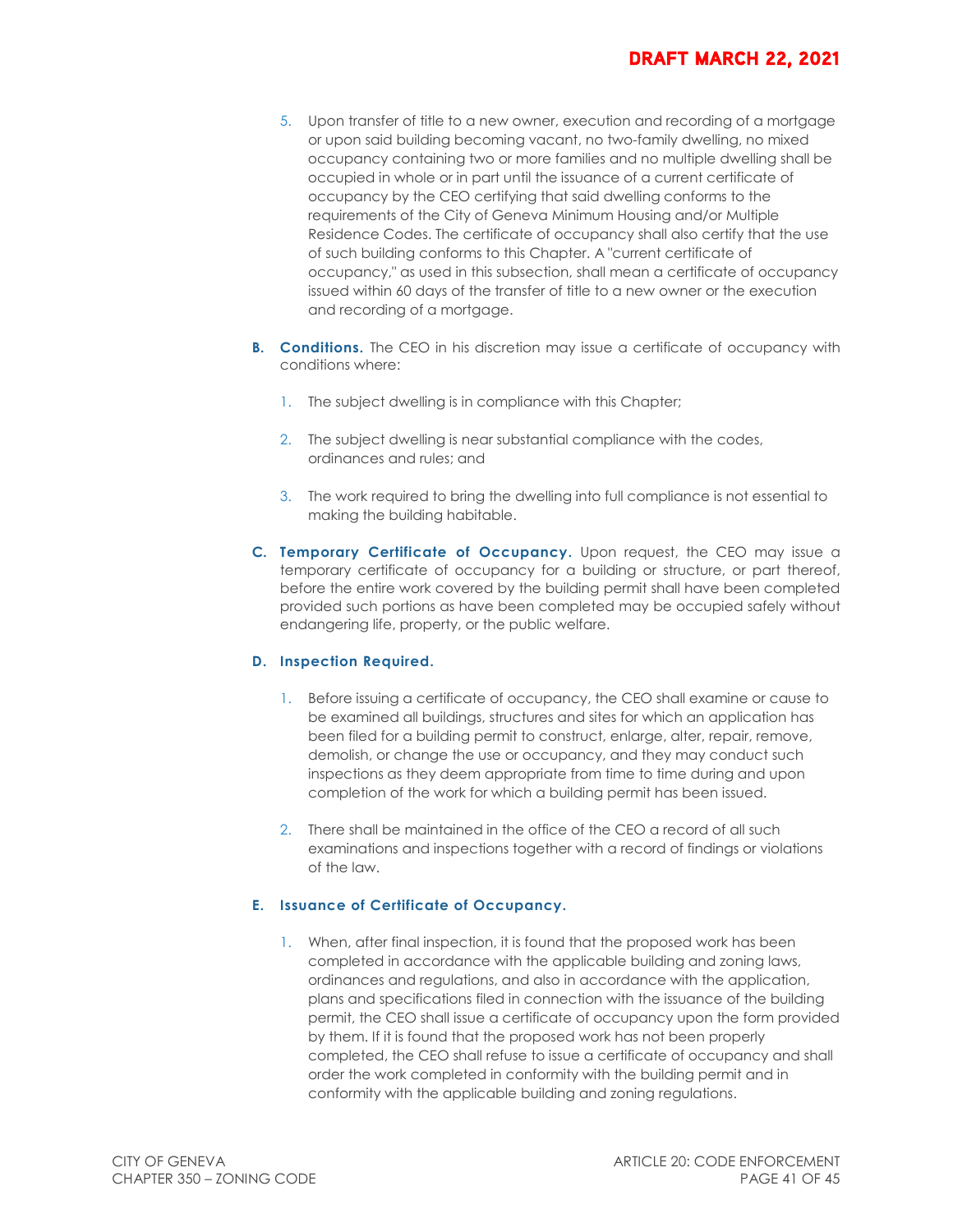- 2. The certificate of occupancy shall certify that the work has been completed and that the proposed use and occupancy are in conformity with the provisions of the applicable building laws, ordinances and regulations and shall specify the use or uses and the extent thereof to which the building or structure or its several parts may be put, except that such certificate of occupancy shall not be considered as certification of location of lot boundaries or property division lines.
- **F. Tests.** Whenever there are reasonable grounds to believe that any material, construction, or equipment or the location of a building or structure does not conform to the requirements of the applicable building laws, ordinances or regulations, the CEO may require the same to be subjected to tests and measurements in order to furnish proof of such compliance prior to the issuance of a certificate of occupancy.

### **§ 350-20.4** NONCONFORMITIES

#### **A. Continuation of Nonconforming Building or Use.**

- 1. Any lawful building, structure or use of premises existing at the time of enactment of this Chapter, or any subsequent amendment thereof applying to such building, structure or use of premises, may be continued although such building, structure or use of premises does not conform to the provisions thereof.
- 2. Any undeveloped lot in a subdivision which was not properly approved by the Planning Board and/or not filed in the office of the County Clerk and whose area and/or depth is less than the specified minimum lot requirements and average density requirements of this Chapter shall be considered a violation of this Chapter.

#### **B. Discontinuance of Nonconforming Use.**

- 1. Any building or land used for or occupied by a nonconforming use which is changed to or replaced by a conforming use shall not thereafter be used for or occupied by a nonconforming use.
- 2. If for a continuous period of two years either the nonconforming use of land with minor improvements is discontinued or the active operation of substantially all the nonconforming uses in any building or other structure is discontinued, such land or building or other structure shall thereafter be used only for a conforming use. Intent to resume active operation shall not affect the foregoing. The provisions of this subsection shall not apply if such discontinuance of active operations is directly caused by war, strike or other labor difficulties, a governmental program of materials rationing, or the construction of a duly authorized improvement project by a governmental body or a public utility company.
- **C. Necessary Maintenance and Repairs.** A building or structure of nonconforming use may be repaired or restored to a safe condition. Any such repair or restoration shall be subject to the following provisions: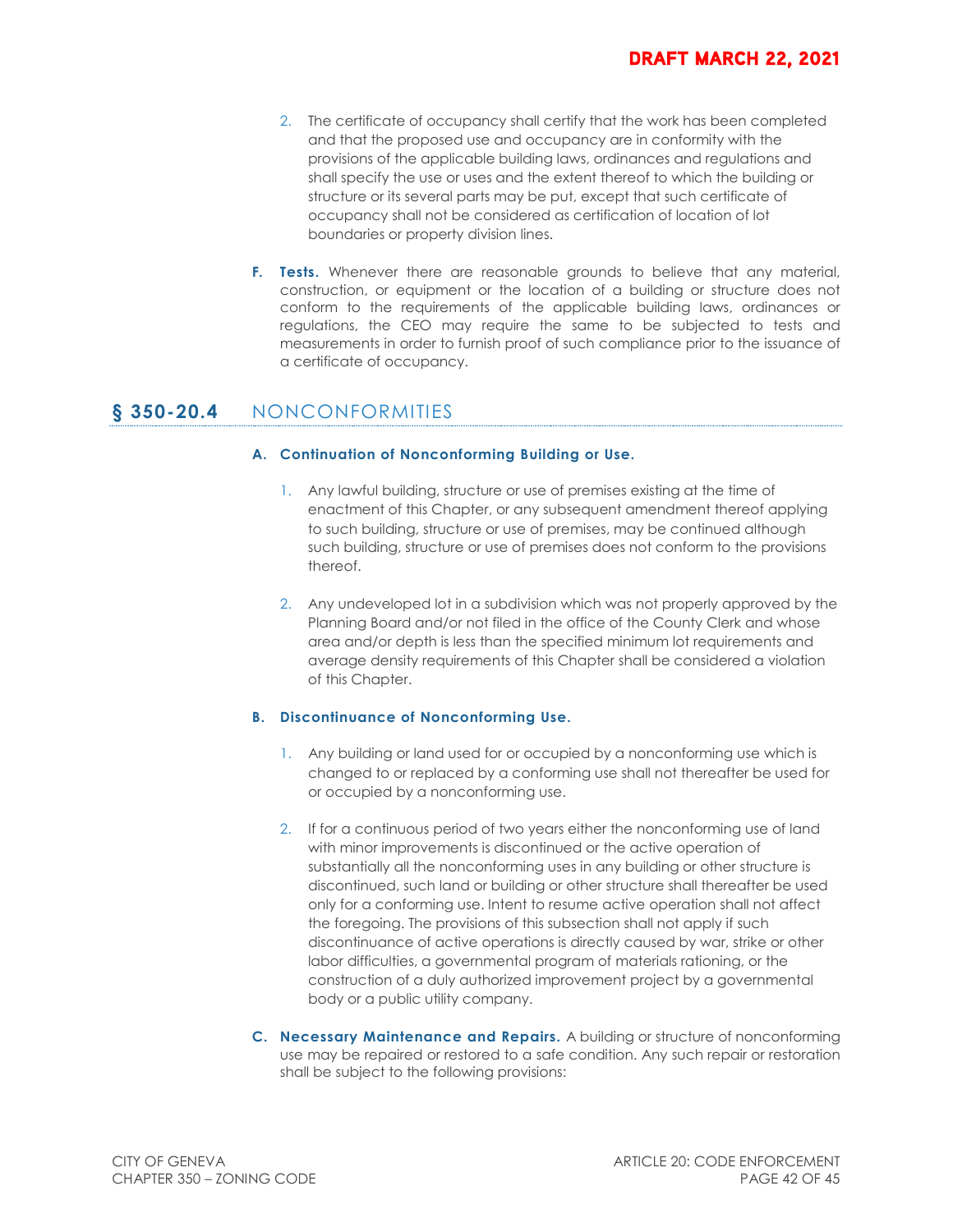- 1. Such repair or restoration shall be permitted only upon the same lot as was in existence on the date the use became nonconforming.
- 2. Any increase in the volume, area or extent of the nonconforming use shall not be permitted.
- 3. If a structure has been damaged or destroyed to the extent of more than 75% of its assessed value, repair or reconstruction of the structure shall be prohibited except in compliance with all currently effective zoning regulations, as well as the provisions of the New York State Uniform Fire Prevention and Building Code.
- 4. Under no circumstances shall "repaired or restored" be construed to include the total demolition and rebuilding of a structure. In such an instance, the provisions of Subsection 3 above shall apply.

#### **D. Extension or Change of Use.**

- 1. A nonconforming use of a building, structure or land or any portion thereof cannot be extended or expanded in any manner; provided, however, that such nonconforming use may be changed to a conforming use.
- 2. A nonconforming building or structure cannot be increased in size or area except in conformity with the provisions of this Chapter.

#### **E. Existing Undersized Lots.**

- 1. Any lot held in single and separate ownership prior to the adoption of this Chapter and whose area and/or width and/or depth is less than the specified minimum lot requirements of this Chapter for the district may be considered as complying with such minimum lot requirements and no variance shall be required, provided that:
	- a) Such lot does not adjoin any other lot or lots held by the same owner whose aggregate area is equal to or greater than the minimum lot area required for that district.
	- b) Such lot has an area of at least 3,000 square feet and a minimum width of at least 40 feet at the required setback line if it is to be used for residential purposes.
	- c) All other bulk and dimensional requirements for that district are complied with.
- 2. In any district where residences are permitted, such undersized nonconforming lots may be used for not more than one single-family dwelling.
- 3. A lot of nonconforming size may be subdivided if each and every subdivision of such lot is purchased by the owner or owners of the adjoining properties to increase the size of said owner's or owners' property or properties.
- 4. The front yard of such lot will be considered that yard upon which the primary entrance to the dwelling faces.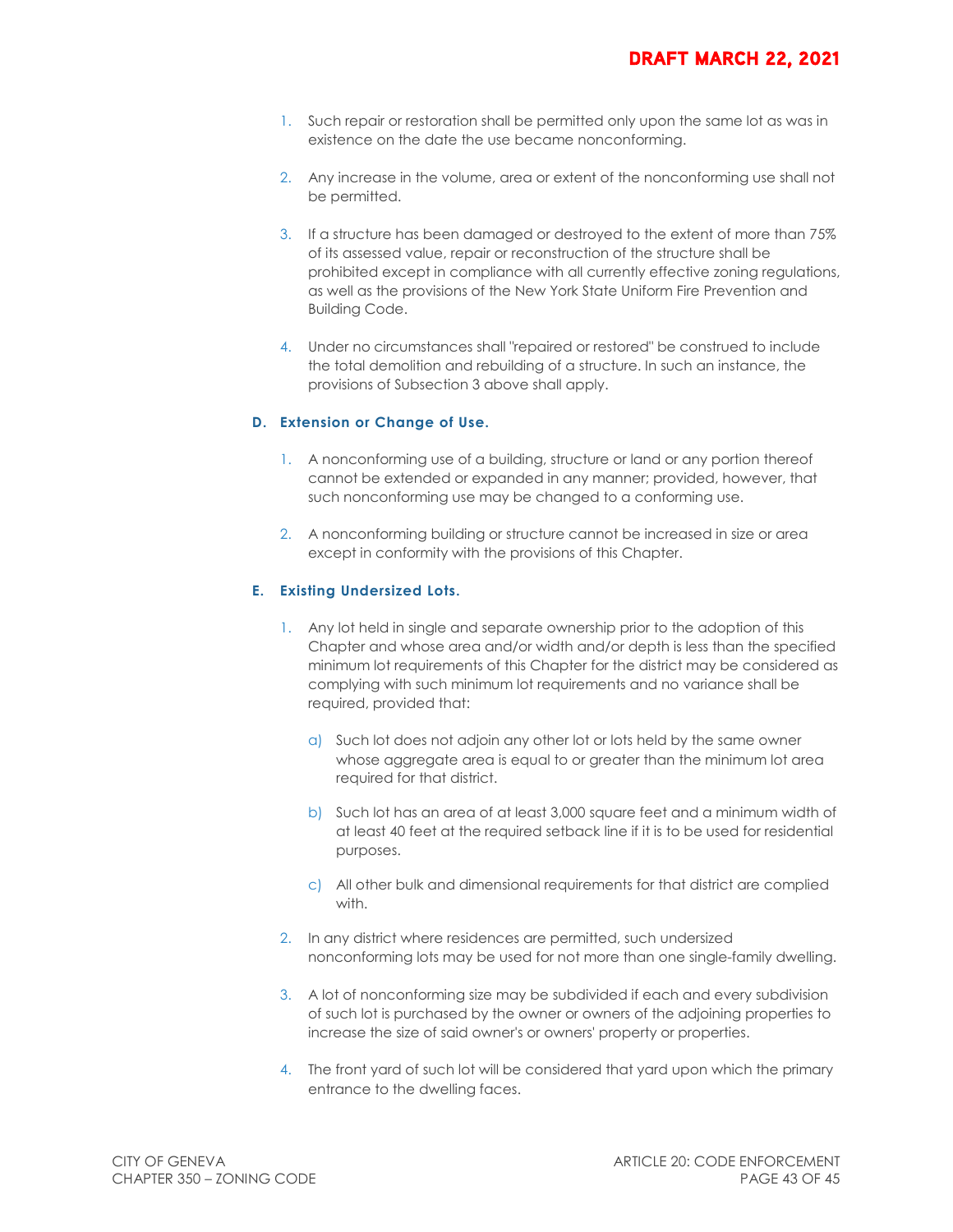- 5. Any application for a building permit for an existing undersized lot shall be referred to the Zoning Board of Appeals for approval prior to issuance of the building permit.
- **F.** Reduction in Lot Size. No lot shall be reduced in area so that it creates a nonconforming bulk or use in violation of any regulations contained in this Chapter.

# **§ 350-20.5** PENALTIES

**All penalties subject to review by City Attorney**

#### **A. Penalties for Offenses; Injunction.**

- 1. Any violation of this Chapter, as the case may be, shall be punishable as provided in §1-17 of Chapter 1, General Provisions, of the City of Geneva Code.
- 2. Notwithstanding the foregoing and in addition thereto, the City may bring an action for a mandatory injunction to compel compliance with the provisions of this Chapter.

#### **B. Penalties for Failure to Obtain Building Permit.**

- 1. Whenever the CEO has reasonable grounds to believe that work on any building or structure is being performed without a required building permit, they shall notify the owner of the property, or the owner's agent, or the person performing the work, to suspend all work, and any such person shall stop such work and suspend all building activities until submission of the proper application to obtain a building permit.
- 2. Unless good cause is shown, the CEO shall thereafter be authorized to:
	- a) Double fees as set forth in the fee schedule, with a minimum of \$250 and a maximum of \$1,000 for the following projects:
		- i Additions.
- ii. New construction.
- iii. Adding new apartments to existing buildings.
- iv. Parking.
- v. Renovations, for change of use.
	- b) Double fees as set forth in the fee schedule, with a minimum of \$100 and a maximum of \$250:
		- i. Decks.
- ii. Pools.
- iii. Fences.
- iv. Sheds.